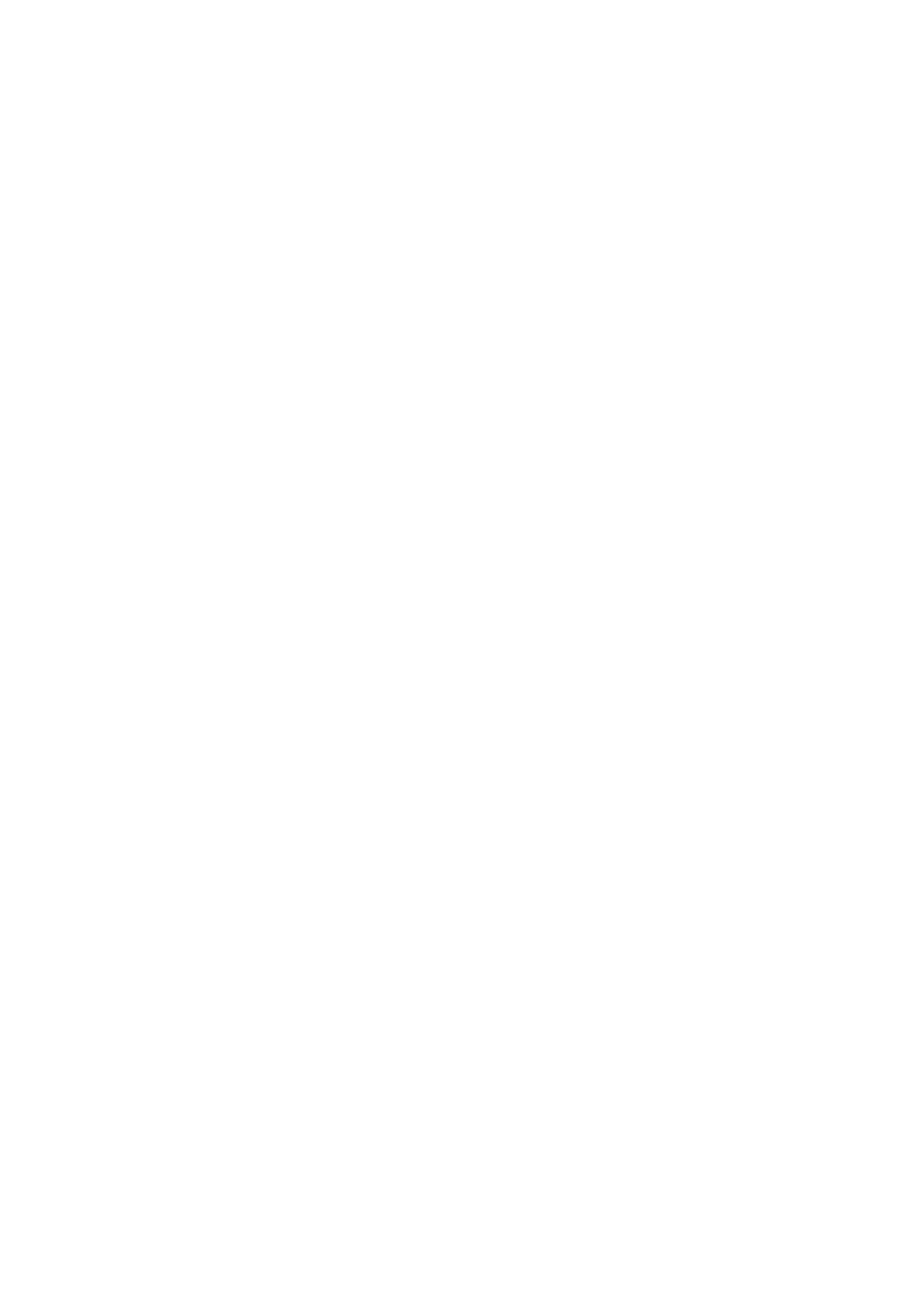# <span id="page-2-0"></span>**SAFETY PRECAUTIONS**

(Be sure to read these instructions before using this product.)

Before using this product, please read this manual and the relevant manuals introduced in this manual carefully and pay full attention to safety to handle the product correctly.

The precautions given in this manual are concerned with this product.

In this manual, the safety precautions are ranked as "WARNING" and "CAUTION".



Note that the  $\bigwedge$  caution level may lead to a serious accident according to the circumstances.

Make sure to observe both warnings and cautions to ensure personal safety.

Please save this manual to make it accessible when required and always forward it to the end user.

### [Precaution for Conversion]

## **CAUTION**

● All project data conversion for the GOT1000 or GOT-A900 series using GT Converter2 shall not be guaranteed.

Before downloading converted project data to the GOT, be sure to check the settings with GT Designer3 and correct them if necessary.

Failure to do so can lead to malfunction.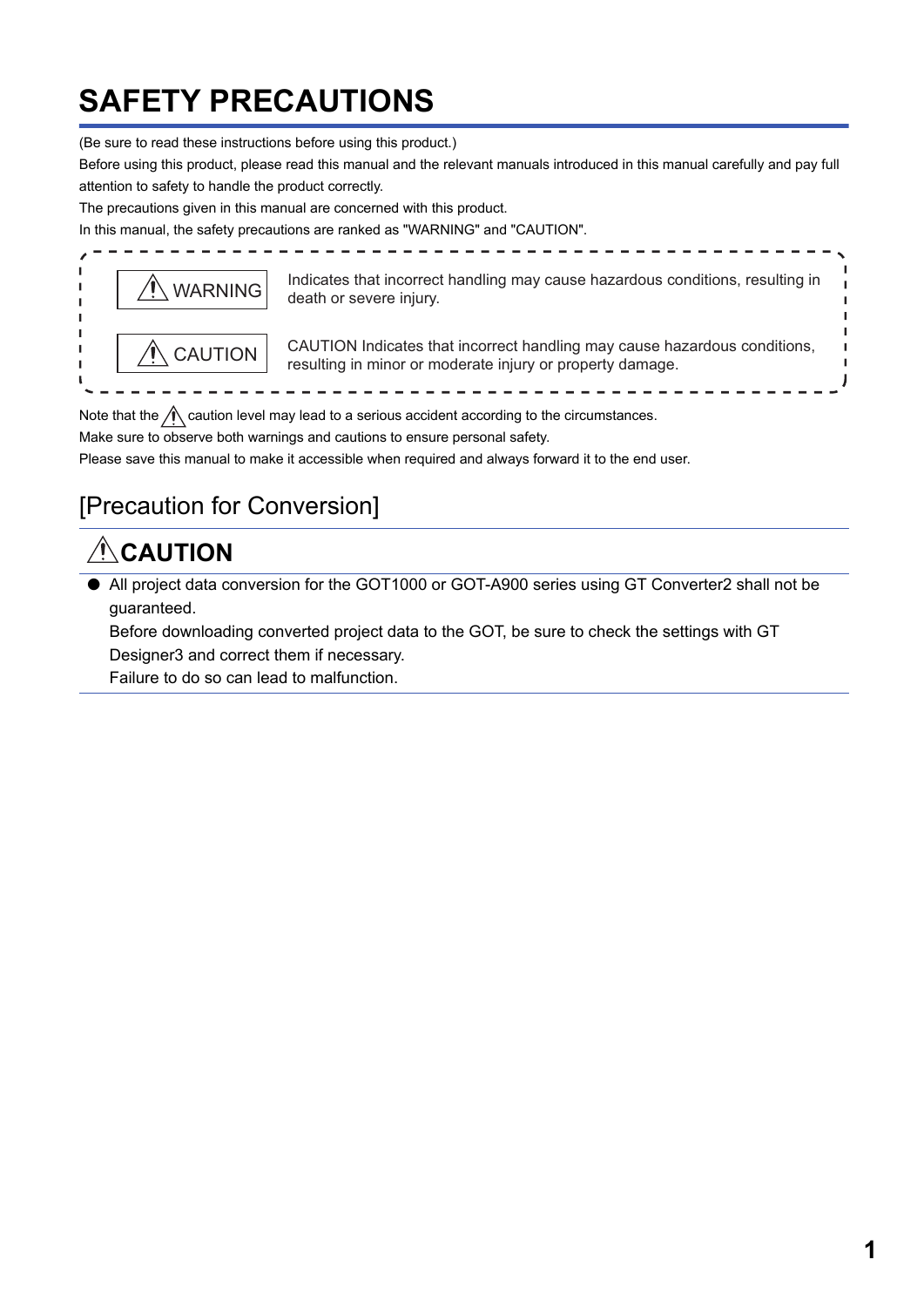# <span id="page-3-0"></span>**CAUTIONS FOR USING THIS SOFTWARE**

### **Required PC memory**

The processing may be terminated by Windows® on a personal computer of which main memory capacity is less than 64M bytes. Make sure to secure the capacity of 64 M bytes or more.

### **Free capacity of hard disk (virtual memory)**

At least 50M bytes of free capacity of virtual memory should be secured within hard disk to run this software.

The processing may be terminated by Windows<sup>®</sup>, if 50M bytes or more of free space cannot be secured within hard disk while running GT Designer.

Secure enough free capacity of virtual memory within hard disk space in order to run the software.

When enough free capacity cannot be secured, make sure to save projects frequently.

### **Error messages displayed while starting and editing**

"Insufficient memory."

If the above message appears, close other running application software or reboot Windows® in order to secure at least 50M bytes of free hard disk space.

### **OS setting**

Set the font size as "Small Font" when setting OS (Windows®) screen.

The GT Designer3 dialog box cannot be displayed correctly if the font size is set as "Large font".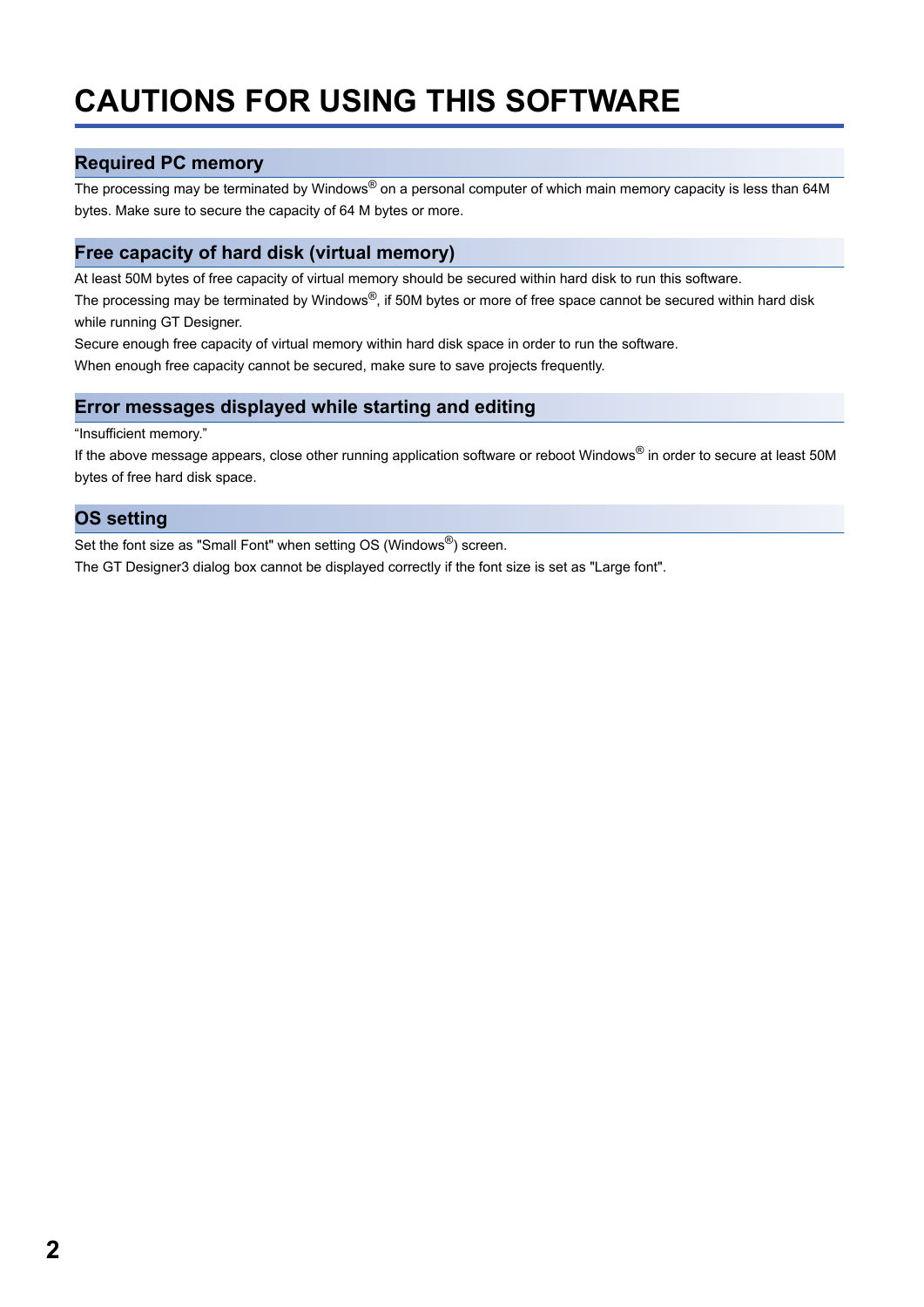# **CONTENTS**

|     | <b>CHAPTER 1</b><br><b>OVERVIEW</b><br>and the control of the control of the control of the control of the control of the control of the control of the           | 19 |
|-----|-------------------------------------------------------------------------------------------------------------------------------------------------------------------|----|
| 1.1 |                                                                                                                                                                   |    |
|     | <b>OPERATING ENVIRONMENT</b><br><b>CHAPTER 2</b>                                                                                                                  | 21 |
|     | <b>CHAPTER 3</b><br><b>SPECIFICATIONS</b><br><u> 1989 - Johann Stein, marwolaethau a bhann an t-Amhainn an t-Amhainn an t-Amhainn an t-Amhainn an t-Amhainn a</u> | 23 |
| 3.1 |                                                                                                                                                                   |    |
|     | <b>CHAPTER 4</b><br><b>GT CONVERTER2 SCREEN LAYOUT</b>                                                                                                            | 25 |
| 4.1 | <u> 1989 - Johann Barbara, martxa alemaniar a</u>                                                                                                                 |    |
|     |                                                                                                                                                                   |    |
|     |                                                                                                                                                                   |    |
| 4.2 |                                                                                                                                                                   |    |
| 4.3 |                                                                                                                                                                   |    |
| 4.4 |                                                                                                                                                                   |    |
|     |                                                                                                                                                                   |    |
|     | <b>GT CONVERTER2 OPERATION METHODS</b><br><b>CHAPTER 5</b>                                                                                                        | 29 |
| 5.1 |                                                                                                                                                                   |    |
| 5.2 |                                                                                                                                                                   |    |
| 5.3 |                                                                                                                                                                   |    |
|     |                                                                                                                                                                   |    |
|     |                                                                                                                                                                   |    |
| 5.4 |                                                                                                                                                                   |    |
|     |                                                                                                                                                                   |    |
| 5.5 |                                                                                                                                                                   |    |
|     |                                                                                                                                                                   |    |
|     | <b>APPENDICES</b>                                                                                                                                                 | 43 |
|     |                                                                                                                                                                   |    |
|     |                                                                                                                                                                   |    |
|     |                                                                                                                                                                   |    |
|     |                                                                                                                                                                   |    |
|     |                                                                                                                                                                   |    |
|     |                                                                                                                                                                   |    |
|     |                                                                                                                                                                   |    |
|     |                                                                                                                                                                   |    |
|     |                                                                                                                                                                   |    |
|     |                                                                                                                                                                   |    |
|     |                                                                                                                                                                   |    |
|     |                                                                                                                                                                   |    |
|     |                                                                                                                                                                   |    |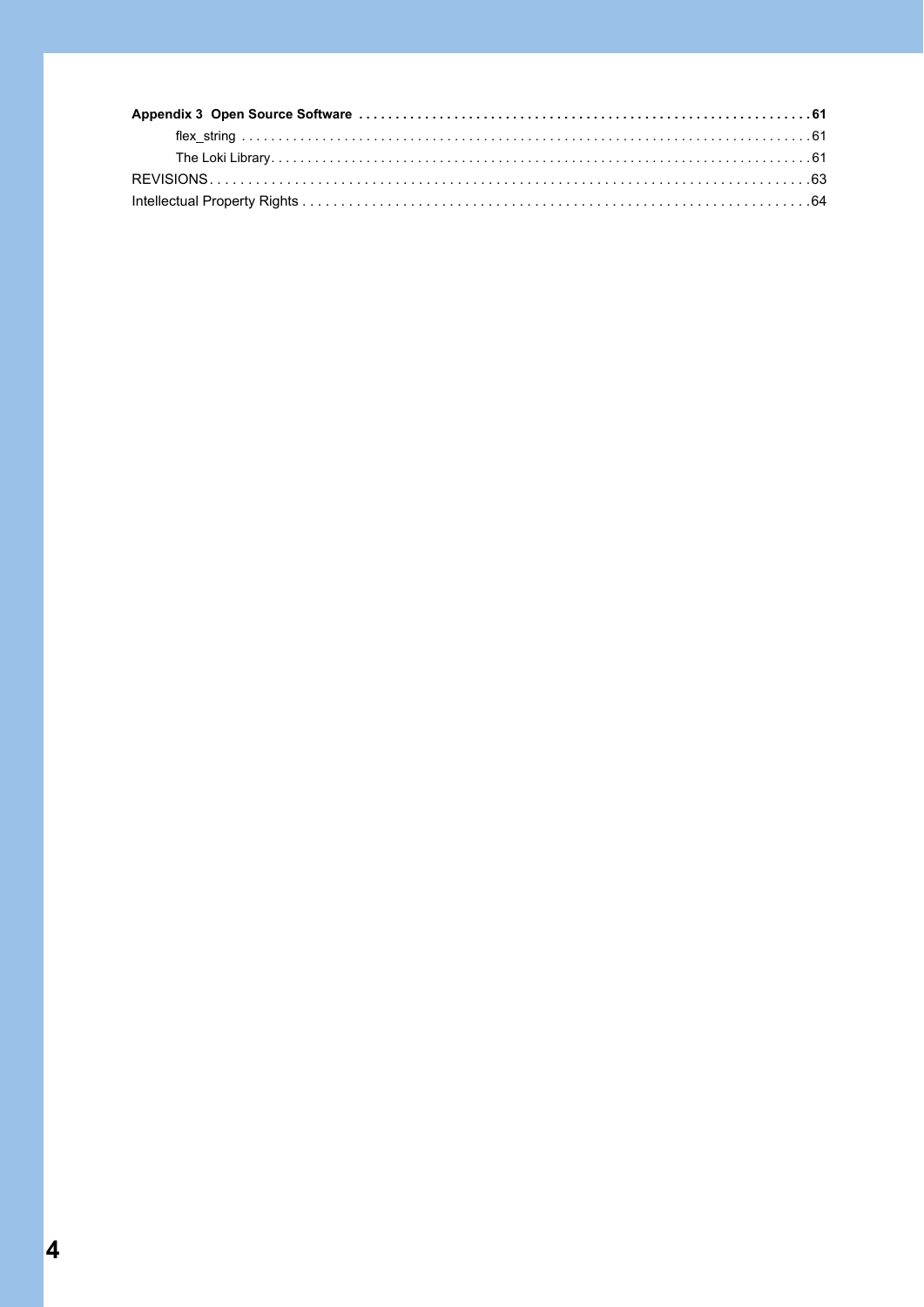# <span id="page-6-0"></span>**INTRODUCTION**

Thank you for choosing Mitsubishi Electric Graphic Operation Terminal (GOT).

Before using the product, read this manual carefully and make sure you understand the functions and performance of the GOT for correct use.

**IS [Manuals for GT Works3](#page-6-1)** 

**Example 2** [Abbreviations, Generic Terms, and Model Icons](#page-9-0)

# <span id="page-6-1"></span>**Manuals for GT Works3**

The electronic manuals related to this product are installed together with the screen design software.

If you need the printed manuals, consult your local sales office.

### **Manuals for GT Designer3 (GOT2000)**

### $Point<sup>°</sup>$

e-Manual refers to the Mitsubishi Electric FA electronic book manuals that can be browsed using a dedicated tool.

- e-Manual has the following features:
- Required information can be cross-searched in multiple manuals.
- Other manuals can be accessed from the links in the manual.
- Hardware specifications of each part can be found from the product figures.
- Pages that users often browse can be bookmarked.
- Sample programs can be copied to the engineering tool.

### ■**Screen design software-related manuals**

| <b>Manual name</b>                                                  | <b>Manual number</b><br>(Model code) | Format                 |
|---------------------------------------------------------------------|--------------------------------------|------------------------|
| GT Works3 Installation Instructions                                 |                                      | <b>PDF</b>             |
| GT Designer3 (GOT2000) Screen Design Manual                         | SH-081220ENG<br>(1D7ML9)             | <b>PDF</b><br>e-Manual |
| GT Converter2 Version3 Operating Manual for GT Works3               | SH-080862ENG<br>(1D7MB2)             | <b>PDF</b><br>e-Manual |
| GOT2000 Series MES Interface Function Manual for GT Works3 Version1 | SH-081228ENG                         | <b>PDF</b><br>e-Manual |

### ■**Connection manuals**

| <b>Manual name</b>                                                                                                 | <b>Manual number</b><br>(Model code) | Format                 |
|--------------------------------------------------------------------------------------------------------------------|--------------------------------------|------------------------|
| GOT2000 Series Connection Manual (Mitsubishi Electric Products) For GT Works3 Version1                             | SH-081197ENG<br>(1D7MJ8)             | <b>PDF</b><br>e-Manual |
| GOT2000 Series Connection Manual (Non-Mitsubishi Electric Products 1) For GT Works3 Version1                       | SH-081198ENG                         | <b>PDF</b><br>e-Manual |
| GOT2000 Series Connection Manual (Non-Mitsubishi Electric Products 2) For GT Works3 Version1                       | SH-081199ENG                         | <b>PDF</b><br>e-Manual |
| GOT2000 Series Connection Manual (Microcomputers, MODBUS/Fieldbus Products, Peripherals) For<br>GT Works3 Version1 | SH-081200ENG                         | <b>PDF</b><br>e-Manual |
| GOT2000 Series Handy GOT Connection Manual For GT Works3 Version1                                                  | SH-081867ENG<br>(1D7MS9)             | <b>PDF</b><br>e-Manual |
| GOT2000 Series Connection Manual (α2 Connection) for GT Works3 Version1                                            | JY997D52301                          | <b>PDF</b><br>e-Manual |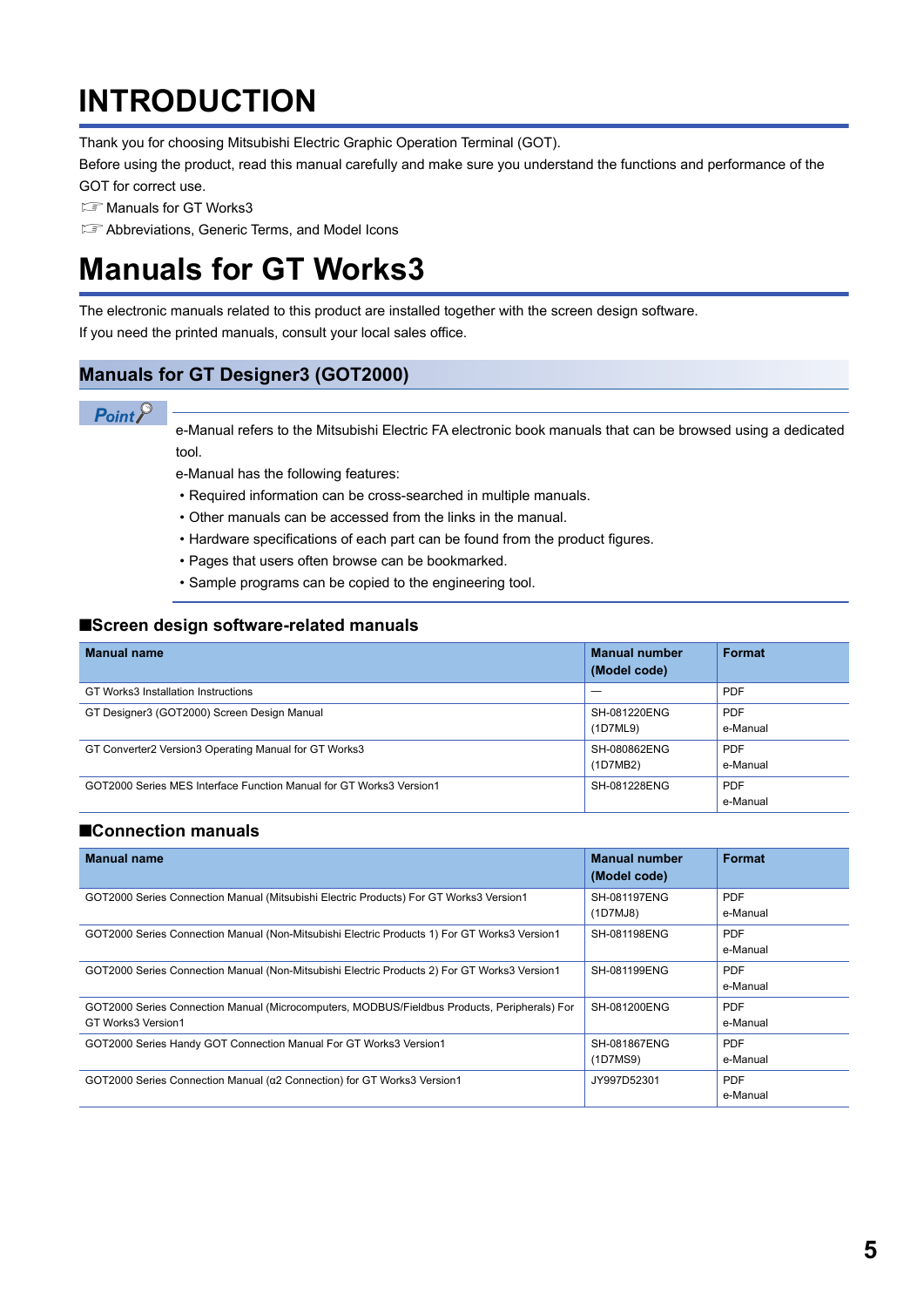### ■**GT SoftGOT2000 manuals**

| <b>Manual name</b>                        | Manual number<br>(Model code) | <b>Format</b>          |
|-------------------------------------------|-------------------------------|------------------------|
| GT SoftGOT2000 Version1 Operating Manual  | SH-081201ENG                  | <b>PDF</b><br>e-Manual |
| MELSOFT GT OPC UA Client Operating Manual | SH-082174ENG                  | <b>PDF</b>             |

### ■**GOT2000 series user's manuals**

| <b>Manual name</b>                      | <b>Manual number</b><br>(Model code) | <b>Format</b>          |
|-----------------------------------------|--------------------------------------|------------------------|
| GOT2000 Series User's Manual (Hardware) | SH-081194ENG<br>(1D7MJ5)             | <b>PDF</b><br>e-Manual |
| GOT2000 Series User's Manual (Utility)  | SH-081195ENG<br>(1D7MJ6)             | <b>PDF</b><br>e-Manual |
| GOT2000 Series User's Manual (Monitor)  | SH-081196ENG<br>(1DTMJ7)             | <b>PDF</b><br>e-Manual |

### ■**GOT SIMPLE series user's manuals**

| <b>Manual name</b>                     | <b>Manual number</b><br>(Model code) | Format     |
|----------------------------------------|--------------------------------------|------------|
| <b>GOT SIMPLE Series User's Manual</b> | JY997D52901                          | <b>PDF</b> |
|                                        |                                      | e-Manual   |

### ■**Manuals related to GT Works3 add-on projects**

| <b>Manual name</b>                                                                      | <b>Manual number</b><br>(Model code) | Format     |
|-----------------------------------------------------------------------------------------|--------------------------------------|------------|
| GT Works3 Add-on License for GOT2000 Enhanced Drive Control (Servo) Project Data Manual | SH-082072ENG                         | <b>PDF</b> |
| (Fundamentals)                                                                          | (1D7MV1)                             | e-Manual   |
| GT Works3 Add-on License for GOT2000 Enhanced Drive Control (Servo) Project Data Manual | SH-082074ENG                         | <b>PDF</b> |
| (Screen Details)                                                                        | (1D7MV3)                             | e-Manual   |

### **Manuals for GT Designer3 (GOT1000)**

### ■**Screen creation software manuals**

| <b>Manual Name</b>                                                 | Packaging           | <b>Manual Number</b><br>(Model code) |
|--------------------------------------------------------------------|---------------------|--------------------------------------|
| GT Works3 Version1 Installation Procedure Manual                   | Enclosed in product | <b>-</b>                             |
| GT Designer3 Version1 Screen Design Manual (Fundamentals) 1/2, 2/2 | Stored in DVD-ROM   | SH-080866ENG<br>(1D7MB9)             |
| GT Designer3 Version1 Screen Design Manual (Functions) 1/2, 2/2    | Stored in DVD-ROM   | SH-080867ENG<br>(1D7MC1)             |
| GT Simulator3 Version1 Operating Manual for GT Works3              | Stored in DVD-ROM   | SH-080861ENG<br>(1D7MB1)             |
| GT Converter2 Version3 Operating Manual for GT Works3              | Stored in DVD-ROM   | SH-080862ENG<br>(1D7MB2)             |

### ■**Connection manuals**

| <b>Manual Name</b>                                                                              | Packaging         | <b>Manual Number</b><br>(Model code) |
|-------------------------------------------------------------------------------------------------|-------------------|--------------------------------------|
| GOT1000 Series Connection Manual (Mitsubishi Products) for GT Works3                            | Stored in DVD-ROM | SH-080868ENG<br>(1D7MC2)             |
| GOT1000 Series Connection Manual (Non-Mitsubishi Products 1) for GT Works3                      | Stored in DVD-ROM | SH-080869ENG<br>(1D7MC3)             |
| GOT1000 Series Connection Manual (Non-Mitsubishi Products 2) for GT Works3                      | Stored in DVD-ROM | SH-080870ENG<br>(1D7MC4)             |
| GOT1000 Series Connection Manual (Microcomputer, MODBUS Products, Peripherals)<br>for GT Works3 | Stored in DVD-ROM | SH-080871ENG<br>(1D7MC5)             |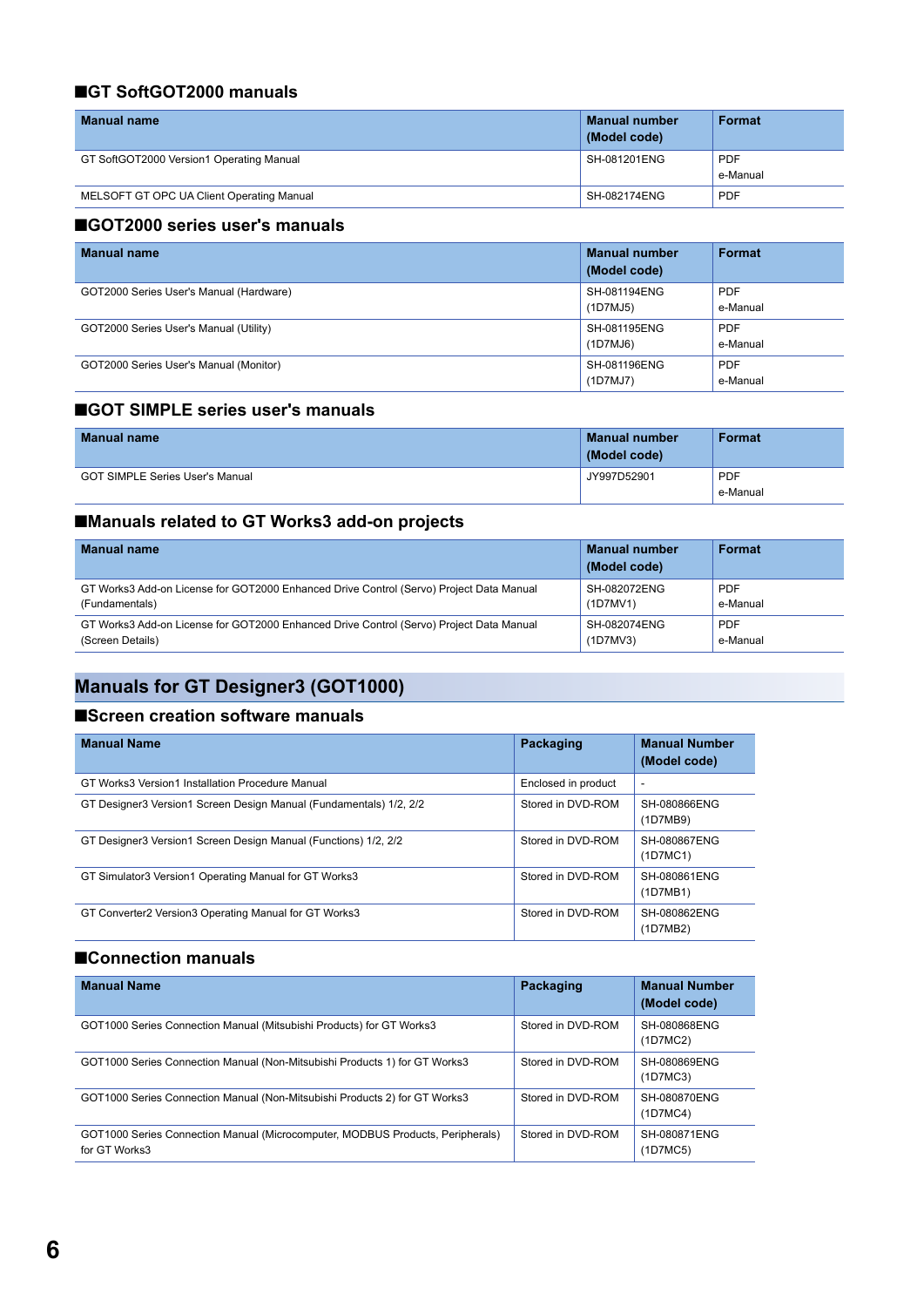### ■**Extended and option function manuals**

| <b>Manual Name</b>                                                                | Packaging         | <b>Manual Number</b><br>(Model code) |
|-----------------------------------------------------------------------------------|-------------------|--------------------------------------|
| GOT1000 Series Gateway Functions Manual for GT Works3                             | Stored in DVD-ROM | SH-080858ENG<br>(1D7MA7)             |
| GOT1000 Series MES Interface Function Manual for GT Works3                        | Stored in DVD-ROM | SH-080859ENG<br>(1D7MA8)             |
| GOT1000 Series User's Manual (Extended Functions, Option Functions) for GT Works3 | Stored in DVD-ROM | SH-080863ENG<br>(1D7MB3)             |

### ■**GT SoftGOT1000 manuals**

| <b>Manual Name</b>                                     | Packaging         | <b>Manual Number</b><br>(Model code) |
|--------------------------------------------------------|-------------------|--------------------------------------|
| GT SoftGOT1000 Version3 Operating Manual for GT Works3 | Stored in DVD-ROM | SH-080860ENG<br>(1D7MA9)             |

#### ■**GT16 manuals**

| <b>Manual Name</b>                 | Packaging         | <b>Manual Number</b><br>(Model code)   |
|------------------------------------|-------------------|----------------------------------------|
| GT16 User's Manual (Hardware)      | Stored in DVD-ROM | SH-080928ENG<br>(1D7MD3)               |
| GT16 User's Manual (Basic Utility) | Stored in DVD-ROM | SH-080929ENG<br>(1D7MD4)               |
| GT16 Handy GOT User's Manual       | Stored in DVD-ROM | JY997D41201<br>JY997D41202<br>(09R821) |

### ■**GT15 manuals**

| <b>Manual Name</b> | Packaging         | <b>Manual Number</b><br>(Model code) |
|--------------------|-------------------|--------------------------------------|
| GT15 User's Manual | Stored in DVD-ROM | SH-080528ENG<br>(1D7M23)             |

### ■**GT14 manuals**

| <b>Manual Name</b> | Packaging         | <b>Manual Number</b><br>(Model code) |
|--------------------|-------------------|--------------------------------------|
| GT14 User's Manual | Stored in DVD-ROM | JY997D44801<br>(09R823)              |

### ■**GT12 manuals**

| <b>Manual Name</b> | Packaging         | <b>Manual Number</b><br>(Model code) |
|--------------------|-------------------|--------------------------------------|
| GT12 User's Manual | Stored in DVD-ROM | SH-080977ENG                         |
|                    |                   | (1D7ME1)                             |

### ■**GT11 manuals**

| <b>Manual Name</b>           | Packaging         | <b>Manual Number</b><br>(Model code)   |
|------------------------------|-------------------|----------------------------------------|
| GT11 User's Manual           | Stored in DVD-ROM | JY997D17501<br>(09R815)                |
| GT11 Handy GOT User's Manual | Stored in DVD-ROM | JY997D20101<br>JY997D20102<br>(09R817) |

### ■**GT10 manuals**

| <b>Manual Name</b> | Packaging         | Manual Number<br>(Model code) |
|--------------------|-------------------|-------------------------------|
| GT10 User's Manual | Stored in DVD-ROM | JY997D24701<br>(09R819)       |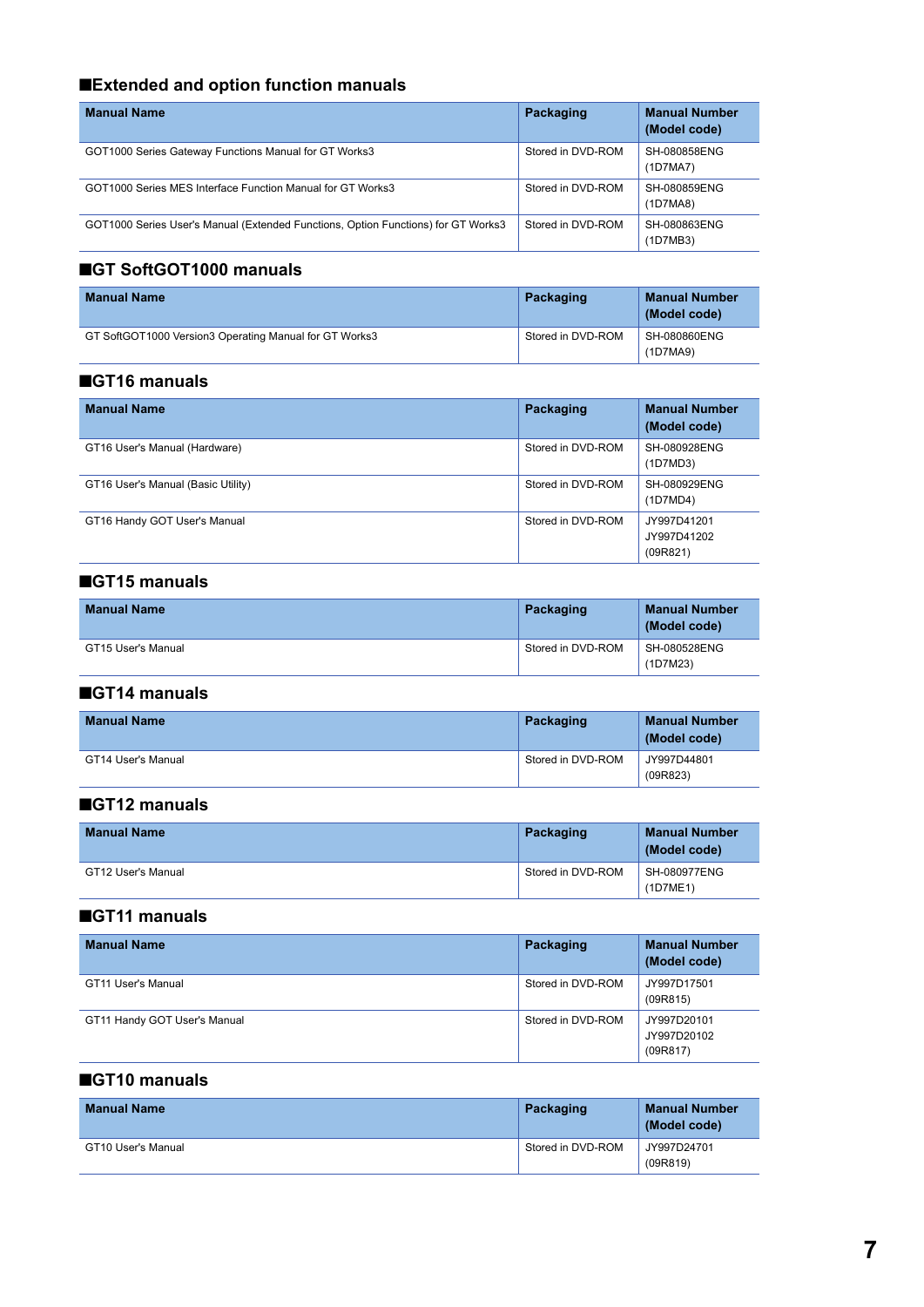# <span id="page-9-0"></span>**Abbreviations, Generic Terms, and Model Icons**

The following shows the abbreviations, generic terms, and model icons used in this manual.

### **GOT**

### ■**GOT2000 series**

|                  | Abbreviations and generic terms |            | <b>Description</b>                                 | <b>Meaning of icon</b>      |                               |
|------------------|---------------------------------|------------|----------------------------------------------------|-----------------------------|-------------------------------|
|                  |                                 |            |                                                    | <b>Available</b>            | <b>Unavailable</b>            |
| GT27             | GT27-X                          | GT2715-X   | GT2715-XTBA, GT2715-XTBD                           |                             |                               |
|                  | GT27-S                          | GT2712-S   | GT2712-STBA, GT2712-STWA, GT2712-STBD, GT2712-STWD | $\frac{c}{27}$              | $\boxed{\frac{GT}{27}}$       |
|                  |                                 | GT2710-S   | GT2710-STBA, GT2710-STBD                           |                             |                               |
|                  |                                 | GT2708-S   | GT2708-STBA, GT2708-STBD                           |                             |                               |
|                  | GT27-V                          | GT2710-V   | GT2710-VTBA, GT2710-VTWA, GT2710-VTBD, GT2710-VTWD |                             |                               |
|                  |                                 | GT2708-V   | GT2708-VTBA, GT2708-VTBD                           |                             |                               |
|                  |                                 | GT2705-V   | GT2705-VTBD                                        |                             |                               |
| GT <sub>25</sub> |                                 |            | All GT25 models                                    | $\frac{GT}{25}$             | $rac{GT}{25}$                 |
|                  | GT25-W                          | GT2512-WX  | GT2512-WXTBD, GT2512-WXTSD                         |                             |                               |
|                  |                                 | GT2510-WX  | GT2510-WXTBD, GT2510-WXTSD                         | $\frac{GT}{25}$             | $rac{\text{G}}{25}$           |
|                  |                                 | GT2507-W   | GT2507-WTBD, GT2507-WTSD                           |                             |                               |
|                  |                                 | GT2507T-W  | GT2507T-WTSD                                       |                             |                               |
|                  | GT25-S                          | GT2512-S   | GT2512-STBA, GT2512-STBD                           |                             |                               |
|                  |                                 | GT2512F-S  | GT2512F-STNA, GT2512F-STND                         |                             |                               |
|                  | GT25-V                          | GT2510-V   | GT2510-VTBA, GT2510-VTWA, GT2510-VTBD, GT2510-VTWD |                             |                               |
|                  |                                 | GT2510F-V  | GT2510F-VTNA, GT2510F-VTND                         |                             |                               |
|                  |                                 | GT2508-V   | GT2508-VTBA, GT2508-VTWA, GT2508-VTBD, GT2508-VTWD |                             |                               |
|                  |                                 | GT2508F-V  | GT2508F-VTNA, GT2508F-VTND                         |                             |                               |
|                  |                                 | GT2505-V   | GT2505-VTBD                                        |                             |                               |
|                  | GT25HS-V<br>Handy GOT           | GT2506HS-V | GT2506HS-VTBD                                      | ст<br>2506<br><sup>HS</sup> | $\frac{GT}{2506}$             |
|                  |                                 | GT2505HS-V | GT2505HS-VTBD                                      | <sub>GT</sub><br>2505       | $\frac{\text{GT}}{\text{HS}}$ |
| GT <sub>23</sub> | GT23-V                          | GT2310-V   | GT2310-VTBA, GT2310-VTBD                           |                             |                               |
|                  |                                 | GT2308-V   | GT2308-VTBA, GT2308-VTBD                           | $\frac{GT}{23}$             | $rac{G}{2}$                   |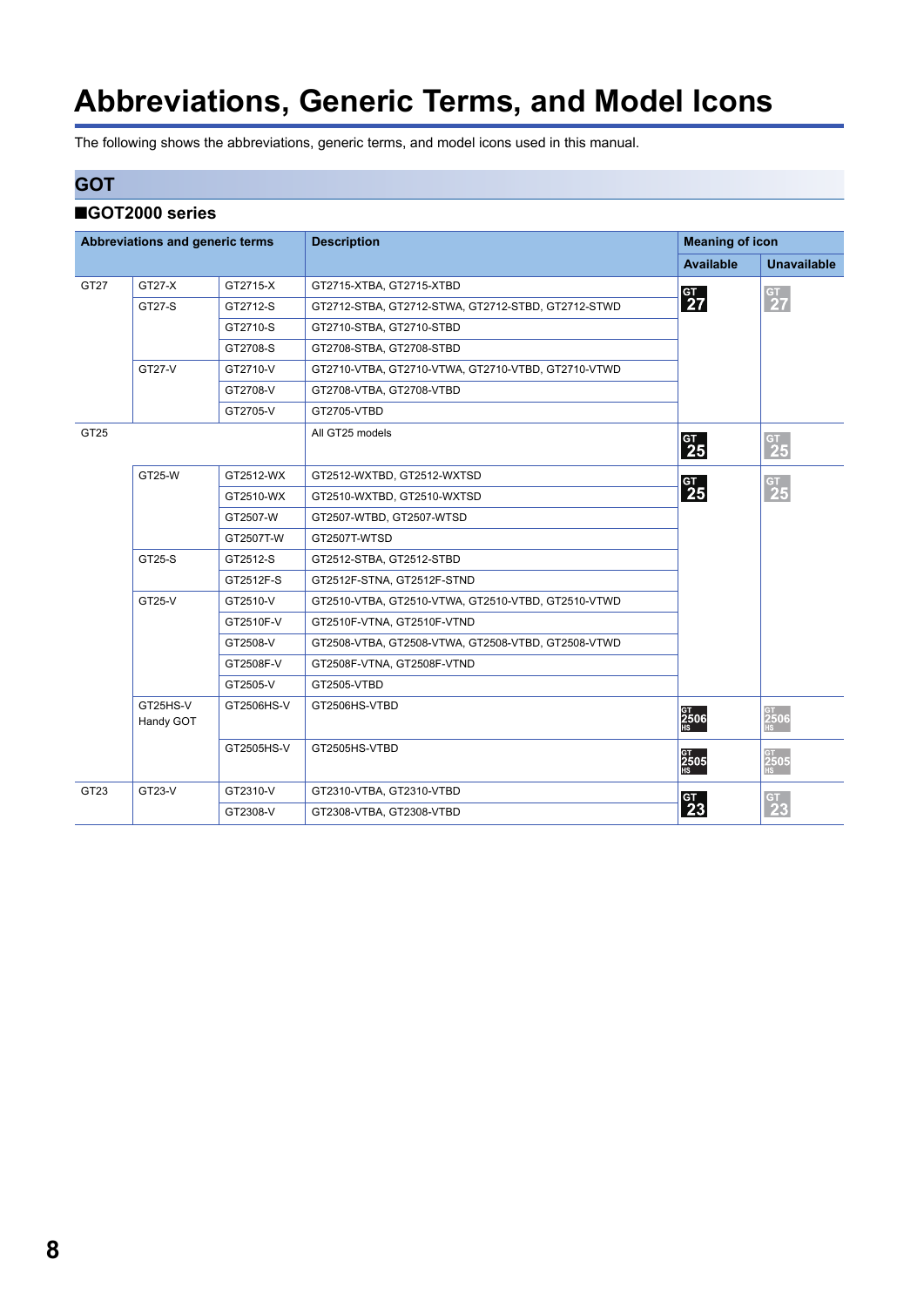| Abbreviations and generic terms |        |          | <b>Description</b>         |                                                                                                                                                 | <b>Meaning of icon</b>                                                                                            |                                   |
|---------------------------------|--------|----------|----------------------------|-------------------------------------------------------------------------------------------------------------------------------------------------|-------------------------------------------------------------------------------------------------------------------|-----------------------------------|
|                                 |        |          |                            | <b>Available</b>                                                                                                                                | <b>Unavailable</b>                                                                                                |                                   |
| GT21                            |        |          | All GT21 models            | $\frac{GT}{21}$                                                                                                                                 | $rac{GT}{21}$                                                                                                     |                                   |
|                                 | GT21-W | GT2107-W | GT2107-WTBD, GT2107-WTSD   | $21^{\circ}$                                                                                                                                    | $21^{\circ}$                                                                                                      |                                   |
|                                 | GT21-Q | GT2105-Q | GT2105-QTBDS, GT2105-QMBDS | $\overset{\scriptscriptstyle \rm GT}{\mathbf{21}}{}^{\scriptscriptstyle \rm 050}$                                                               | GT <sub>05Q</sub>                                                                                                 |                                   |
|                                 | GT21-R | GT2104-R | GT2104-RTBD                | $21^{04R}$                                                                                                                                      | GT <sub>04R</sub>                                                                                                 |                                   |
|                                 | GT21-P | GT2104-P | GT2104-PMBD                | 21 <sub>04P</sub><br>ET/RA                                                                                                                      | $\frac{{}^{G\mathsf{T}}_{{}}\mathsf{21}^{{}^{G\mathsf{3P}}}_{{}^{\mathsf{04P}}_{{}}}}{\mathsf{ET} / \mathsf{R4}}$ |                                   |
|                                 |        |          |                            | GT2104-PMBDS                                                                                                                                    | 21 <sub>04P</sub><br>R4                                                                                           | GT 03P<br>2104P<br>R4             |
|                                 |        |          | GT2104-PMBDS2              | 21 <sub>04P</sub><br>R2                                                                                                                         | $\frac{\text{GT}}{\text{21}^{\text{03P}}_{\text{04P}}}$                                                           |                                   |
|                                 |        |          | GT2104-PMBLS               | $2104PR4-5V$                                                                                                                                    | $\frac{\text{GT}_{03P}}{\text{21}_{04P}}$<br>R4-5V                                                                |                                   |
|                                 |        | GT2103-P | GT2103-PMBD                | $\begin{array}{l} \mathbf{G}^\mathsf{T}{}_\mathbf{0 3 P} \\ \mathbf{21}_{\mathsf{0 4 P}}^\mathsf{0 3 P} \\ \mathsf{ET} \textit{R4} \end{array}$ | $\frac{\text{GT}}{\text{21}_{04\text{P}}^{\text{O3P}}}$ ET/R4                                                     |                                   |
|                                 |        |          | GT2103-PMBDS               | $_{21}^{\sigma_{\tau}}$ 21                                                                                                                      | GT <sub>04R</sub>                                                                                                 |                                   |
|                                 |        |          |                            | GT2103-PMBDS2                                                                                                                                   | 21 <sub>04P</sub><br>R2                                                                                           | GT 03P<br>2104P<br>R <sub>2</sub> |
|                                 |        |          | GT2103-PMBLS               | $2104PR4-5V$                                                                                                                                    | GT <sub>03P</sub><br>21 <sub>04P</sub><br>R4-5V                                                                   |                                   |
| GT SoftGOT2000                  |        |          | GT SoftGOT2000 Version1    | <b>Soft</b><br>000<br>2000                                                                                                                      | Soft<br>GOT<br>2000                                                                                               |                                   |

### ■**GOT SIMPLE series**

| Abbreviations and generic terms |          | <b>Description</b>             | <b>Meaning of icon</b> |                    |
|---------------------------------|----------|--------------------------------|------------------------|--------------------|
|                                 |          |                                | Available              | <b>Unavailable</b> |
| GS21                            | GS21-W-N | GS2110-WTBD-N<br>GS2107-WTBD-N | <b>GS</b>              | <b>GS</b>          |
|                                 | GS21-W   | GS2110-WTBD<br>GS2107-WTBD     |                        |                    |

### ■**GOT1000 series, GOT900 series, and GOT800 series**

| Abbreviations and generic terms | <b>Description</b>               | <b>Meaning of icon</b>   |                    |
|---------------------------------|----------------------------------|--------------------------|--------------------|
|                                 |                                  | Available                | <b>Unavailable</b> |
| GOT1000 Series                  | GOT1000 Series                   |                          |                    |
| GOT900 Series                   | GOT-A900 Series, GOT-F900 Series | $\overline{\phantom{m}}$ |                    |
| GOT800 Series                   | GOT-800 Series                   |                          |                    |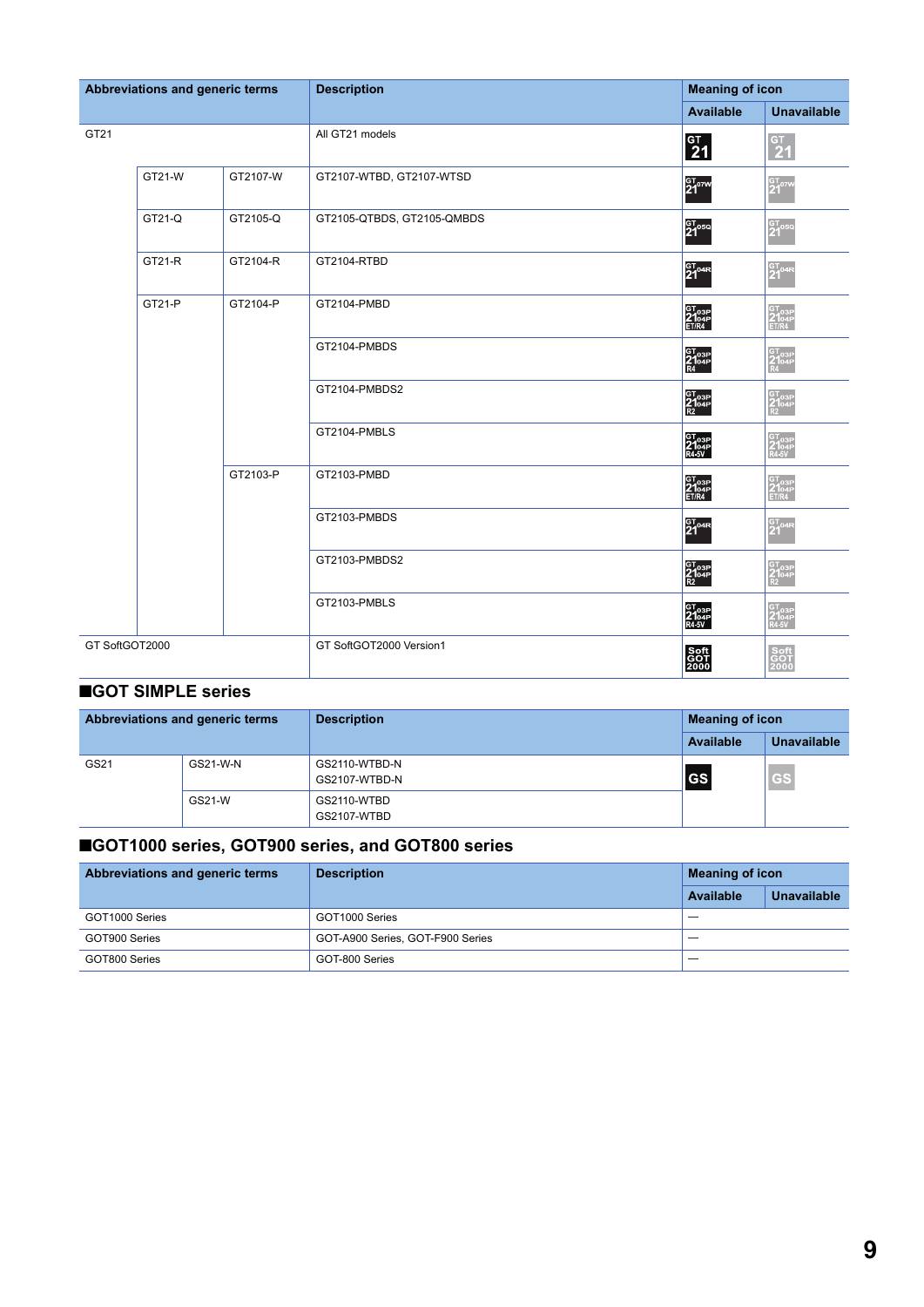### **Communication unit**

### ■**GOT2000 series**

| Abbreviations and generic terms             | <b>Description</b> |
|---------------------------------------------|--------------------|
|                                             |                    |
| Bus connection unit                         | GT15-QBUS          |
|                                             | GT15-QBUS2         |
|                                             | GT15-ABUS          |
|                                             | GT15-ABUS2         |
|                                             | GT15-75QBUSL       |
|                                             | GT15-75QBUS2L      |
|                                             | GT15-75ABUSL       |
|                                             | GT15-75ABUS2L      |
| Serial communication unit                   | GT15-RS2-9P        |
|                                             | GT15-RS4-9S        |
|                                             | GT15-RS4-TE        |
| MELSECNET/H communication unit              | GT15-J71LP23-25    |
|                                             | GT15-J71BR13       |
| CC-Link IE TSN communication unit           | GT25-J71GN13-T2    |
| <b>CC-Link IE Controller Network</b>        | GT15-J71GP23-SX    |
| communication unit                          |                    |
| CC-Link IE Field Network communication unit | GT15-J71GF13-T2    |
| CC-Link communication unit                  | GT15-J61BT13       |
| Wireless LAN communication unit             | GT25-WLAN          |
| Serial multi-drop connection unit           | GT01-RS4-M         |
| Connection conversion adapter               | GT10-9PT5S         |
| Field network adapter unit                  | GT25-FNADP         |
| Ethernet communication unit                 | GT25-J71E71-100    |
| RS-232/485 signal conversion adapter        | GT14-RS2T4-9P      |

### ■**GOT1000 series**

| <b>Abbreviations and generic terms</b>           | <b>Description</b>                                                                                                   |
|--------------------------------------------------|----------------------------------------------------------------------------------------------------------------------|
| Bus connection unit                              | GT15-QBUS<br>GT15-QBUS2<br>GT15-ABUS<br>GT15-ABUS2<br>GT15-75QBUSL<br>GT15-75QBUS2L<br>GT15-75ABUSL<br>GT15-75ABUS2L |
| Serial communication unit                        | GT15-RS2-9P<br>GT15-RS4-9S<br>GT15-RS4-TE                                                                            |
| RS-422 conversion unit                           | GT15-RS2T4-9P<br>GT15-RS2T4-25P                                                                                      |
| Ethernet communication unit                      | GT15-J71E71-100                                                                                                      |
| MELSECNET/H communication unit                   | GT15-J71LP23-25<br>GT15-J71BR13                                                                                      |
| MELSECNET/10 communication unit                  | GT15-75J71LP23-Z <sup>*1</sup><br>GT15-75J71BR13-Z <sup>*2</sup>                                                     |
| CC-Link IE Controller Network communication unit | GT15-J71GP23-SX                                                                                                      |
| CC-Link IE Field Network communication unit      | GT15-J71GF13-T2                                                                                                      |
| CC-Link communication unit                       | GT15-J61BT13<br>GT15-75J61BT13-Z <sup>*3</sup>                                                                       |
| Interface converter unit                         | GT15-75IF900                                                                                                         |
| Serial multi-drop connection unit                | GT01-RS4-M                                                                                                           |
| <b>Connection Conversion Adapter</b>             | GT10-9PT5S                                                                                                           |
| RS-232/485 signal conversion adapter             | GT14-RS2T4-9P                                                                                                        |

<span id="page-11-0"></span>\*1 A9GT-QJ71LP23 + GT15-75IF900 set

<span id="page-11-1"></span>\*2 A9GT-QJ71BR13 + GT15-75IF900 set

<span id="page-11-2"></span>\*3 A8GT-J61BT13 + GT15-75IF900 set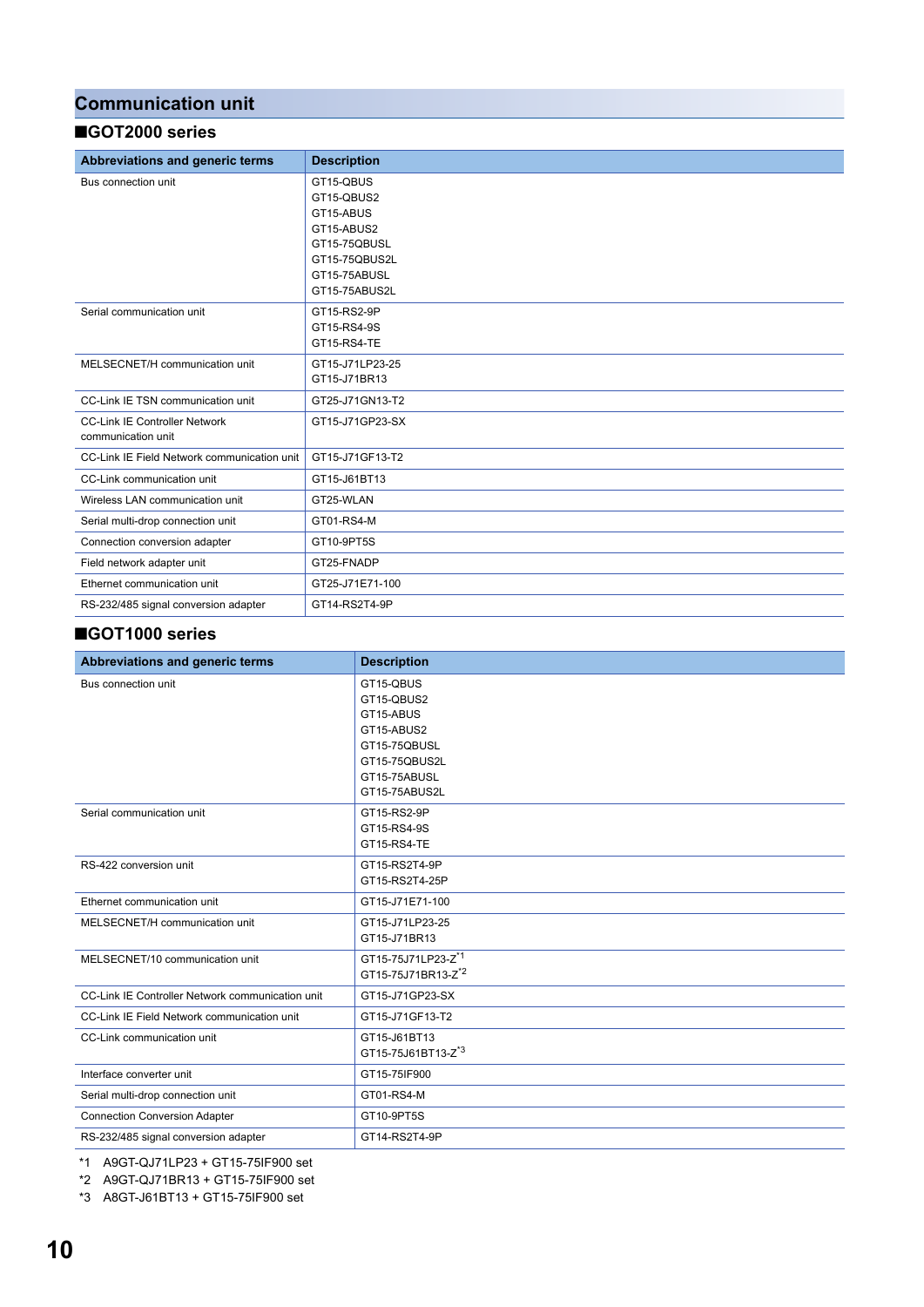### **Option unit**

### ■**GOT2000 series**

| Abbreviations and generic terms | <b>Description</b>                                               |
|---------------------------------|------------------------------------------------------------------|
| Printer unit                    | GT15-PRN                                                         |
| Video input unit                | GT27-V4-Z (A set of GT16M-V4-Z and GT27-IF1000)                  |
| RGB input unit                  | GT27-R2<br>GT27-R2-Z (A set of GT16M-R2-Z and GT27-IF1000)       |
| Video/RGB input unit            | GT27-V4R1-Z (A set of GT16M-V4R1-Z and GT27-IF1000)              |
| RGB output unit                 | GT27-ROUT<br>GT27-ROUT-Z (A set of GT16M-ROUT-Z and GT27-IF1000) |
| Digital video output unit       | GT27-VHOUT                                                       |
| Multimedia unit                 | GT27-MMR-Z (A set of GT16M-MMR-Z and GT27-IF1000)                |
| Video signal conversion unit    | GT27-IF1000                                                      |
| External I/O unit               | GT15-DIO, GT15-DIOR                                              |
| Sound output unit               | GT15-SOUT                                                        |
| SD card unit                    | GT21-03SDCD                                                      |

### ■**GOT1000 series**

| Abbreviations and generic terms      |                      | <b>Description</b>         |
|--------------------------------------|----------------------|----------------------------|
| Printer unit                         |                      | GT15-PRN                   |
| Video/RGB unit                       | Video input unit     | GT16M-V4<br>GT15V-75V4     |
|                                      | RGB input unit       | GT16M-R2<br>GT15V-75R1     |
|                                      | Video/RGB input unit | GT16M-V4R1<br>GT15V-75V4R1 |
|                                      | RGB output unit      | GT16M-ROUT<br>GT15V-75ROUT |
| Multimedia unit                      |                      | GT16M-MMR                  |
| CF card unit                         |                      | GT15-CFCD                  |
| CF card extension unit <sup>*1</sup> |                      | GT15-CFEX-C08SET           |
| External I/O unit                    |                      | GT15-DIO<br>GT15-DIOR      |
| Sound output unit                    |                      | GT15-SOUT                  |

<span id="page-12-0"></span>\*1 GT15-CFEX + GT15-CFEXIF + GT15-C08CF set.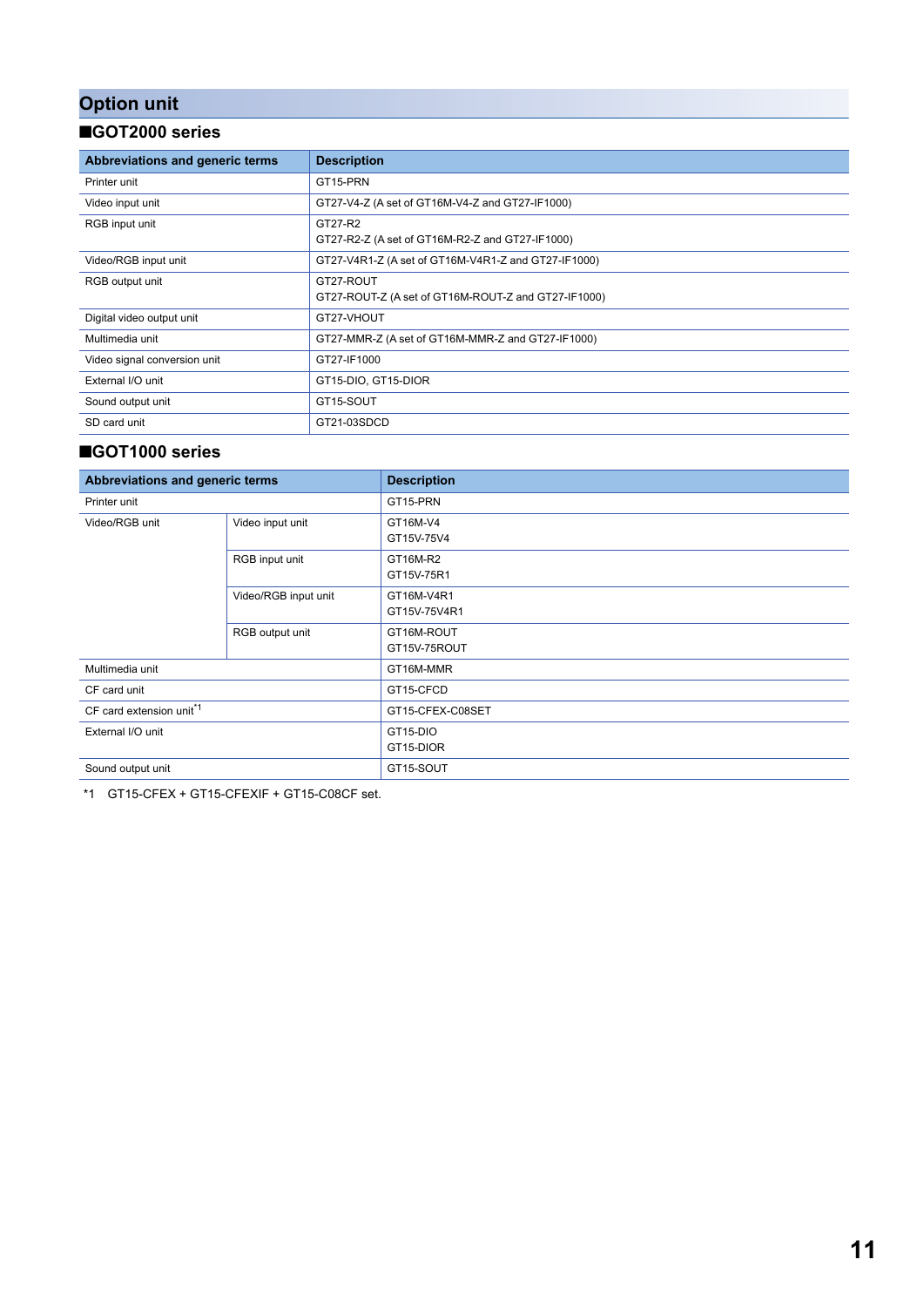### **Option**

| ■GOT2000 series |  |
|-----------------|--|
|-----------------|--|

| $\blacksquare$ UULLUVU JUIIUJ            |                                                                                                                                                                                                                                                                                                                                                                                                                                                                                                         |
|------------------------------------------|---------------------------------------------------------------------------------------------------------------------------------------------------------------------------------------------------------------------------------------------------------------------------------------------------------------------------------------------------------------------------------------------------------------------------------------------------------------------------------------------------------|
| Abbreviations and generic terms          | <b>Description</b>                                                                                                                                                                                                                                                                                                                                                                                                                                                                                      |
| SD card                                  | NZ1MEM-2GBSD<br>NZ1MEM-4GBSD<br>NZ1MEM-8GBSD<br>NZ1MEM-16GBSD<br>L1MEM-2GBSD<br>L1MEM-4GBSD                                                                                                                                                                                                                                                                                                                                                                                                             |
| Battery                                  | GT11-50BAT<br>GT15-BAT                                                                                                                                                                                                                                                                                                                                                                                                                                                                                  |
| Protective sheet                         | GT27-15PSGC<br>GT25-12WPSGC<br>GT25-12PSGC<br>GT25-10WPSGC<br>GT25-10PSGC<br>GT25-08PSGC<br>GT21-07WPSGC<br>GT25T-07WPSVC<br>GT25-05PSGC<br>GT25-05PSGC-2<br>GT21-05PSGC<br>GT21-04RPSGC-UC<br>GT21-03PSGC-UC<br>GT21-04PSGC-UC<br>GT27-15PSCC<br>GT25-12WPSCC<br>GT25-12PSCC<br>GT25-10WPSCC<br>GT25-10PSCC<br>GT25-08PSCC<br>GT25-05PSCC<br>GT25-05PSCC-2<br>GT25-12PSCC-UC<br>GT25-10PSCC-UC<br>GT25-08PSCC-UC<br>GT21-07WPSCC<br>GT21-05PSCC<br>GT21-04RPSCC-UC<br>GT21-04PSCC-UC<br>GT21-03PSCC-UC |
| Antibacterial/antiviral protective sheet | GT16H-60PSC<br>GT14H-50PSC<br>GT25-12PSAC<br>GT25-10PSAC<br>GT25-08PSAC                                                                                                                                                                                                                                                                                                                                                                                                                                 |
| Environmental protection sheet           | GT25F-12ESGS<br>GT25F-10ESGS<br>GT25F-08ESGS                                                                                                                                                                                                                                                                                                                                                                                                                                                            |
| Protective cover for oil                 | GT20-15PCO<br>GT20-12PCO<br>GT20-10PCO<br>GT20-08PCO<br>GT21-12WPCO<br>GT21-10WPCO<br>GT21-07WPCO<br>GT25T-07WPCO<br>GT25-05PCO<br>GT25-05PCO-2<br>GT05-50PCO<br>GT21-04RPCO<br>GT10-30PCO<br>GT10-20PCO                                                                                                                                                                                                                                                                                                |
| USB environmental protection cover       | GT25-UCOV<br>GT25-05UCOV<br>GT21-WUCOV                                                                                                                                                                                                                                                                                                                                                                                                                                                                  |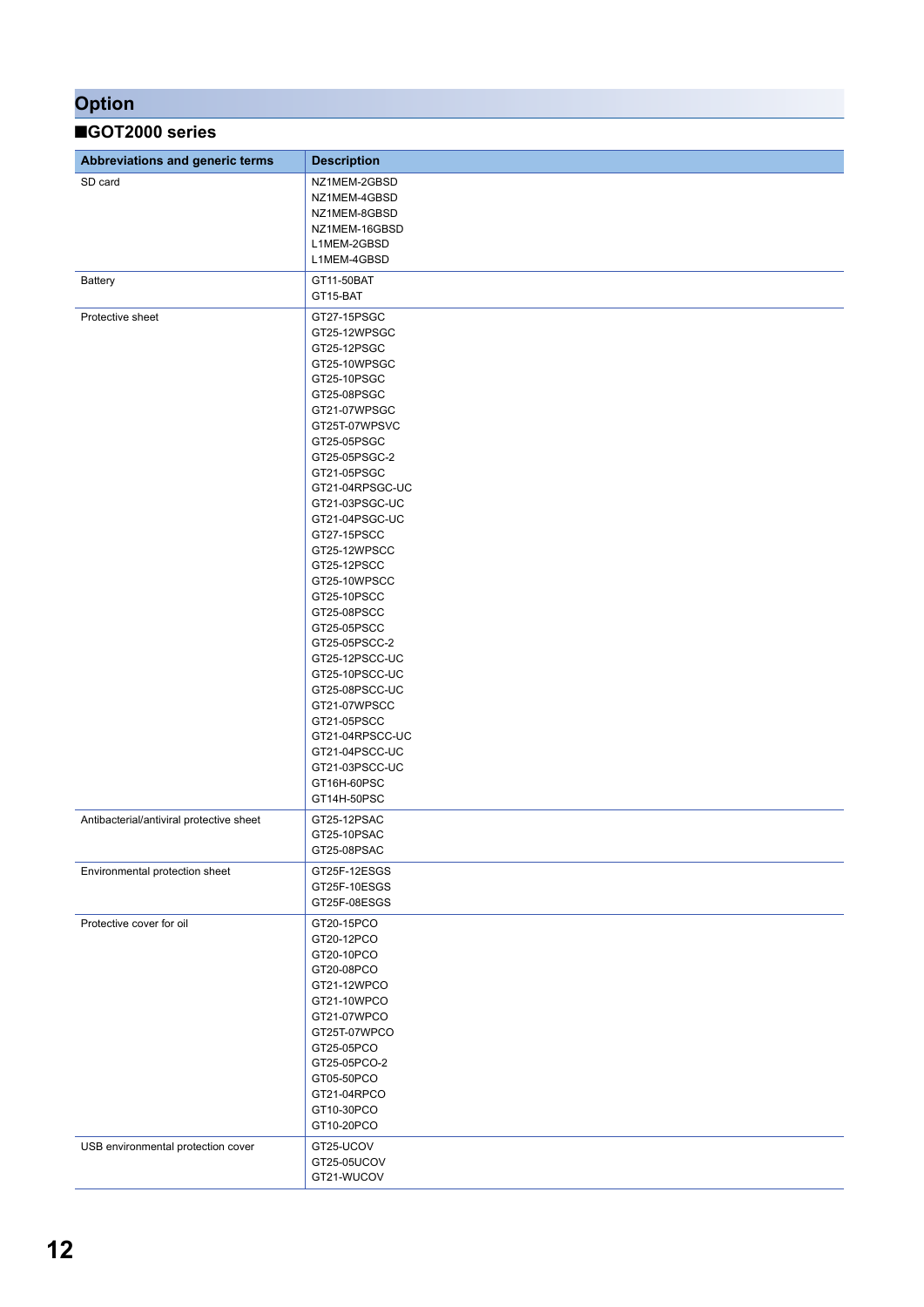| Abbreviations and generic terms   | <b>Description</b>                                                                                                   |
|-----------------------------------|----------------------------------------------------------------------------------------------------------------------|
| Stand                             | GT15-90STAND<br>GT15-80STAND<br>GT15-70STAND<br>GT05-50STAND<br>GT25-10WSTAND<br>GT21-07WSTAND<br>GT25T-07WSTAND     |
| Attachment                        | GT15-70ATT-98<br>GT15-70ATT-87<br>GT15-60ATT-97<br>GT15-60ATT-96<br>GT15-60ATT-87<br>GT15-60ATT-77<br>GT21-04RATT-40 |
| Panel-mounted USB port extension  | GT14-C10EXUSB-4S<br>GT10-C10EXUSB-5S                                                                                 |
| Connector conversion box          | GT16H-CNB-42S<br>GT16H-CNB-37S<br>GT11H-CNB-37S                                                                      |
| Emergency stop switch guard cover | GT16H-60ESCOV<br>GT14H-50ESCOV                                                                                       |
| Wall-mounting attachment          | GT14H-50ATT                                                                                                          |

### ■**GOT1000 series**

| Abbreviations and generic terms |         | <b>Description</b>                                                                                                                                                                     |
|---------------------------------|---------|----------------------------------------------------------------------------------------------------------------------------------------------------------------------------------------|
| Memory card                     | CF card | GT05-MEM-16MC<br>GT05-MEM-32MC<br>GT05-MEM-64MC<br>GT05-MEM-128MC<br>GT05-MEM-256MC<br>GT05-MEM-512MC<br>GT05-MEM-1GC<br>GT05-MEM-2GC<br>GT05-MEM-4GC<br>GT05-MEM-8GC<br>GT05-MEM-16GC |
|                                 | SD card | NZ1MEM-2GBSD<br>NZ1MEM-4GBSD<br>NZ1MEM-8GBSD<br>NZ1MEM-16GBSD<br>L1MEM-2GBSD<br>L1MEM-4GBSD                                                                                            |
| Memory card adaptor             |         | GT05-MEM-ADPC                                                                                                                                                                          |
| Option function board           |         | GT16-MESB<br>GT15-FNB<br>GT15-QFNB<br>GT15-QFNB16M<br>GT15-QFNB32M<br>GT15-QFNB48M<br>GT11-50FNB<br>GT15-MESB48M                                                                       |
| Battery                         |         | GT11-50BAT<br>GT15-BAT                                                                                                                                                                 |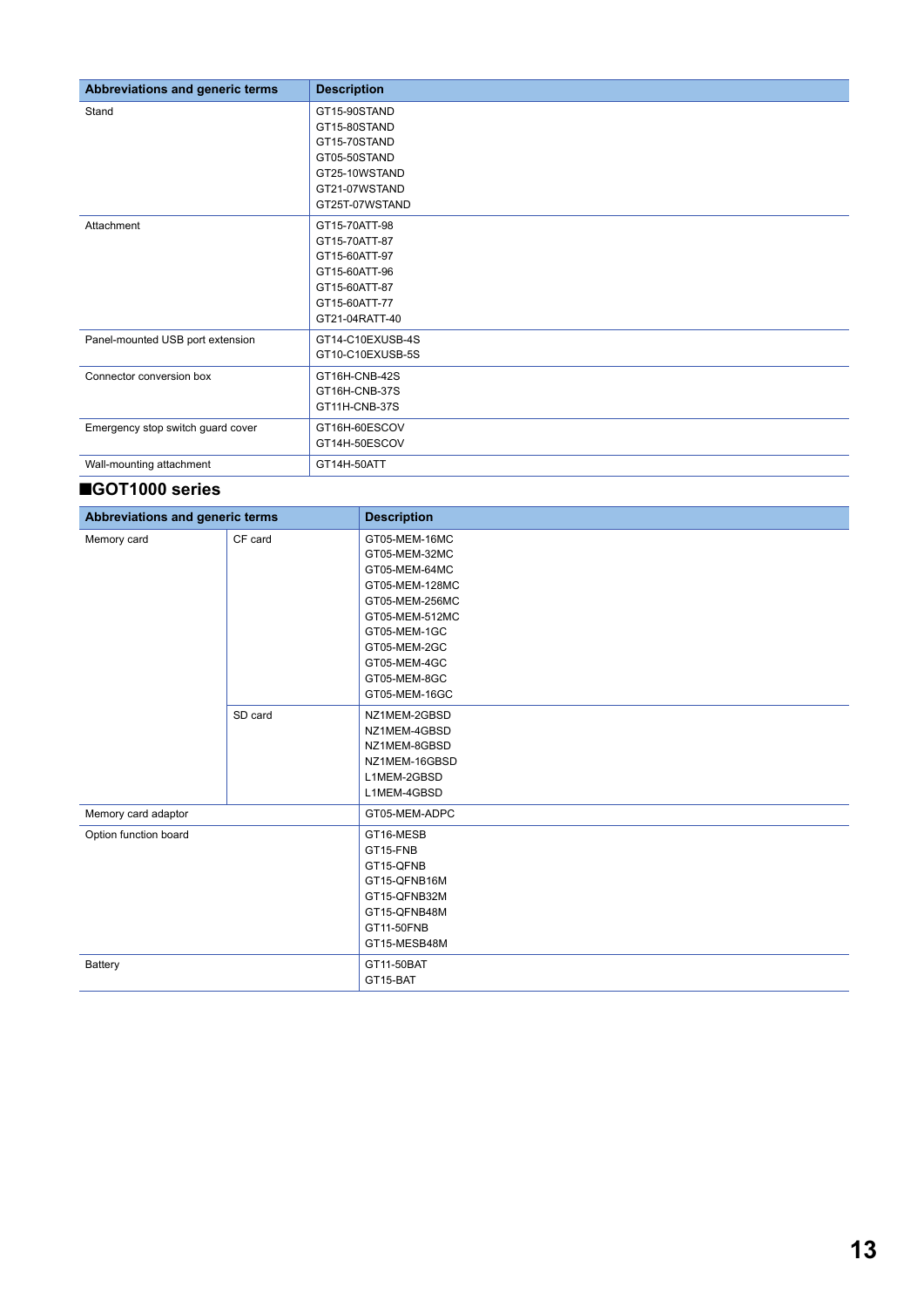| Abbreviations and generic terms | <b>Description</b> |                                                                                                                                                                                                                                                                                                                                                                                                                        |
|---------------------------------|--------------------|------------------------------------------------------------------------------------------------------------------------------------------------------------------------------------------------------------------------------------------------------------------------------------------------------------------------------------------------------------------------------------------------------------------------|
| <b>Protective Sheet</b>         | For GT16           | GT16-90PSCB<br>GT16-90PSGB<br>GT16-90PSCW<br>GT16-90PSGW<br>GT16-80PSCB<br>GT16-80PSGB<br>GT16-80PSCW<br>GT16-80PSGW<br>GT16-70PSCB<br>GT16-70PSGB<br>GT16-70PSCW<br>GT16-70PSGW<br>GT16-60PSCB<br>GT16-60PSGB<br>GT16-60PSCW<br>GT16-60PSGW<br>GT16-50PSCB<br>GT16-50PSGB<br>GT16-50PSCW<br>GT16-50PSGW<br>GT16-90PSCB-012<br>GT16-80PSCB-012<br>GT16-70PSCB-012<br>GT16-60PSCB-012<br>GT16-50PSCB-012<br>GT16H-60PSC |
| <b>Protective Sheet</b>         | For GT15           | GT15-90PSCB<br>GT15-90PSGB<br>GT15-90PSCW<br>GT15-90PSGW<br>GT15-80PSCB<br>GT15-80PSGB<br>GT15-80PSCW<br>GT15-80PSGW<br>GT15-70PSCB<br>GT15-70PSGB<br>GT15-70PSCW<br>GT15-70PSGW<br>GT15-60PSCB<br>GT15-60PSGB<br>GT15-60PSCW<br>GT15-60PSGW<br>GT15-50PSCB<br>GT15-50PSGB<br>GT15-50PSCW<br>GT15-50PSGW                                                                                                               |
| <b>Protective Sheet</b>         | For GT14           | GT14-50PSCB<br>GT14-50PSGB<br>GT14-50PSCW<br>GT14-50PSGW<br>GT14H-50PSC                                                                                                                                                                                                                                                                                                                                                |
| <b>Protective Sheet</b>         | For GT12           | GT11-70PSCB<br>GT11-65PSCB                                                                                                                                                                                                                                                                                                                                                                                             |
| <b>Protective Sheet</b>         | For GT11           | GT11-50PSCB<br>GT11-50PSGB<br>GT11-50PSCW<br>GT11-50PSGW<br>GT11H-50PSC                                                                                                                                                                                                                                                                                                                                                |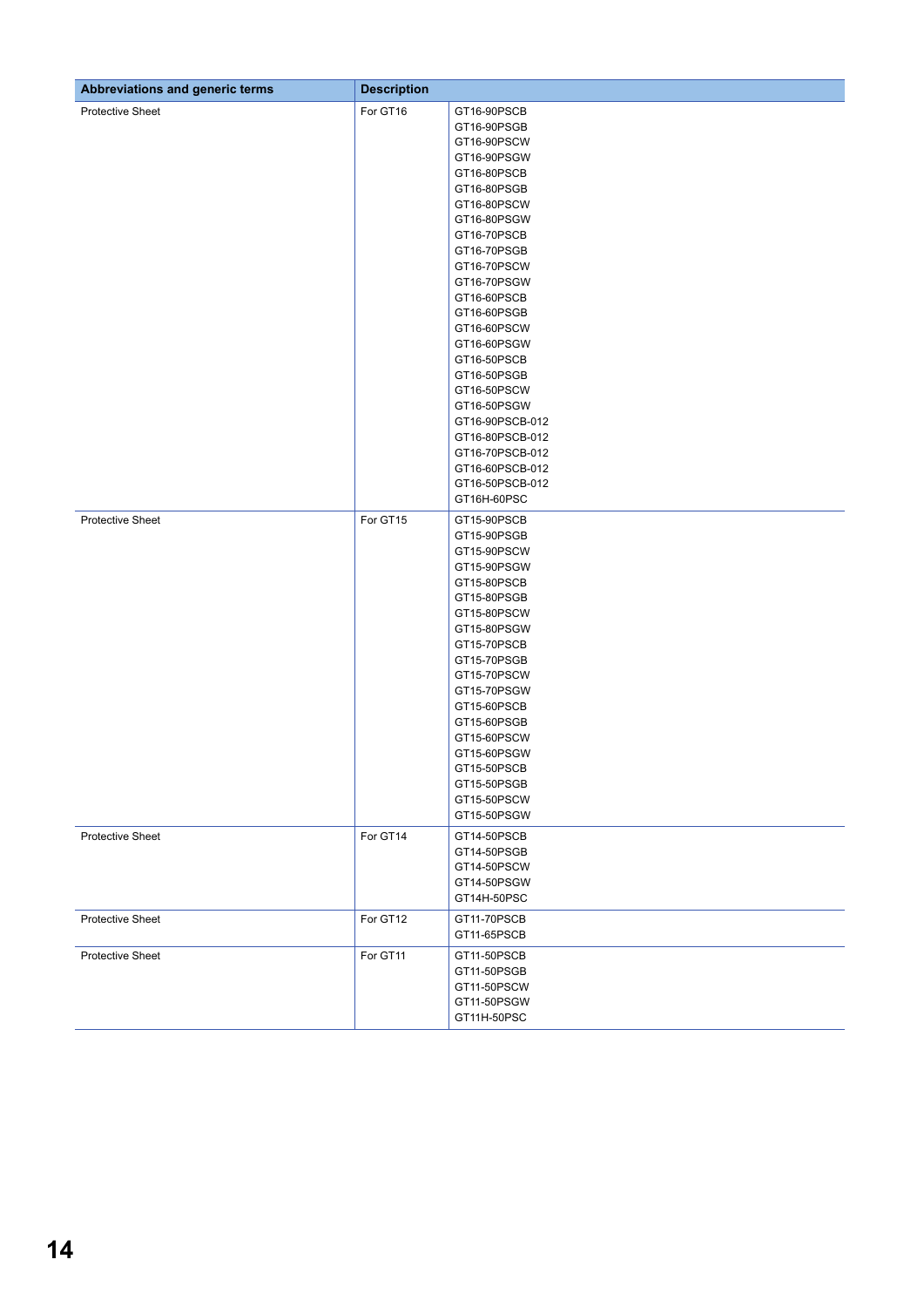| Abbreviations and generic terms    | <b>Description</b>                                                                                                                                                                                                                            |                                                                                                                                                                                                                                              |
|------------------------------------|-----------------------------------------------------------------------------------------------------------------------------------------------------------------------------------------------------------------------------------------------|----------------------------------------------------------------------------------------------------------------------------------------------------------------------------------------------------------------------------------------------|
| <b>Protective Sheet</b>            | For GT10                                                                                                                                                                                                                                      | GT10-50PSCB<br>GT10-50PSGB<br>GT10-50PSCW<br>GT10-50PSGW<br>GT10-40PSCB<br>GT10-40PSGB<br>GT10-40PSCW<br>GT10-40PSGW<br>GT10-30PSCB<br>GT10-30PSGB<br>GT10-30PSCW<br>GT10-30PSGW<br>GT10-20PSCB<br>GT10-20PSGB<br>GT10-20PSCW<br>GT10-20PSGW |
| Protective cover for oil           | GT05-90PCO<br>GT05-80PCO<br>GT05-70PCO<br>GT05-60PCO<br>GT05-50PCO<br>GT16-50PCO<br>GT10-40PCO<br>GT10-30PCO<br>GT10-20PCO                                                                                                                    |                                                                                                                                                                                                                                              |
| USB environmental protection cover | GT16-UCOV<br>GT16-50UCOV<br>GT15-UCOV<br>GT14-50UCOV<br>GT11-50UCOV                                                                                                                                                                           |                                                                                                                                                                                                                                              |
| Stand                              | GT15-90STAND<br>GT15-80STAND<br>GT15-70STAND<br>A9GT-50STAND<br>GT05-50STAND                                                                                                                                                                  |                                                                                                                                                                                                                                              |
| Attachment                         | GT15-70ATT-98<br>GT15-70ATT-87<br>GT15-60ATT-97<br>GT15-60ATT-96<br>GT15-60ATT-87<br>GT15-60ATT-77<br>GT15-50ATT-95W<br>GT15-50ATT-85                                                                                                         |                                                                                                                                                                                                                                              |
| Backlight                          | GT16-90XLTT<br>GT16-80SLTT<br>GT16-70SLTT<br>GT16-70VLTT<br>GT16-70VLTTA<br>GT16-70VLTN<br>GT16-60SLTT<br>GT16-60VLTT<br>GT16-60VLTN<br>GT15-90XLTT<br>GT15-80SLTT<br>GT15-70SLTT<br>GT15-70VLTT<br>GT15-70VLTN<br>GT15-60VLTT<br>GT15-60VLTN |                                                                                                                                                                                                                                              |
| Multi-color display board          | GT15-XHNB<br>GT15-VHNB                                                                                                                                                                                                                        |                                                                                                                                                                                                                                              |
| Connector conversion box           | GT16H-CNB-42S<br>GT11H-CNB-37S                                                                                                                                                                                                                |                                                                                                                                                                                                                                              |
| Emergency stop sw guard cover      | GT11H-50ESCOV<br>GT16H-60ESCOV                                                                                                                                                                                                                |                                                                                                                                                                                                                                              |
| Memory loader                      | GT10-LDR                                                                                                                                                                                                                                      |                                                                                                                                                                                                                                              |
| Memory board                       | GT10-50FMB                                                                                                                                                                                                                                    |                                                                                                                                                                                                                                              |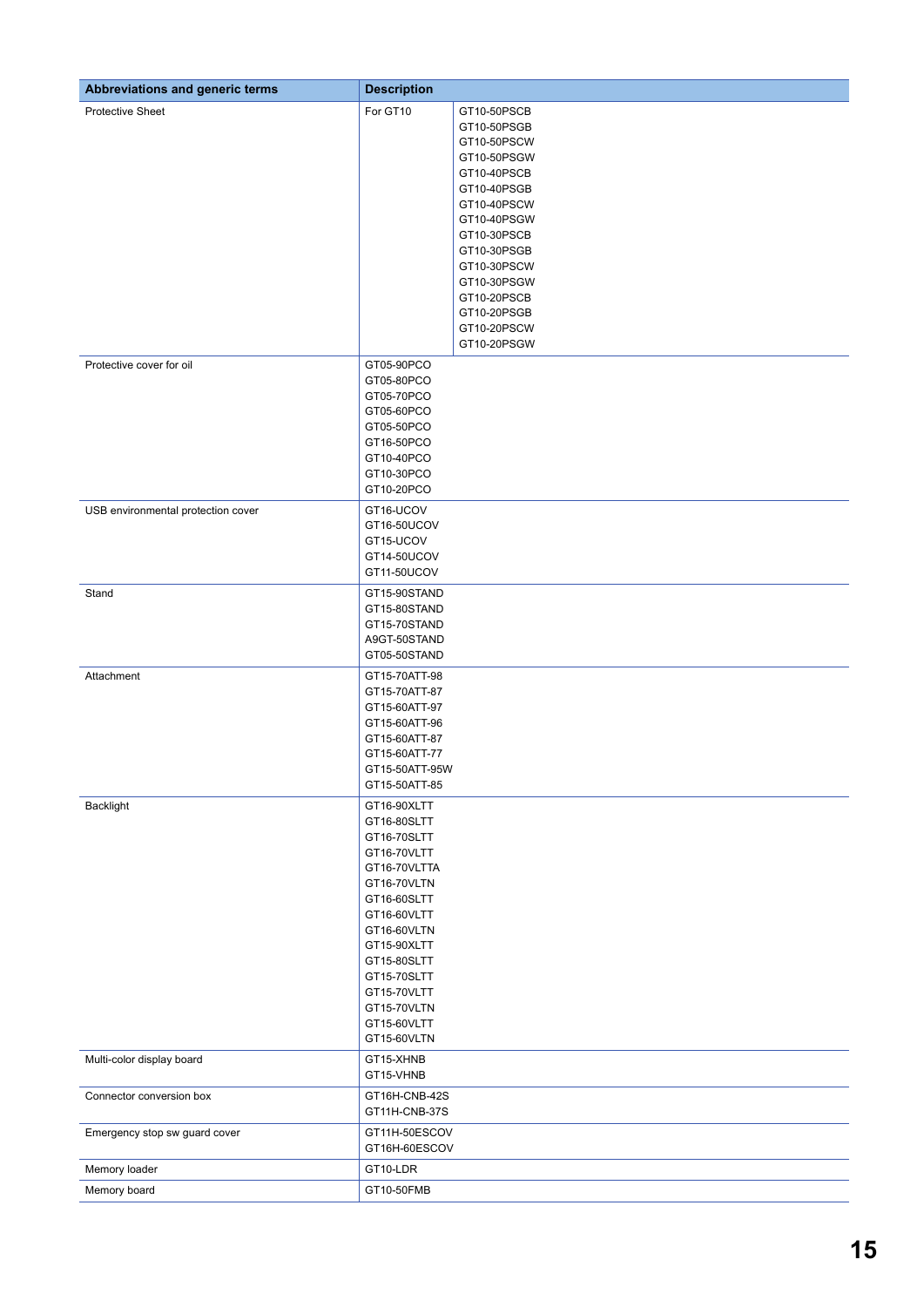| Abbreviations and generic terms  | <b>Description</b>                   |
|----------------------------------|--------------------------------------|
| Panel-mounted USB port extension | GT14-C10EXUSB-4S<br>GT10-C10EXUSB-5S |

### **Software**

### ■**Software related to GOT**

| Abbreviations and generic terms                   | <b>Description</b>                                                                                |
|---------------------------------------------------|---------------------------------------------------------------------------------------------------|
| GT Works3                                         | SW1DND-GTWK3-J, SW1DND-GTWK3-E, SW1DND-GTWK3-C                                                    |
| GT Designer3 Version1                             | Screen design software GT Designer3 for GOT2000 and GOT1000 series                                |
| GT Designer3                                      | Screen design software for GOT2000 series included in GT Works3                                   |
| GT Designer3(GOT2000)                             |                                                                                                   |
| GT Designer3(GOT1000)                             | Screen design software for GOT1000 series included in GT Works3                                   |
| Speech synthesis license                          | GT Works Text to Speech License (SW1DND-GTVO-M)                                                   |
| Add-on license                                    | GT Works3 add-on license for GOT2000 enhanced drive control (servo) project data (SW1DND-GTSV-MZ) |
| GENESIS64 Advanced                                | GENESIS64 server application (GEN64-APP)                                                          |
| <b>GENESIS64 Basic SCADA</b>                      | GENESIS64 server application (GEN64-BASIC)                                                        |
| GENESIS64                                         | Generic term of GENESIS64 Advanced and GENESIS64 Basic SCADA                                      |
| GOT Mobile function license for GT<br>SoftGOT2000 | License required to use the GOT Mobile function with GT SoftGOT2000 (SGT2K-WEBSKEY- $\square$ )   |
| GT Simulator3                                     | Screen simulator GT Simulator3 for GOT2000, GOT1000, and GOT900 series                            |
| GT SoftGOT2000                                    | GOT2000 compatible HMI software GT SoftGOT2000                                                    |
| <b>GT OPC UA Client</b>                           | MELSOFT GT OPC UA Client (SW1DNN-GTOUC-MD)                                                        |
| GT Converter2                                     | Data conversion software GT Converter2 for GOT1000 and GOT900 series                              |
| GT Designer2 Classic                              | Screen design software GT Designer2 Classic for GOT900 series                                     |
| GT Designer2                                      | Screen design software GT Designer2 for GOT1000 and GOT900 series                                 |
| <b>DU/WIN</b>                                     | Screen design software FX-PCS-DU/WIN for GOT-F900 series                                          |

### ■**Software related to iQ Works**

| Abbreviations and generic terms | <b>Description</b>                                                                                                                                                                 |
|---------------------------------|------------------------------------------------------------------------------------------------------------------------------------------------------------------------------------|
| iQ Works                        | iQ Platform compatible engineering environment MELSOFT iQ Works                                                                                                                    |
| <b>MELSOFT Navigator</b>        | Integrated development environment software included in $SW \square DND-IQWK(iQ$ Platform compatible<br>engineering environment MELSOFT iQ Works)<br>$\Box$ represents a version.) |
| MELSOFT iQ AppPortal            | SW□DND-IQAPL-M type integrated application anagement software<br>$\Box$ represents a version.)                                                                                     |

### ■**Other software**

| Abbreviations and generic terms |                     | <b>Description</b>                                                                                                                                   |
|---------------------------------|---------------------|------------------------------------------------------------------------------------------------------------------------------------------------------|
| GX Works3                       |                     | $SW \square$ DND-GXW3-E (-EA, -EAZ) type programmable controller engineering software<br>$($ $\Box$ represents a version.)                           |
| GX Works2                       |                     | $SW \square$ DNC-GXW2-E (-EA, -EAZ) type programmable controller engineering software<br>$\Box$ represents a version.)                               |
| Controller simulator            | GX Simulator3       | Simulation function of GX Works3                                                                                                                     |
|                                 | GX Simulator2       | Simulation function of GX Works2                                                                                                                     |
|                                 | <b>GX Simulator</b> | SW□D5C-LLT-E (-EV) type ladder logic test tool function software package<br>(SW5D5C-LLT (-V) or later versions)<br>$($ $\Box$ represents a version.) |
| <b>GX Developer</b>             |                     | SWID5C-GPPW-E (-EV)/SWID5F-GPPW (-V) type software package<br>$($ $\Box$ represents a version.)                                                      |
| <b>GX LogViewer</b>             |                     | SW□DNN-VIEWER-E type software package<br>$\Box$ represents a version.)                                                                               |
| MI Configurator                 |                     | Configuration and monitor tool for Mitsubishi Electric industrial computers (SWIDNNMICONF-M)<br>$\Box$ represents a version.)                        |
| <b>PX Developer</b>             |                     | SW□D5C-FBDQ-E type FBD software package for process control<br>$($ $\Box$ represents a version.)                                                     |
| MT Works2                       |                     | Motion controller engineering environment MELSOFT MT Works2(SWIDDNDMTW2-E)<br>$\Box$ represents a version.)                                          |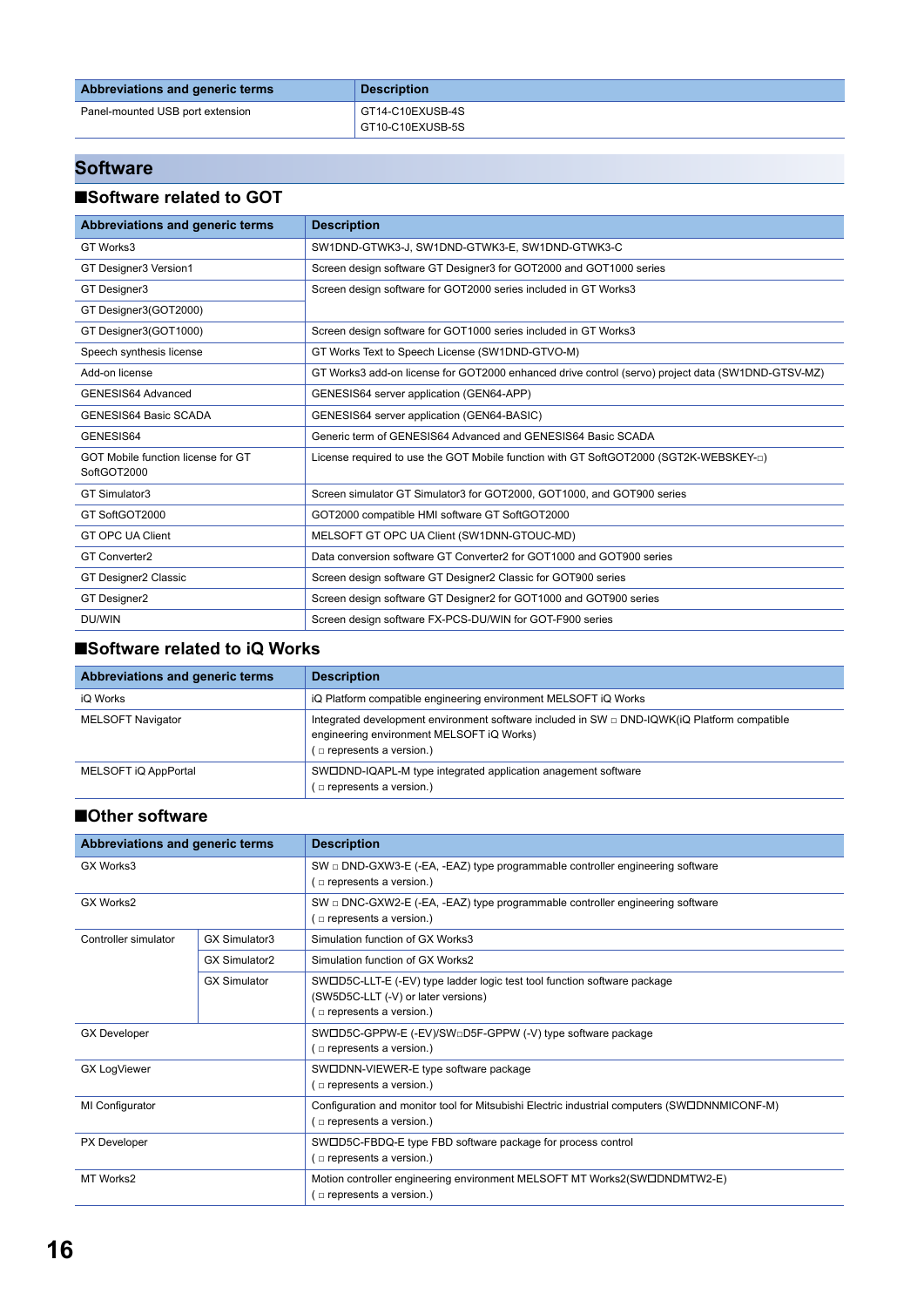| <b>Abbreviations and generic terms</b> | <b>Description</b>                                                                                                                |
|----------------------------------------|-----------------------------------------------------------------------------------------------------------------------------------|
| MT Developer                           | SWIRNC-GSV type integrated start-up support software for motion controller Q series<br>$($ $\Box$ represents a version.)          |
| <b>CW Configurator</b>                 | Setting/monitoring tools for the C Controller module and MELSECWinCPU(SWoDND-RCCPU-E)<br>$($ $\Box$ represents a version.)        |
| MR Configurator2                       | SW□DNC-MRC2-E type servo configuration software<br>$($ $\Box$ represents a version.)                                              |
| <b>MR Configurator</b>                 | MRZJWD-SETUP type servo configuration software<br>( $\Box$ represents a version.)                                                 |
| FR Configurator2                       | Inverter setup software (SW o DND-FRC2-E)<br>$($ $\Box$ represents a version.)                                                    |
| FR Configurator                        | Inverter setup software (FR-SWD-SETUP-WE)<br>( □ represents a version.)                                                           |
| NC Configurator2                       | CNC parameter setting support tool (FCSB1221)                                                                                     |
| <b>NC Configurator</b>                 | CNC parameter setting support tool                                                                                                |
| FX Configurator-FP                     | Parameter setting, monitoring, and testing software packages for FX3U-20SSCH (SWIDD5CFXSSCE)<br>$($ $\Box$ represents a version.) |
| FX Configurator-EN-L                   | FX3U-ENET-L type Ethernet module setting software (SW1D5-FXENETL-E)                                                               |
| FX Configurator-EN                     | FX3U-ENET type Ethernet module setting software (SW1D5C-FXENET-E)                                                                 |
| RT ToolBox2                            | Robot program creation software (3D-11C-WINE)                                                                                     |
| RT ToolBox3                            | Robot program creation software (3F-14C-WINE)                                                                                     |
| <b>MX Component</b>                    | MX Component Version <sup>[(SWI]D5C-ACT-E, SWI]D5C-ACT-EA)</sup><br>$($ $\Box$ represents a version.)                             |
| <b>MX Sheet</b>                        | MX Sheet Version <sup>[</sup> (SWIID5C-SHEET-E, SWIID5C-SHEET-EA)<br>$($ $\Box$ represents a version.)                            |
| CPU Module Logging Configuration Tool  | CPU module logging configuration tool (SW1DNN-LLUTL-E)                                                                            |

### **License key**

### ■**For GT SoftGOT2000**

| Abbreviations and generic terms | <b>Description</b> |
|---------------------------------|--------------------|
| License key                     | GT27-SGTKEY-U      |

### ■**For GT SoftGOT1000**

| Abbreviations and generic terms | <b>Description</b> |
|---------------------------------|--------------------|
| License key                     | GT15-SGTKEY-U      |
|                                 | GT15-SGTKEY-P      |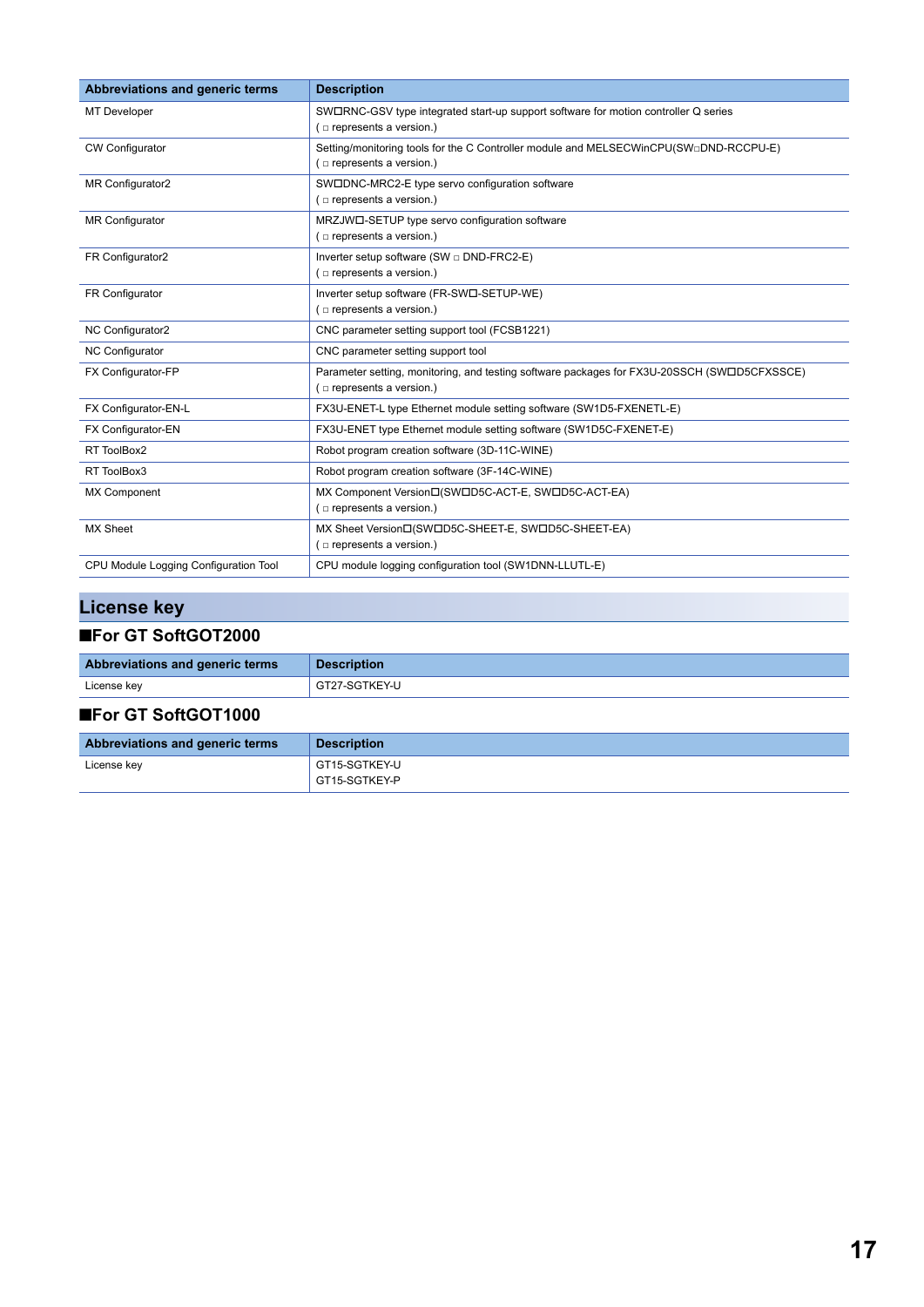| <b>Others</b>                   |                                                                                                              |  |
|---------------------------------|--------------------------------------------------------------------------------------------------------------|--|
| Abbreviations and generic terms | <b>Description</b>                                                                                           |  |
| IAI                             | <b>IAI Corporation</b>                                                                                       |  |
| <b>AZBIL</b>                    | <b>Azbil Corporation</b>                                                                                     |  |
| <b>OMRON</b>                    | <b>OMRON Corporation</b>                                                                                     |  |
| <b>KEYENCE</b>                  | <b>KEYENCE CORPORATION</b>                                                                                   |  |
| KOYO EI                         | KOYO ELECTRONICS INDUSTRIES CO., LTD.                                                                        |  |
| <b>JTEKT</b>                    | <b>JTEKT CORPORATION</b>                                                                                     |  |
| <b>SHARP</b>                    | <b>Sharp Corporation</b>                                                                                     |  |
| <b>SHINKO</b>                   | Shinko Technos Co., Ltd.                                                                                     |  |
| <b>CHINO</b>                    | CHINO CORPORATION                                                                                            |  |
| <b>TOSHIBA</b>                  | <b>TOSHIBA CORPORATION</b>                                                                                   |  |
| SHIBAURA MACHINE                | SHIBAURA MACHINE CO., LTD.                                                                                   |  |
| <b>PANASONIC</b>                | Panasonic Corporation                                                                                        |  |
| PANASONIC IDS                   | Panasonic Industrial Devices SUNX Co., Ltd.                                                                  |  |
| <b>HITACHI IES</b>              | Hitachi Industrial Equipment Systems Co., Ltd.                                                               |  |
| <b>HITACHI</b>                  | Hitachi, Ltd.                                                                                                |  |
| <b>HIRATA</b>                   | Hirata Corporation.                                                                                          |  |
| <b>FUJI</b>                     | FUJI ELECTRIC CO., LTD.                                                                                      |  |
| <b>MURATEC</b>                  | Muratec products manufactured by Murata Machinery, Ltd.                                                      |  |
| YASUKAWA                        | YASKAWA Electric Corporation                                                                                 |  |
| <b>YOKOGAWA</b>                 | Yokogawa Electric Corporation                                                                                |  |
| <b>RKC</b>                      | RKC INSTRUMENT INC.                                                                                          |  |
| ALLEN-BRADLEY                   | Allen-Bradley products manufactured by Rockwell Automation, Inc.                                             |  |
| <b>CLPA</b>                     | <b>CC-Link Partner Association</b>                                                                           |  |
| <b>GE</b>                       | GE Intelligent Platforms, Inc.                                                                               |  |
| <b>HMS</b>                      | <b>HMS Industrial Networks</b>                                                                               |  |
| LS IS                           | LS Industrial Systems Co., Ltd.                                                                              |  |
| MITSUBISHI INDIA                | Mitsubishi Electric India Pvt. Ltd.                                                                          |  |
| <b>ODVA</b>                     | Open DeviceNet Vendor Association, Inc.                                                                      |  |
| <b>SCHNEIDER</b>                | Schneider Electric SA                                                                                        |  |
| <b>SICK</b>                     | <b>SICK AG</b>                                                                                               |  |
| <b>SIEMENS</b>                  | Siemens AG                                                                                                   |  |
| <b>SCHNEIDER EJH</b>            | Schneider Electric Japan Holdings Ltd.                                                                       |  |
| <b>PLC</b>                      | Programmable controller manufactured by its respective company                                               |  |
| Control equipment               | Control equipment manufactured by its respective company                                                     |  |
| Temperature controller          | Temperature controller manufactured by its respective company                                                |  |
| Indicating controller           | Indicating controller manufactured by its respective company                                                 |  |
| Controller                      | Controller manufactured by its respective company                                                            |  |
| <b>TSN Switch</b>               | CC-Link IE TSN Class B (Synchronized Realtime Communication) hub certified by CC-Link Partner<br>Association |  |
| General-purpose Switch          | CC-Link IE TSN Class A (Realtime Communication) hub certified by CC-Link Partner Association                 |  |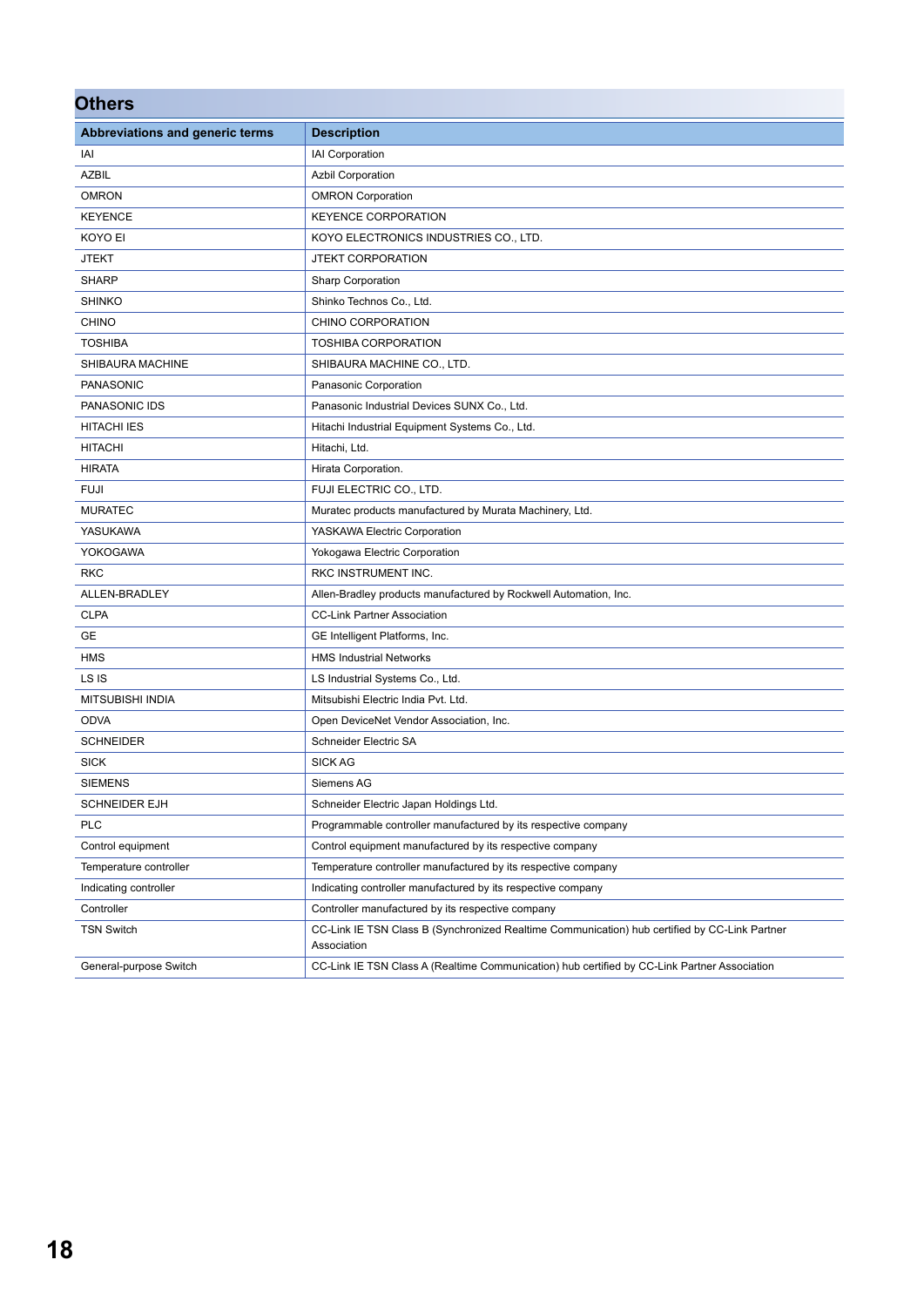# <span id="page-20-0"></span>**1 OVERVIEW**

This manual explains the specifications and operation methods of GT Converter2.

 $Point<sup>°</sup>$ 

• Installation method of GT Converter2

For the installation method of GT Converter2, refer to the following manuals.

GT Works3 Installation Procedure Manual

# <span id="page-20-1"></span>**1.1 Features**

GT Converter2 converts projects created with existing screen editor software into Designer3 or GTD2 Classic-compatible projects.

### **Supporting SCHNEIDER EJH's screen editor software data**

**Fage 23 Compatible File Formats** 

Projects created with SCHNEIDER EJH's GP-PRO/PBII series screen editor software can be converted into GT Designer3 or GT Designer2 Classic-compatible projects (GOT2000 format, GOT1000 format, or GOT-A900 format).







GP-PRO/PBIII series GT Converter2 GT Designer3

The GOT2000, GOT1000, or GOT-A900 series can be selected as a GOT type.

When the GOT2000 series is selected, a GOT type is GT27.

When the GOT1000 series is selected, a GOT type can be selected from GT16 or GT15.

### **Supporting GOT800 series screen editor software data**

**F** [Page 23 Compatible File Formats](#page-24-2)

Projects created with the GOT800 series screen editor software SW3NIW-A8GOTP can be converted into GT Designer3 or GT Designer2 Classic-compatible projects (GOT2000 format, GOT1000 format, or GOT-A900 format).







SW3NIW-A8GOTP GT Converter2 GT Converter2 GT Designer3

The GOT2000, GOT1000, or GOT-A900 series can be selected as a GOT type.

When the GOT2000 series is selected, a GOT type is GT27.

When the GOT1000 series is selected, a GOT type can be selected from GT16 or GT15.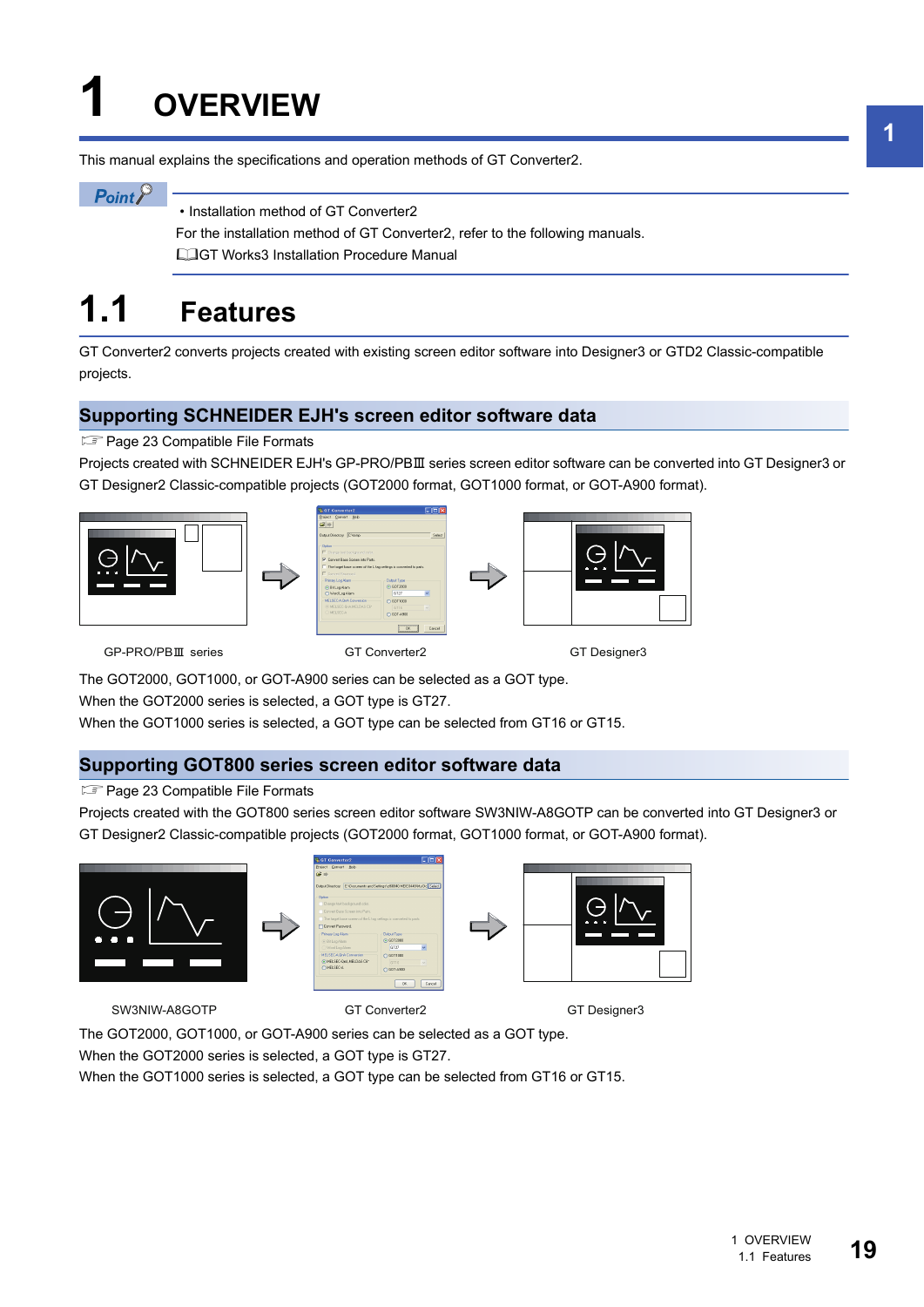### **Outputting conversion logs**

**F** [Page 34 Checking Conversion Result](#page-35-1)

The conversion logs (conversion results) can be displayed on the screen and saved as a text file.

If a conversion failure occurs, the cause of the failure can be checked on the conversion logs.



|            | Project Convert | Help                                                      |
|------------|-----------------|-----------------------------------------------------------|
|            |                 |                                                           |
|            | Info            | 1000 : File converting (C:\GOT\Main-Line.prw -> GOT100I A |
| B 1        | Error           | 3001 : Scale > The objects not supported.                 |
| $B_1$ 1    | Error           | 3003 : Scale -> Figure (1) conversion failed.             |
| $B_1$      | OK.             | 2008 : Data conversion completed.                         |
| <b>B</b> 1 | Error           | 3005 : w00000 -> Tag (D-Script) conversion failed.        |
| <b>B</b> 1 | Error           | 3001 : Scale >> The objects not supported.                |
| <b>B</b> 1 | Error           | 3003 : Scale -> Figure [1] conversion failed.             |
| <b>B</b> 1 | ΠK.             | 3006 : BS 001 > Parts (Switch) conversion completed.      |
| $B_1$      | nĸ.             | 2000 : Create C:\GOT\Main-Line\BAS00001.A10.              |
|            | ΩK.             | 2008 : Data conversion completed.                         |
| .          | Warning         | 2010 : CommentFile -> No output data.                     |
|            | Error           | 2001 : CommentFile -> Unable to create C:\GOT\Main-Line   |
|            |                 | Warning 2010 : ExCommentFile > No output data.            |
|            | Error           | 2001 : ExCommentFile -> Unable to create C:\GOT\Main-L    |
|            |                 | Warning 2010 : PartsFile > No output data.                |
|            | Error           | 2001 : PartsFile > Unable to create C:\GOT\Main-Line\PA   |
| c          | nĸ              | 2000 · PackaneFile > Create CAROTAMainJ ineAPACKAC<br>m   |
|            |                 |                                                           |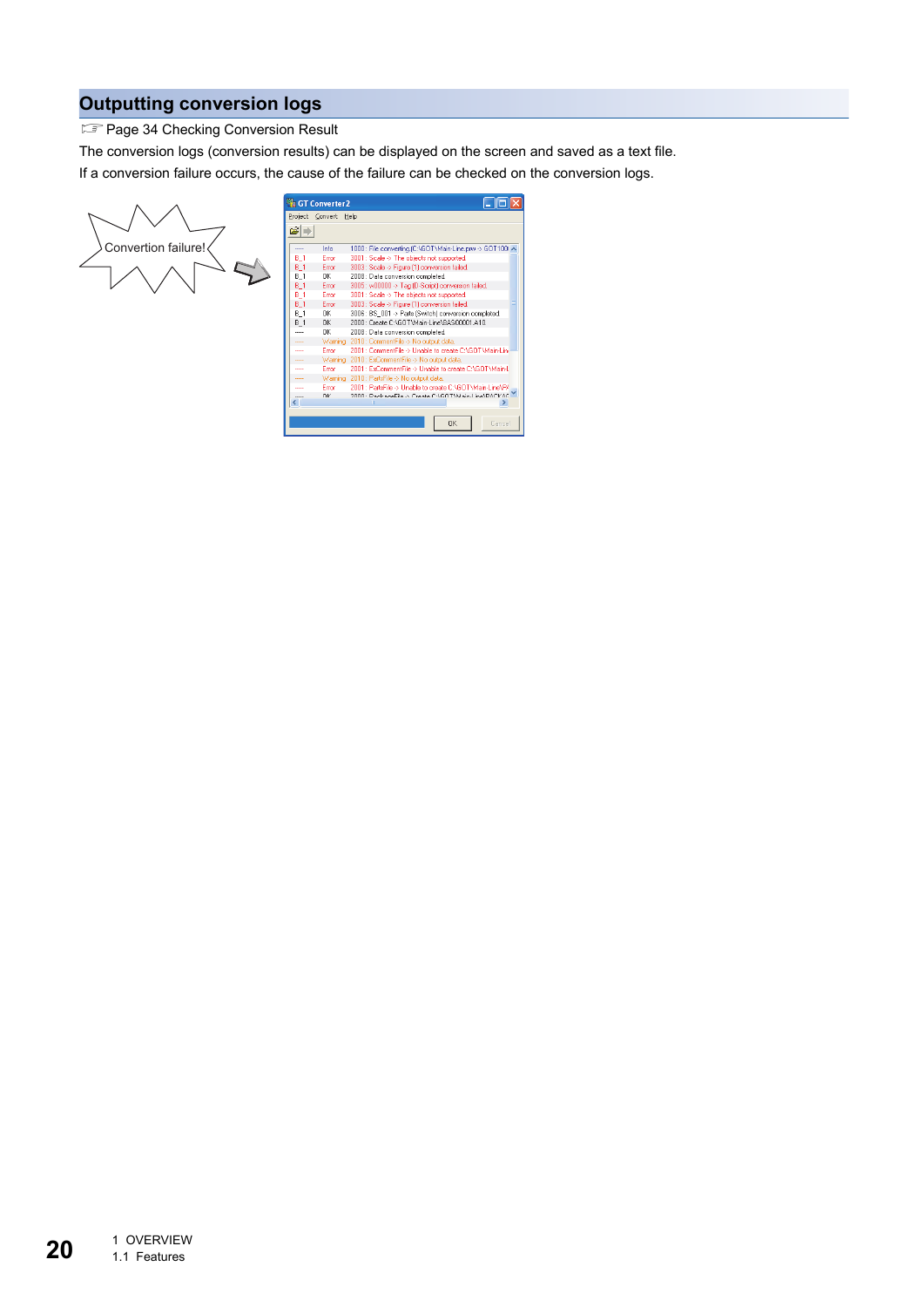# <span id="page-22-0"></span>**2 OPERATING ENVIRONMENT**

| <b>Item</b>                | <b>Description</b>                                                                                                                                                                                                                                                                                                                                                                                                                                                                                                                                                                                                                                                                                                                                                                                                                                                                                                                                                                                                                                                        |
|----------------------------|---------------------------------------------------------------------------------------------------------------------------------------------------------------------------------------------------------------------------------------------------------------------------------------------------------------------------------------------------------------------------------------------------------------------------------------------------------------------------------------------------------------------------------------------------------------------------------------------------------------------------------------------------------------------------------------------------------------------------------------------------------------------------------------------------------------------------------------------------------------------------------------------------------------------------------------------------------------------------------------------------------------------------------------------------------------------------|
| Personal computer          | PC/AT compatible personal computer that Windows® runs on                                                                                                                                                                                                                                                                                                                                                                                                                                                                                                                                                                                                                                                                                                                                                                                                                                                                                                                                                                                                                  |
| OS (English version)*1*2*6 | Microsoft Windows 11 Education (64 bit) <sup>*4*5</sup><br>Microsoft Windows 11 Enterprise (64 bit) <sup>*4*5</sup><br>Microsoft Windows 11 Pro (64 bit)*4*5<br>Microsoft Windows 11 Home (64 bit)*4*5<br>Microsoft Windows 10 Enterprise (32 bit, 64 bit) <sup>*4*5</sup><br>Microsoft Windows 10 Pro (32 bit, 64 bit) <sup>*4*5</sup><br>Microsoft Windows 10 Home (32 bit, 64 bit) <sup>*4*5</sup><br>Microsoft Windows 8.1 Enterprise (32 bit, 64 bit) <sup>*4*5</sup><br>Microsoft Windows 8.1 Pro (32 bit, 64 bit) <sup>*4*5</sup><br>Microsoft Windows 8.1 (32 bit, 64 bit) <sup>*4*5</sup><br>Microsoft Windows 8 Enterprise (32 bit, 64 bit) <sup>*4*5</sup><br>Microsoft Windows 8 Pro (32 bit, 64 bit) <sup>*4*5</sup><br>Microsoft Windows 8 (32 bit, 64 bit)*4*5<br>Microsoft Windows 7 Ultimate (32 bit, 64 bit) <sup>*3*4</sup><br>Microsoft Windows 7 Enterprise (32 bit, 64 bit)*3*4<br>Microsoft Windows 7 Professional (32 bit, 64 bit)*3*4<br>Microsoft Windows 7 Home Premium (32 bit, 64 bit) <sup>*4</sup><br>Microsoft Windows 7 Starter (32 bit) |
| CPU                        | . Windows 11: 64 bit-compatible processor with dual-core or more or System on a Chip (SoC)<br>• Other than Windows 11: 1 GHz or more recommended                                                                                                                                                                                                                                                                                                                                                                                                                                                                                                                                                                                                                                                                                                                                                                                                                                                                                                                          |
| Memory                     | • For Windows 11: 4 GB or more recommended<br>• For 64-bit OS other than Windows 11: 2 GB or more recommended<br>• For 32-bit OS other than Windows 11: 1 GB or more recommended                                                                                                                                                                                                                                                                                                                                                                                                                                                                                                                                                                                                                                                                                                                                                                                                                                                                                          |
| Display                    | Resolution SVGA(800 × 600 dots) or more                                                                                                                                                                                                                                                                                                                                                                                                                                                                                                                                                                                                                                                                                                                                                                                                                                                                                                                                                                                                                                   |
| Hard disk space            | For installation: 20MB or more                                                                                                                                                                                                                                                                                                                                                                                                                                                                                                                                                                                                                                                                                                                                                                                                                                                                                                                                                                                                                                            |
| Display color              | High Color (16 bits) or more                                                                                                                                                                                                                                                                                                                                                                                                                                                                                                                                                                                                                                                                                                                                                                                                                                                                                                                                                                                                                                              |
| <b>Others</b>              | The mouse, keyboard, printer, and DVD-ROM drive must be compatible with the above OS.                                                                                                                                                                                                                                                                                                                                                                                                                                                                                                                                                                                                                                                                                                                                                                                                                                                                                                                                                                                     |

<span id="page-22-2"></span>\*1 When installing GT Converter2, the administrator authority is required.

<span id="page-22-1"></span>\*2 The following functions are not supported.

- $\diamondsuit$  Activating the application with Windows® compatibility mode
- $\diamond$ Fast user switching
- $\Diamond$ Change your desktop themes (fonts)
- $\diamond$ Remote desktop
- $\Diamond$ Setting the size other than [Smaller 100%] for the characters and images on the screen
- <span id="page-22-6"></span>\*3 Windows XP Mode is not supported.
- <span id="page-22-4"></span>\*4 Windows Touch and Touch are not supported.
- <span id="page-22-5"></span>\*5 Modern UI style is not supported.
- <span id="page-22-3"></span>\*6 A virtual environment such as Hyper-V is not supported.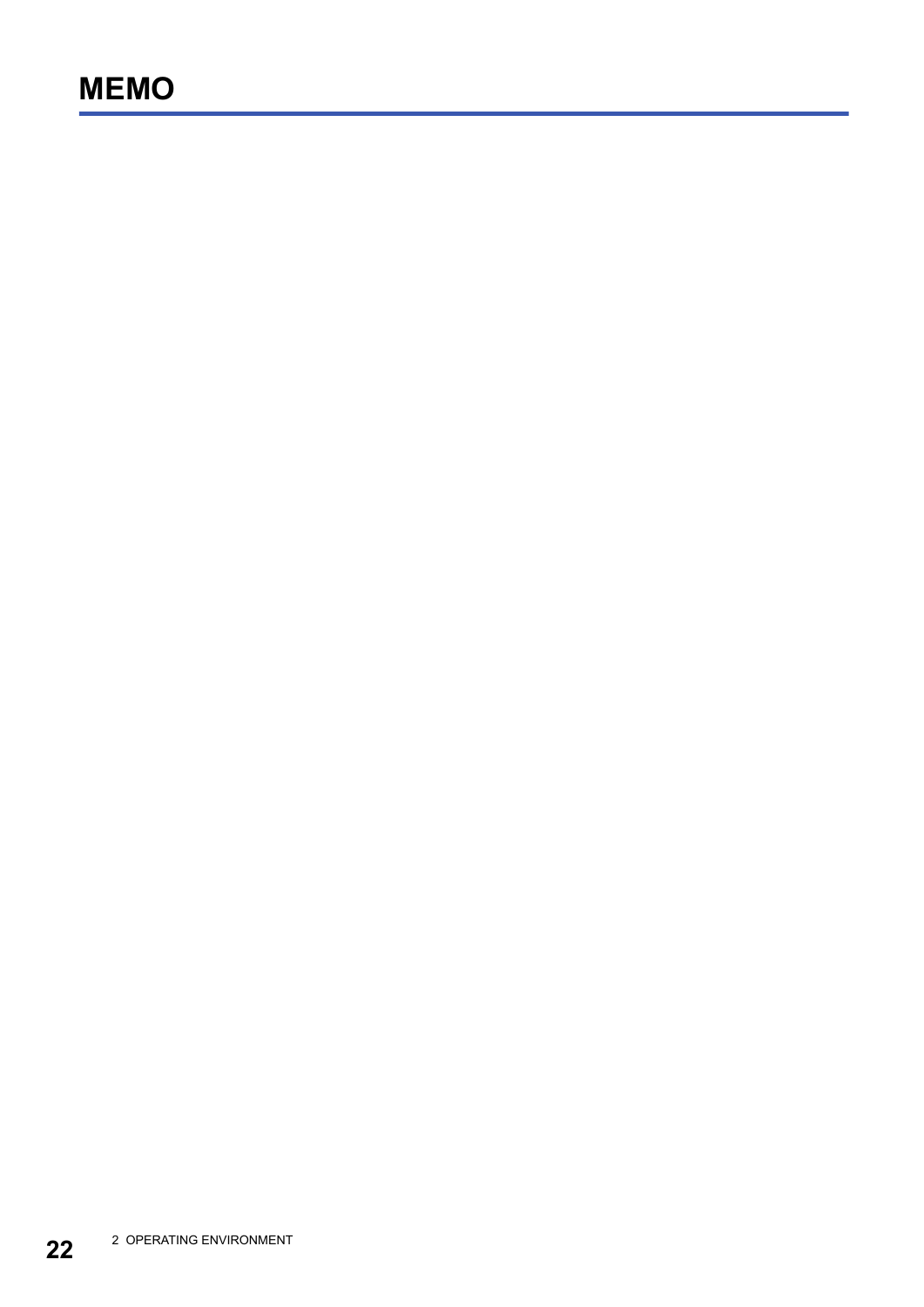# <span id="page-24-0"></span>**3 SPECIFICATIONS**

# <span id="page-24-2"></span><span id="page-24-1"></span>**3.1 Compatible File Formats**

This section explains GT Converter2 compatible file formats before and after conversion.

### **Conversion source file format**



#### ■**SCHNEIDER EJH's screen editor software**

The following can be specified as conversion source file formats.

| <b>Screen editor software</b> | <b>File format</b>               |
|-------------------------------|----------------------------------|
| GP-PRO/PBIII for Windows95    | ProPB/Win project format (*.prw) |
| GP-PRO/PBIII for Windows      |                                  |
| GP-PRO/PBIII C-Package01      |                                  |
| GP-PRO/PBIII C-Package02      |                                  |
| GP-PRO/PBIII C-Package03      |                                  |
| GP-PRO/PBIII (DOS Version)    | ProPB/DOS project format (*.pro) |

 $Point$ 

• Precautions for converting projects created with SCHNEIDER EJH's screen editor software

If a project created with SCHNEIDER EJH's GP-PRO/PBII series screen editor software is not correctly converted, reopen and save the project with the software, and then convert it. The conversion may be successful.

For details on SCHNEIDER EJH's GP-PRO/PBIII series screen editor software, refer to the following. **LUSCHNEIDER EJH's GP-PRO/PBIII series manual** 

#### ■**GOT800 Series screen editor software**

The following can be specified as a conversion source file format.

| <b>Screen editor software</b> | <b>File format</b>         |
|-------------------------------|----------------------------|
| SW3NIW-A8GOTP                 | GOT800 Format (a8gotp.got) |



• To Reuse Project Data Created for A64GOT or A77GOT

Using SW3NIW-A8GOTP, convert the project data for A64GOT or A77GOT into GOT800 file format.

The project data in GOT800 format can be converted into GT Designer2 project data using GT Converter2. Refer to the following manual for the details.

SW3NIW-A8GOTP Graphic Settings Software Package Operating Manual (Monitor Screen Creation Manual) (IB-66793) (Section 2.5 Using Previously Created GOT Data)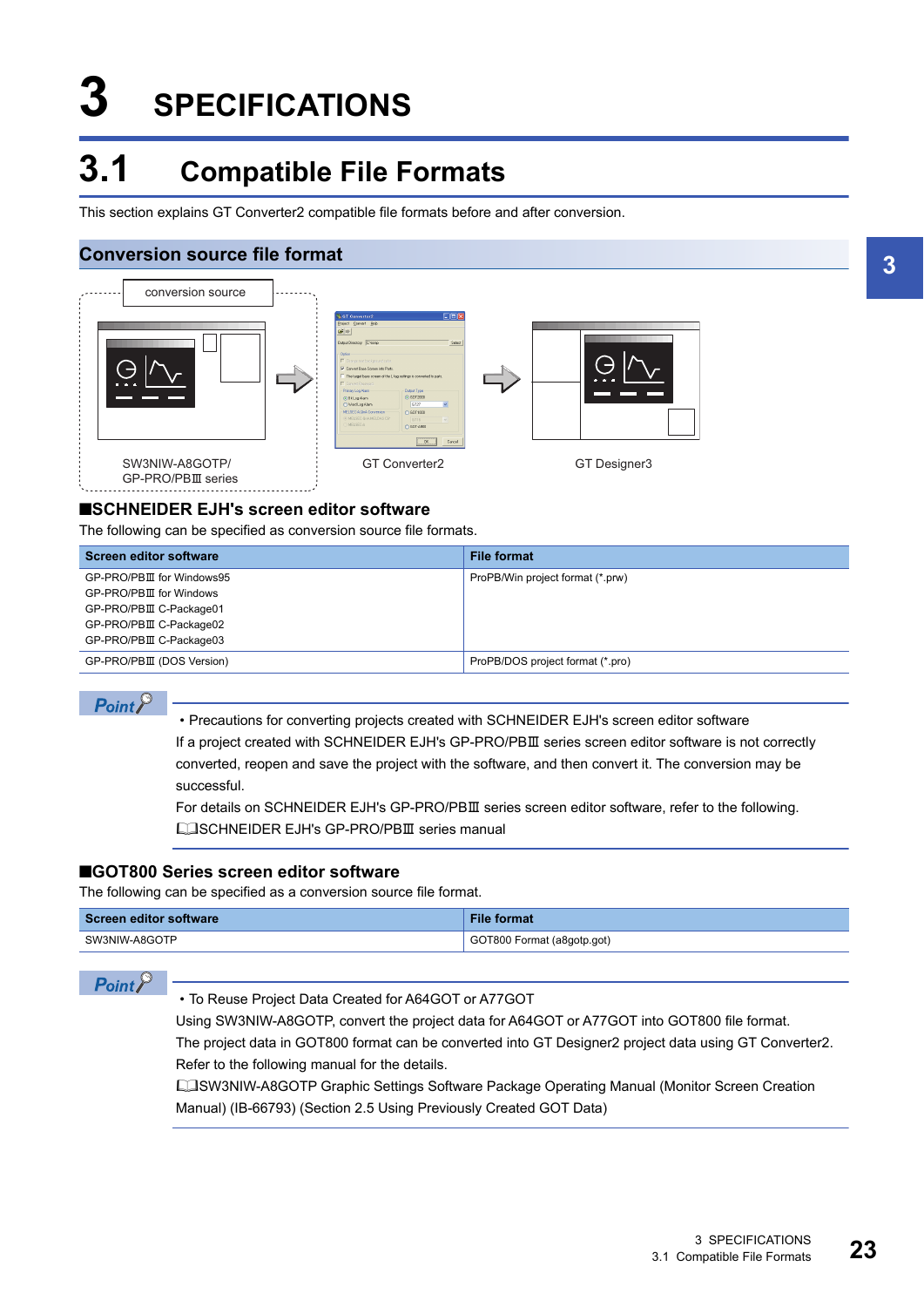### **File format after conversion**



The following can be specified for the file formats after conversion.

| Manufacturer                    | <b>Screen editor software</b> | <b>File format</b>                                                                |
|---------------------------------|-------------------------------|-----------------------------------------------------------------------------------|
| Mitsubishi Electric Corporation | GT Designer3                  | GOT2000 Format (*.GTCNV)<br>GOT1000 Format (*.g1)<br>GOT-A900 Format (A9GOTP.GOT) |

### $Point  $\rho$$

• Data Size of Converted File

When checking the data size of the file after conversion, save the project data on GT Designer3 once, and then re-open the saved project data.

The data size may not be displayed properly if this is not performed.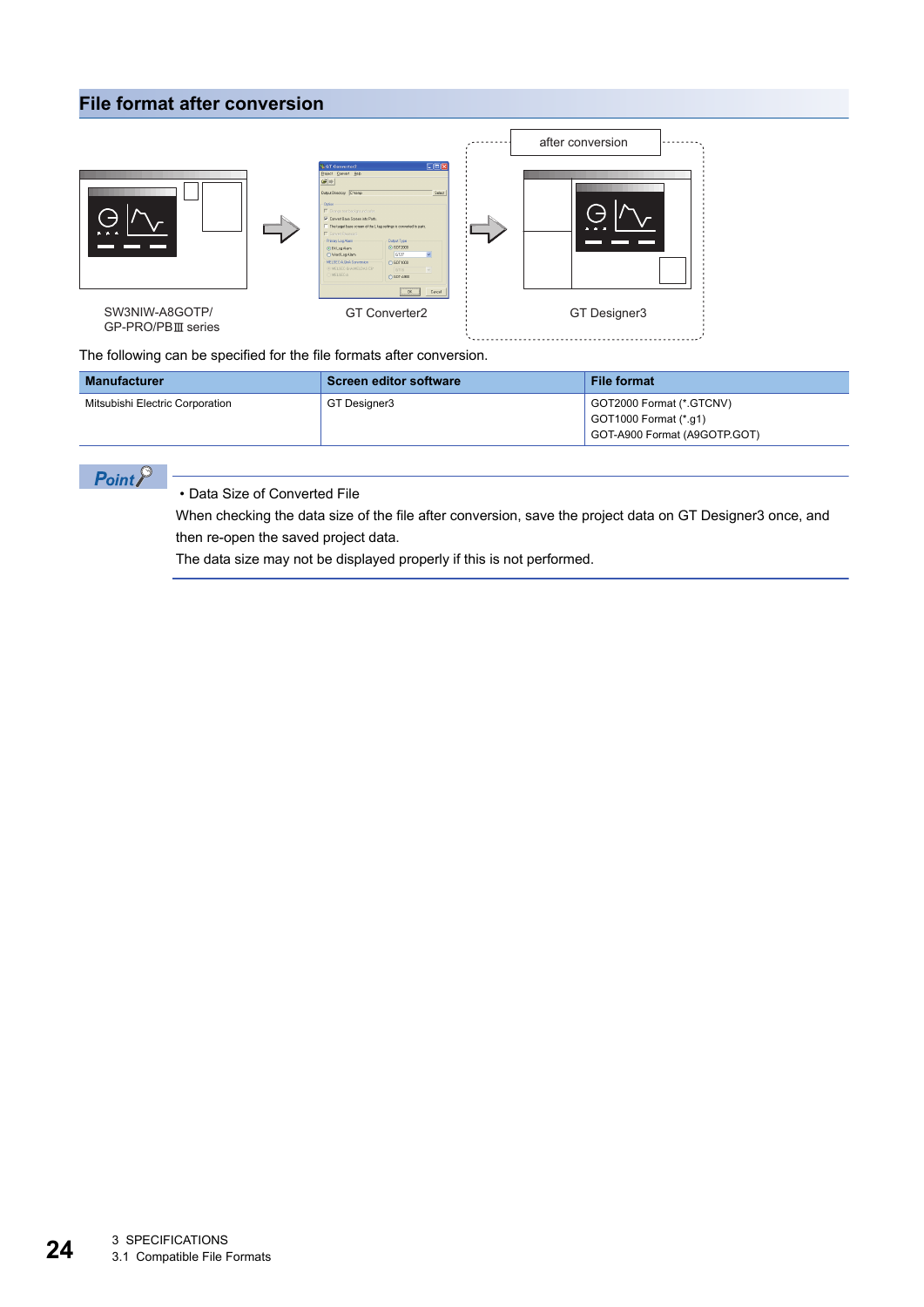# <span id="page-26-0"></span>**4 GT CONVERTER2 SCREEN LAYOUT**

# <span id="page-26-1"></span>**4.1 Screen Layout and Basic Operations**

### <span id="page-26-2"></span>**Screen layout**

#### The screen is laid out as shown below.



### <span id="page-26-3"></span>**Basic operations**

Basic operations are explained here.

*1.* Check box

To execute an item, click  $\Box$  to put the  $\blacktriangledown$  mark.



### *2.* Radio button

Click ○ for the item to be selected.

**4**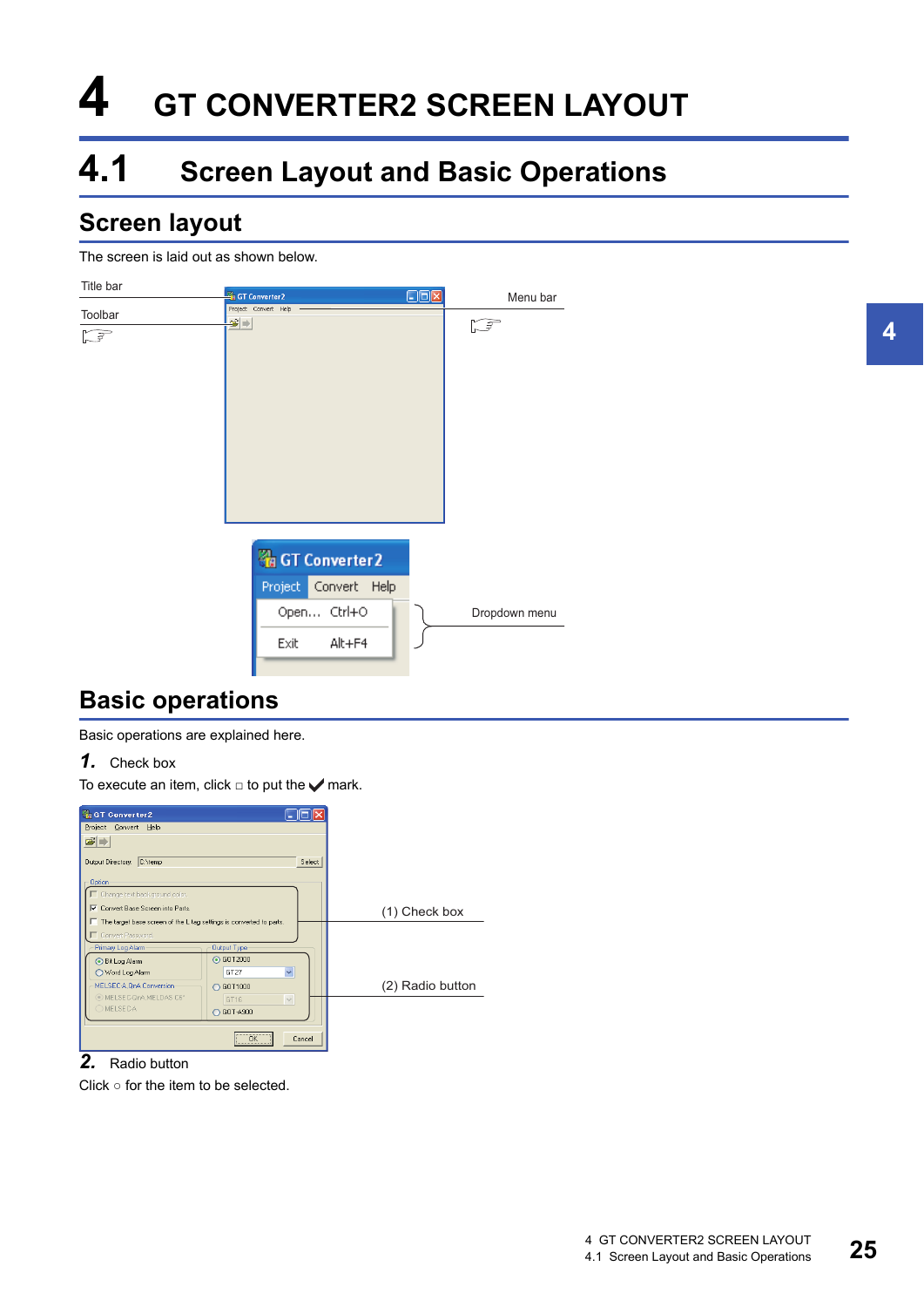# <span id="page-27-0"></span>**4.2 Menu Bar**

The following commands are provided on the menu bar.

### **Project**

The Project menu contains commands to open project data and exit GT Converter2. **Fage 29 GT CONVERTER2 OPERATION METHODS** 

| Project |      |            |
|---------|------|------------|
|         | Open | $Ctrl + O$ |
|         | Exit | $Alt + F4$ |

### **Convert**

The Convert menu contains a command to display the conversion setting screen.

**F** [Page 29 GT CONVERTER2 OPERATION METHODS](#page-30-2)

| Convert      |            |
|--------------|------------|
| <b>Start</b> | $Ctrl + S$ |

### **Help**

The Help menu contains commands to view PDF files relevant to GT Converter2 and check the software version.

[Page 27 How to use Help](#page-28-0)

| Help |                                                     |
|------|-----------------------------------------------------|
|      | Index(GOT900)                                       |
|      | Index(GOT1000)                                      |
|      | About GT Converter2                                 |
|      | Connection to MITSUBISHI ELECTRIC FA Global Website |

## <span id="page-27-1"></span>**4.3 Toolbar**

The following toolbar are provided.

| $ \vec{r} $ ) |       |                                                          |
|---------------|-------|----------------------------------------------------------|
| <b>Name</b>   |       | <b>Content</b>                                           |
| $\mathbf{E}$  | Open  | Opens a conversion source file.                          |
|               | Start | Used to make conversion settings and perform conversion. |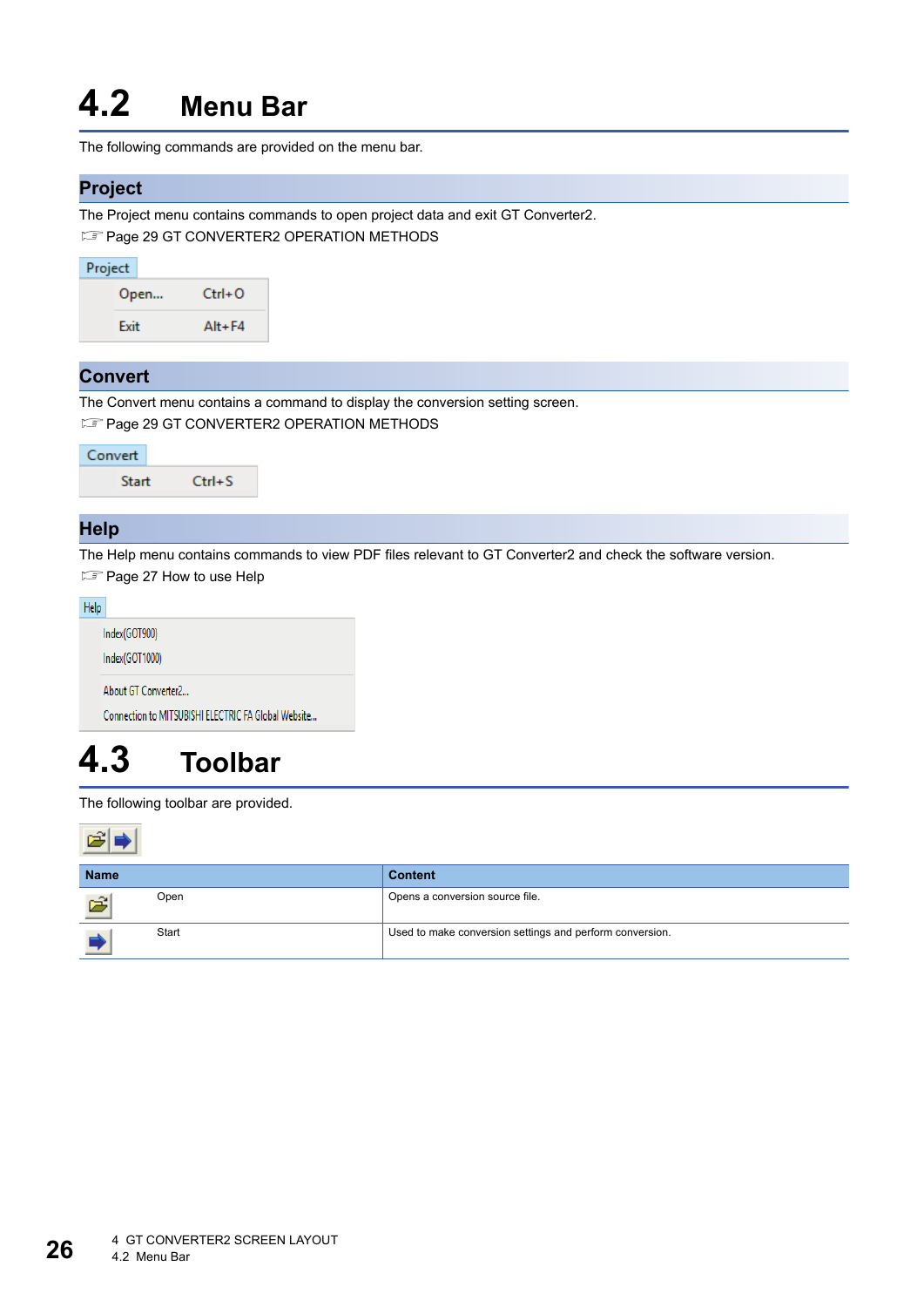# <span id="page-28-0"></span>**4.4 How to use Help**

Help is used for referring to the GT Designer3-relevant manual (PDF format) and confirming the software version.

### $Point$

• Before viewing PDF format manual

To view the PDF manual, GT Manual and Adobe® Reader® is required to be installed.

### **Operation method**

*1.* Click on each menu item under [Help].

| <b>Item</b>                                             | <b>Description</b>                                          |  |
|---------------------------------------------------------|-------------------------------------------------------------|--|
| [Index (GOT 1000)], [Index (GOT900)]                    | This item is used for viewing a PDF manual.                 |  |
| [About GT Converter2]                                   | This item is used for confirming the GT Converter2 version. |  |
| [Connection to MITSUBISHI ELECTRIC FA Global<br>Website | Connects to the MITSUBISHI ELECTRIC FA Global Website.      |  |

### **PDF manual viewing procedure(When [Index (GOT1000)] / [Index (GOT900)] is selected.)**

*1.* After operation in [Help] - [Index(GOT900)]/[Index(GOT1000)] , the screen shown below is displayed. Click the manual you want to view.



\*The above is user for explanation only and differs from the actual page.

*2.* The selected manual is displayed.

(For details of the Adobe® Reader® operation method, refer to the help of Adobe® Reader®.)



\*The above is user for explanation only and differs from the actual page.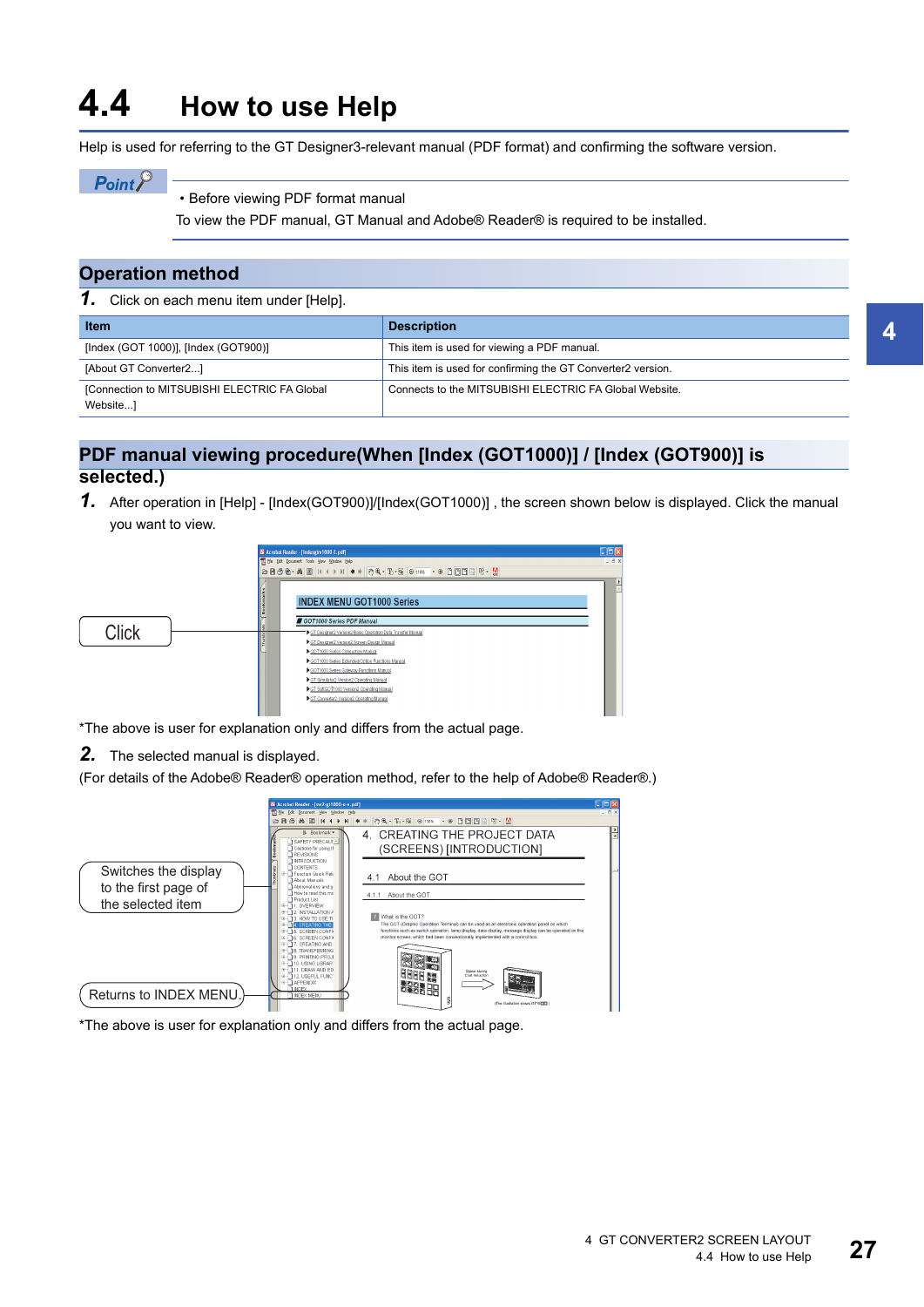### **GT converter2 version check procedure (When selecting [About GT Converter2...])**

*1.* After operation in [Help] - [About GT Converter2...], the Version Information screen is displayed.



(Example: When the version is 3.02C)

| <b>Item</b><br><b>Description</b> |                                                                      |
|-----------------------------------|----------------------------------------------------------------------|
| GT Converter2                     | The version of the GT Converter2 is displayed.                       |
| Name                              | The name entered at GT Converter2 installation is displayed.         |
| Company                           | The company name entered at GT Converter2 installation is displayed. |
| [OK]                              | Closes the version information screen.                               |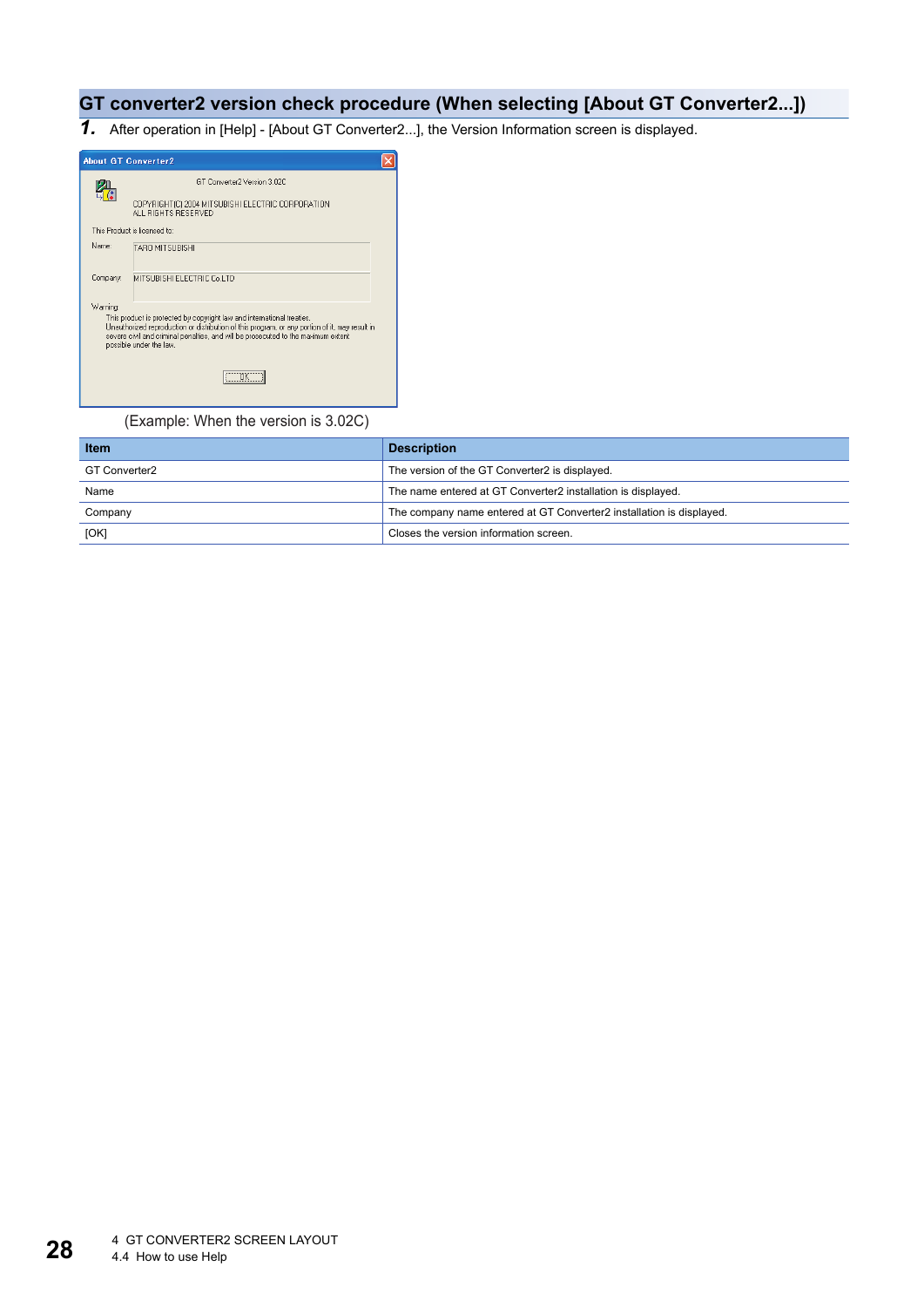# <span id="page-30-2"></span><span id="page-30-0"></span>**5 GT CONVERTER2 OPERATION METHODS**

# <span id="page-30-1"></span>**5.1 Operating Procedures**

The GT Converter2 operating procedures are shown below.



• To Reuse Project Data Created for A64GOT or A77GOT

Using SW3NIW-A8GOTP, convert the project data for A64GOT or A77GOT into GOT800 file format. The project data in GOT800 format can be converted into GT Designer2 project data using GT Converter2. Refer to the following manual for the details.

SW3NIW-A8GOTP Graphic Settings Software Package Operating Manual (Monitor Screen Creation Manual) (IB-66793) (Section 2.5 Using Previously Created GOT Data)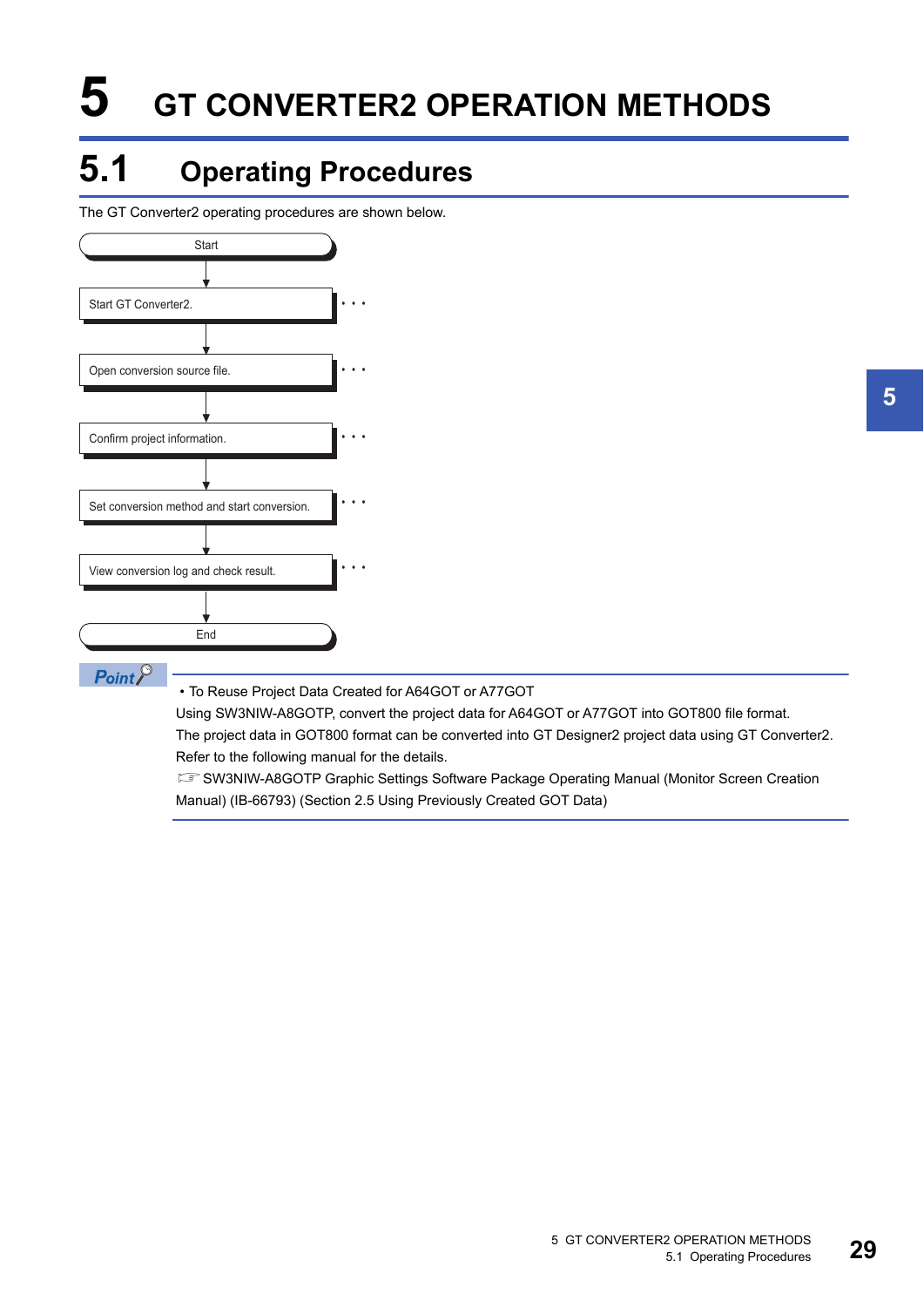# <span id="page-31-2"></span><span id="page-31-0"></span>**5.2 Opening Conversion Source File**

Open a conversion source file.

- *1.* Either of the following operations displays a dialog box.
- Click **[B** (Open).
- Select  $\overline{[\mathsf{Project}]} \rightarrow [\mathsf{Open}]$  from the menu.
- *2.* Make the following settings and click the [Open] button to open the conversion source file.

| Open                |                                        |  |  |         |
|---------------------|----------------------------------------|--|--|---------|
| Look in: ProjectDat |                                        |  |  | ▾◒▣6◈▥▾ |
| a8gotp.got          |                                        |  |  |         |
| File name:          |                                        |  |  | $Q$ pen |
| Files of type:      | Project Files (".prw;".pro;a8gotp.got) |  |  | Cancel  |

| <b>Item</b> | <b>Description</b>                                             |
|-------------|----------------------------------------------------------------|
| Lock in     | Select the location where the conversion source file is saved. |
| File name   | Enter the conversion source file name.                         |

*3.* Opening the conversion source file displays the project information screen.

The project information obtained from the conversion source file is displayed on the project information screen.

Unknown is shown for items for which project information could not be obtained.

| <b>GT</b> Converter 2<br>Project Convert Help |                             |  |
|-----------------------------------------------|-----------------------------|--|
| FB                                            |                             |  |
| Project Infomation                            |                             |  |
| Filename:                                     | C:\ProjectDat\Main-Line.prw |  |
| Type:                                         | ProPB3 for Windows Project  |  |
| Title:                                        | Main-Line                   |  |
| PLC                                           | MITSUBISHI MELSEC-QnA (CPU) |  |
| Terminal:                                     | GP-2400                     |  |
| Convertible                                   |                             |  |
|                                               |                             |  |
|                                               |                             |  |
|                                               |                             |  |

Conversion applicability

| <b>Item</b>              | <b>Description</b>                                                                                                                                                                                                                                                                                                                                                                                                                                                                                                                                                                        |
|--------------------------|-------------------------------------------------------------------------------------------------------------------------------------------------------------------------------------------------------------------------------------------------------------------------------------------------------------------------------------------------------------------------------------------------------------------------------------------------------------------------------------------------------------------------------------------------------------------------------------------|
| File name                | Displays the project file name.                                                                                                                                                                                                                                                                                                                                                                                                                                                                                                                                                           |
| Type                     | Displays the type of the screen editing software used to create the conversion<br>source file.<br>ProPB3 for Windows Project: Displayed when the conversion source file was<br>created by any of the following software.<br>◇GP-PRO/PBⅢ for Windows95<br>◇GP-PRO/PBⅢ for Windows<br>◇GP-PRO/PBIII C-Package01<br>◇GP-PRO/PBIII C-Package02<br>◇GP-PRO/PBIII C-Package03<br>ProPB3 for DOS Project: Displayed when the conversion source file was<br>created by GP-PRO/PB III (DOS version).<br>A8GOTP Project: Displayed when the conversion source file was created by<br>SW3NIW-A8GOTP. |
| Title                    | Displays the comment (GP-PRO/PB III series) or project title (SW3NIW-<br>A8GOTP) set for the project.                                                                                                                                                                                                                                                                                                                                                                                                                                                                                     |
| <b>PLC</b>               | Displays the PLC type set for the project.                                                                                                                                                                                                                                                                                                                                                                                                                                                                                                                                                |
| Terminal                 | Displays the GP type (GP-PRO/PB III series) or GOT type (SW3NIW-<br>A8GOTP) set for the project.                                                                                                                                                                                                                                                                                                                                                                                                                                                                                          |
| Conversion applicability | The conversion source file can be converted when "Convertible" is displayed.<br>Conversion is not allowed when "Unconvertible" <sup>*1</sup> is displayed.                                                                                                                                                                                                                                                                                                                                                                                                                                |

<span id="page-31-1"></span>\*1 Unconvertible is displayed in either of the following cases: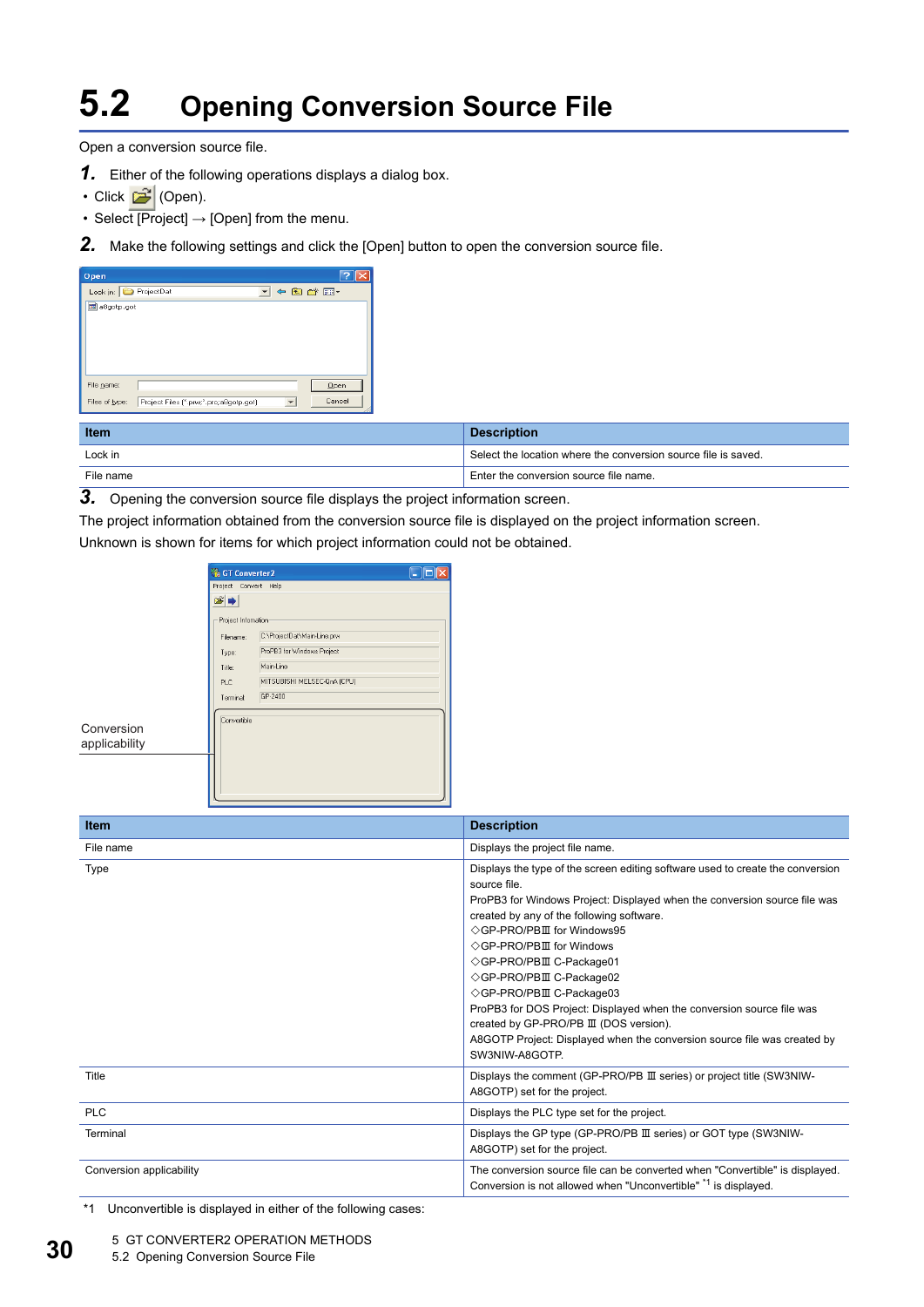$\diamond$ When "Unknown" appears in "Type" Check if the conversion source file is faulty or not with the screen editor software.  $\diamond$ When the PLC type displayed in "PLC" does not support conversion

### **FF** [Page 50 PLC type](#page-51-1)

# <span id="page-32-0"></span>**5.3 Conversion**

Select a folder in the output directory, make the conversion method settings, and then start conversion.

- *1.* Performing either of the following operations with the conversion source file open displays the conversion settings screen.
- **[Page 30 Opening Conversion Source File](#page-31-0)**
- Click (Start Conversion)
- Select  $[Convert] \rightarrow [Start]$  from the menu.
- *2.* On the conversion settings screen, select the folder in the output directory and set the conversion methods. Click the [OK] button to start the conversion. The conversion logs showing the conversion results are displayed.
- **[Page 34 Checking Conversion Result](#page-35-0)**

Clicking the [Cancel] button during conversion will stop the conversion.

- Output Directory Setting
- **[Page 32 Output directory setting](#page-33-0)**
- Conversion Method
- Fage 32 Conversion option settings



### **Converted File Types**

The file type of the converted files varies depending on the conversion format settings

**F** [Page 32 Conversion option settings](#page-33-1)

| <b>Conversion format</b> | File name                                                                                                                                                                                                                                                                                                                                                                                                                                                                                                         |
|--------------------------|-------------------------------------------------------------------------------------------------------------------------------------------------------------------------------------------------------------------------------------------------------------------------------------------------------------------------------------------------------------------------------------------------------------------------------------------------------------------------------------------------------------------|
| GOT2000                  | The following 2 types of files are output after conversion.<br>$\Diamond$ " <filename>.GTCNV"<br/><math>\Diamond</math>"Script\Sc<sequence number="">.txt" (Output into "Script" folder)<br/>The name of the source project file is entered in <filename>.</filename></sequence></filename>                                                                                                                                                                                                                       |
|                          | Example:"AssemblyLine.prw" -- (Conversion) → "AssemblyLine.g1"<br>A number greater than 1 is placed in <sequence number="">.</sequence>                                                                                                                                                                                                                                                                                                                                                                           |
| GOT1000                  | The following 3 types of files are output after conversion.<br>$\Diamond$ " <filename>.q1"<br/><math>\Diamond</math>"<filename>.g1d"<br/><math>\Diamond</math>"Script\Sc<sequence number="">.txt" (Output into "Script" folder)<br/>The name of the source project file is entered in <filename>.<br/>Example:"AssemblyLine.prw" -- (Conversion) <math>\rightarrow</math> "AssemblyLine.g1"<br/>A number greater than 1 is placed in <sequence number="">.</sequence></filename></sequence></filename></filename> |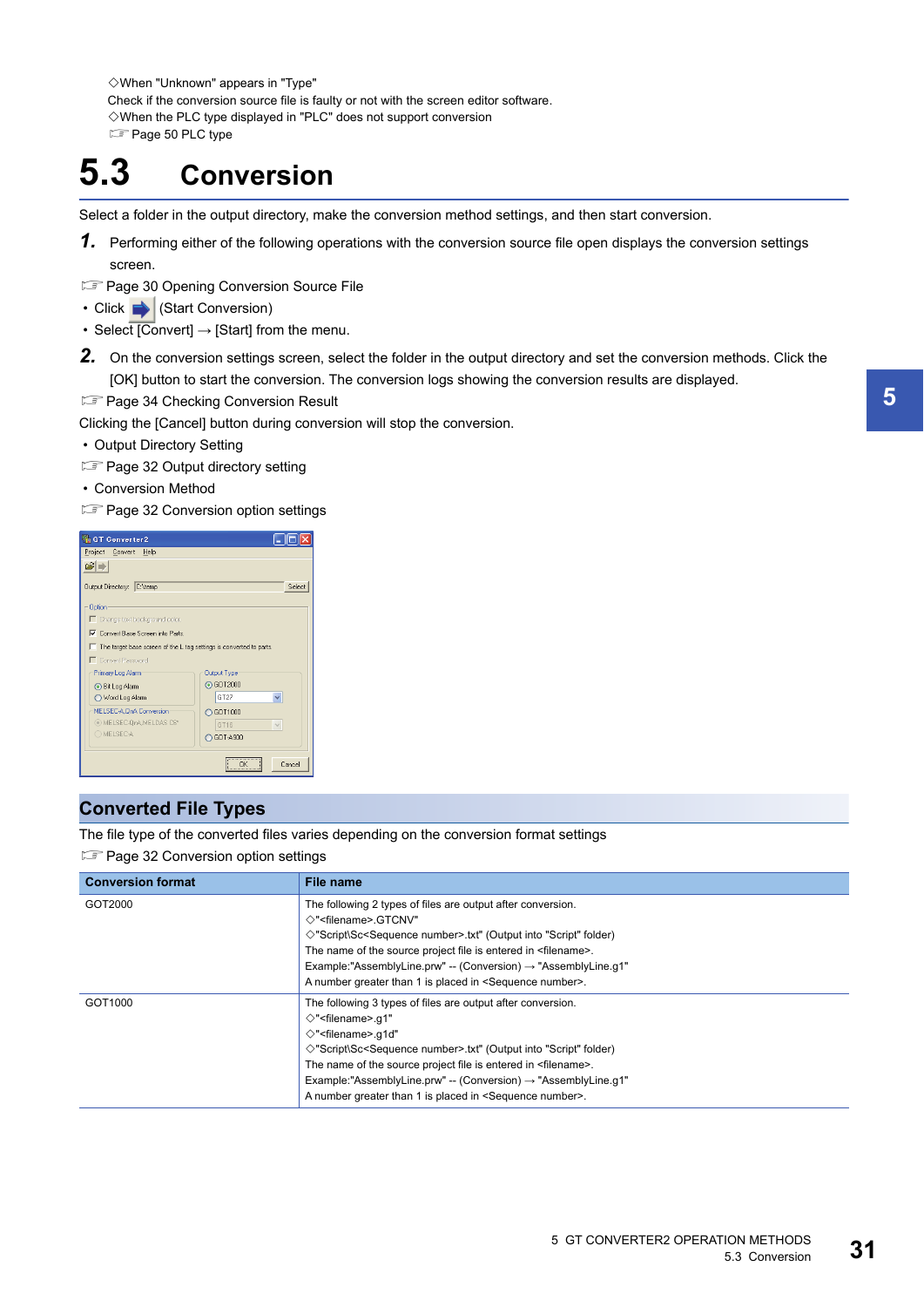| <b>Conversion format</b> | File name                                                                                |
|--------------------------|------------------------------------------------------------------------------------------|
| GOT-A900                 | After conversion, the following 8 types of files are output.                             |
|                          | ◇"A9GOTP.GOT"                                                                            |
|                          | $\Diamond$ "PARTS00.A9"                                                                  |
|                          | ◇"BAS00001.A9" to "BAS08999.A9"                                                          |
|                          | ◇"WIN00001.A9" to "WIN08999.A9"                                                          |
|                          | $\Diamond$ "COMMEN00.A9"                                                                 |
|                          | $\Diamond$ "PACKAGE.A9"                                                                  |
|                          | $\Diamond$ "GOTWAV00.A9"                                                                 |
|                          | $\Diamond$ "Script\Sc <sequence number="">.txt" (Output into "Script" folder)</sequence> |
|                          | A number greater than 1 is placed in <sequence number="">.</sequence>                    |
|                          | Example: "AssemblyLine.prw" -- (Conversion) → "A9GOTP.GOT"                               |

### **Handling of Converted Files**

The above set of files is all required when opening a converted file with GT Designer 2. When handling the files (copy/move/delete), perform the operation on all of these files together.

### <span id="page-33-0"></span>**Output directory setting**

Make the output directory setting on the conversion settings screen.

After conversion, the converted file and the conversion log are saved in the targeted output file.

*1.* Clicking on the [Select] button provided for "Output Directory:" on the conversion settings screen displays the Browse for Folder screen.

| <b>THE GT Converter 2</b> |        |
|---------------------------|--------|
| Project Convert Help      |        |
| $\tilde{\mathbf{r}}$      |        |
| Output Directory: C:\got  | Select |

*2.* Select a folder on the Browse for Folder screen and click the [OK] button.



### <span id="page-33-2"></span><span id="page-33-1"></span>**Conversion option settings**

Set conversion methods on the conversion settings screen.

*1.* Make the following settings.

| GT Converter2                                                       |                                                                           |
|---------------------------------------------------------------------|---------------------------------------------------------------------------|
| Project Convert Help<br>$\vec{z}$ $\Rightarrow$                     |                                                                           |
|                                                                     | Output Directory: E:\Documents and Settings\zf60840.MEIE0448\My Dc Select |
|                                                                     |                                                                           |
| <b>Option</b>                                                       |                                                                           |
| Change text background color.                                       |                                                                           |
| Convert Base Screen into Parts                                      |                                                                           |
| The target base screen of the L tag settings is converted to parts. |                                                                           |
| Convert Password.                                                   |                                                                           |
| Primary Log Alarm                                                   | <b>Output Type</b>                                                        |
| <b>Bit Log Alarm</b>                                                | ⊙ GOT2000                                                                 |
| ◯ Word Log Alarm                                                    | GT27<br>v                                                                 |
| MELSEC-A.OnA Conversion                                             | $\bigcirc$ GOT1000                                                        |
| MELSEC-QnA,MELDAS C6*                                               | GT16<br>$\checkmark$                                                      |
| ○ MELSEC-A                                                          | GOT-A900                                                                  |
|                                                                     |                                                                           |
|                                                                     | Cancel<br><b>DK</b>                                                       |
|                                                                     |                                                                           |

| GT Converter2                                                              |                     |
|----------------------------------------------------------------------------|---------------------|
| Project Convert Help                                                       |                     |
| التجتما                                                                    |                     |
| Dutput Directory: C:\temp                                                  | Select              |
| <b>Option:</b>                                                             |                     |
| Change text background color.                                              |                     |
| <b>V</b> Convert Base Screen into Parts                                    |                     |
| $\Box$ The target base screen of the L tag settings is converted to parts. |                     |
| Convert Password                                                           |                     |
| Primary Log Alarm                                                          | <b>Output Type:</b> |
| ⊙ Bit Log Alarm                                                            | <b>◎ GOT2000</b>    |
| ○ Word Log Alarm                                                           | v<br><b>GT27</b>    |
| MELSEC-A.OnA Conversion                                                    | COT1000             |
| MELSEC-QnA,MELDAS C6*                                                      | GT16<br>$\lor$      |
| O MELSEC-A                                                                 | GOT-A900            |
|                                                                            |                     |
|                                                                            | Cancel<br>ПK        |

(When converting the project data for GOT800 series.) (When converting the project data for GP-PRO/PB III series.)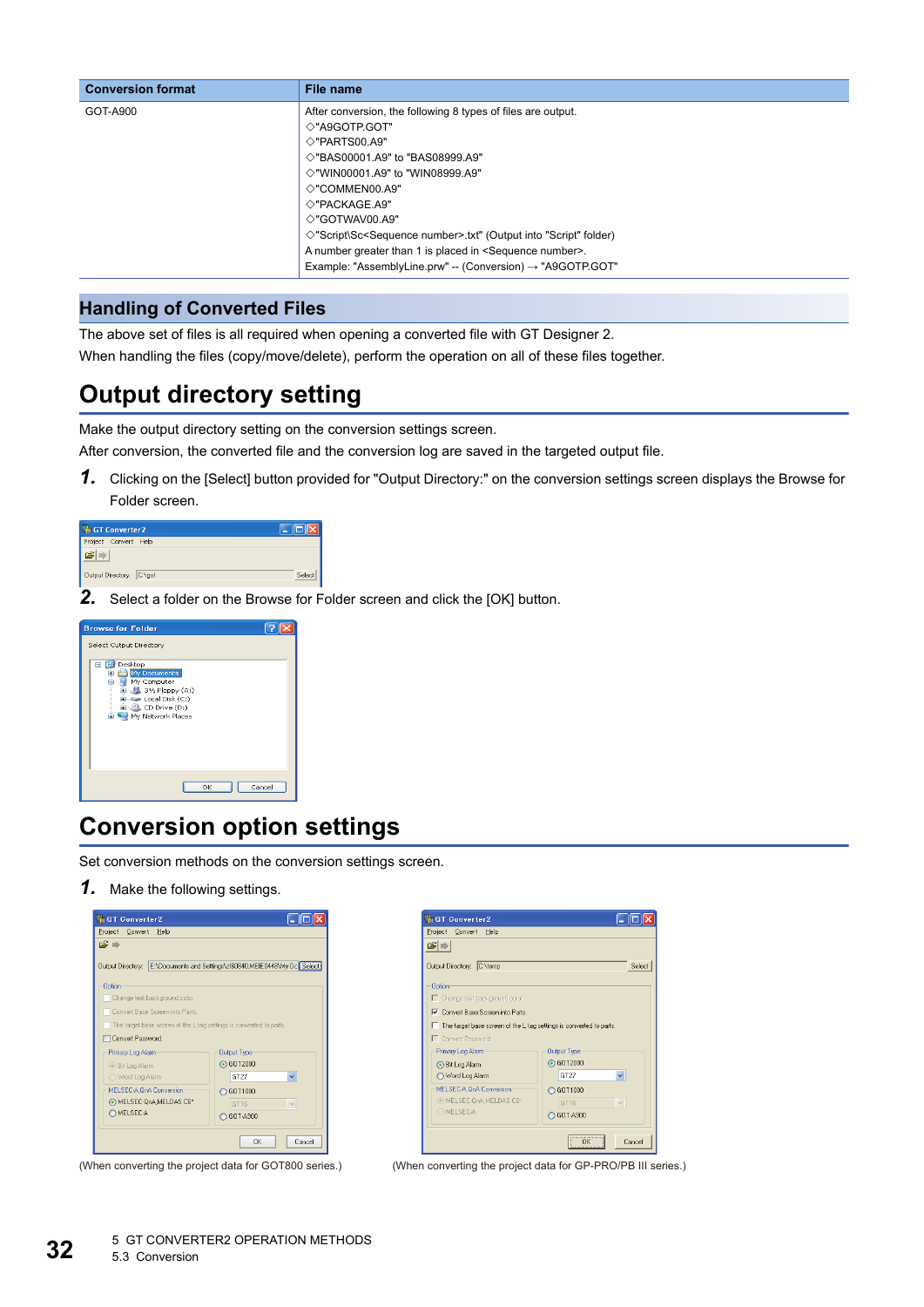### ○: Applicable, ×: Not applicable

| <b>Item</b>                                                               | <b>Description</b>                                                                                                                                                                                                                                                                                                                                                           | <b>Source file format</b> |                      |                |  |
|---------------------------------------------------------------------------|------------------------------------------------------------------------------------------------------------------------------------------------------------------------------------------------------------------------------------------------------------------------------------------------------------------------------------------------------------------------------|---------------------------|----------------------|----------------|--|
|                                                                           |                                                                                                                                                                                                                                                                                                                                                                              | <b>ProPB/Win</b>          | ProPB/<br><b>DOS</b> | <b>GOT800</b>  |  |
| Change text background<br>color                                           | When checked, the rectangle filled with a background color is placed behind<br>the character string.<br>Applicable only when "GOT-A900" format is selected for "Output Type".<br>Alarm buzzer<br>When you mark this checkbox,<br>this square shape is inserted<br>underneath.<br>For GOT1000 series, a background color can be converted regardless of this<br>setting item. | $\circ$                   | $\circ$              | $\pmb{\times}$ |  |
| Convert Base Screen into<br>Parts.                                        | When checked, the base screen in the conversion source file is converted<br>into a base screen and parts.<br>In this case, only the graphic data placed on the base screen of the<br>conversion source file are converted into parts.<br>When not checked, it is converted into the base screen only.                                                                        | $\circ$                   | $\pmb{\times}$       | $\pmb{\times}$ |  |
| The target base screen of the<br>L tag settings is converted to<br>parts. | When converting the L tag into parts display, set the part type.<br>When checked, it is set to parts.<br>When not checked, it is set to the base screen.<br>This option setting is available when "Convert Base Screen into Parts."<br>shown above is check-marked.                                                                                                          | $\circ$                   | $\pmb{\times}$       | $\pmb{\times}$ |  |
| Convert the password.                                                     | When checked, the password for conversion source file is converted into the<br>password for [Data Transmission/Utility].                                                                                                                                                                                                                                                     | $\pmb{\times}$            | $\pmb{\times}$       | $\circ$        |  |
| Primary Log Alarm                                                         | Select the log alarm to be converted.<br>Log alarm that is not selected is not converted.                                                                                                                                                                                                                                                                                    | $\circ$                   | $\circ$              | $\pmb{\times}$ |  |
| MELSEC-A, QnA Conversion                                                  | When MELSEC-A, MELSEC-QnA, or MELSEC-Q is set for the conversion<br>source project, this item can be selected.<br>The conversion source file is converted into the selected PLC type.                                                                                                                                                                                        | $\pmb{\times}$            | $\pmb{\times}$       | $\circ$        |  |
| Output type                                                               | When converting it into a GOT2000-format file (*.GTCNV), select GOT2000<br>type.<br>When converting it into "GOT1000 Binary Files (*.G1)", select GOT1000<br>type.<br>When GOT1000 type is selected, GT16 or GT15 is selectable.<br>When converting it into "GT Designer Files (A9GOTP.GOT)", select GOT-<br>A900 type.                                                      | $\circ$                   | $\circ$              | $\circ$        |  |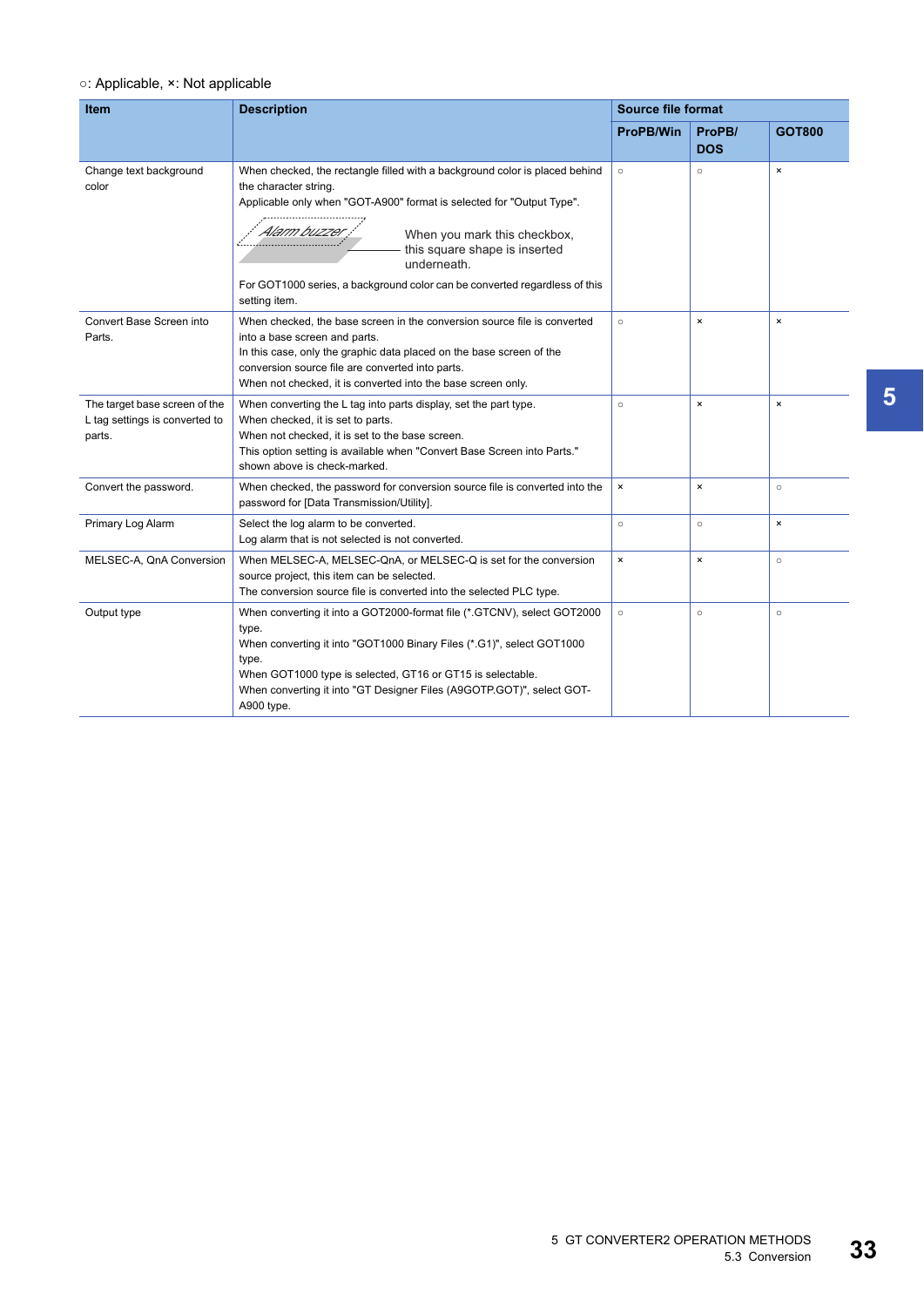# <span id="page-35-1"></span><span id="page-35-0"></span>**5.4 Checking Conversion Result**

Referring to the conversion logs, check the conversion results.

**F** [Page 36 Conversion log list](#page-37-0)

The conversion logs are displayed on the screen at the time of conversion and saved in a text file.

| <b>Conversion result</b> |                                                           |                                                                           |                              | Log code                                                                                                                                                                                                                                                                                                                                                                                                                                                    |         |
|--------------------------|-----------------------------------------------------------|---------------------------------------------------------------------------|------------------------------|-------------------------------------------------------------------------------------------------------------------------------------------------------------------------------------------------------------------------------------------------------------------------------------------------------------------------------------------------------------------------------------------------------------------------------------------------------------|---------|
| Log source               |                                                           |                                                                           |                              |                                                                                                                                                                                                                                                                                                                                                                                                                                                             | Message |
|                          |                                                           |                                                                           |                              |                                                                                                                                                                                                                                                                                                                                                                                                                                                             |         |
|                          | <b>The GT Converter 2</b>                                 |                                                                           |                              | I . 10                                                                                                                                                                                                                                                                                                                                                                                                                                                      |         |
|                          | Project                                                   | Convert Help                                                              |                              |                                                                                                                                                                                                                                                                                                                                                                                                                                                             |         |
|                          |                                                           |                                                                           |                              |                                                                                                                                                                                                                                                                                                                                                                                                                                                             |         |
|                          | <br>в.<br>IB_1<br>B_1<br>B.<br>B_1<br>$B_1$ 1<br>B 1<br>. | Info<br>Error<br>Error<br>0K<br>Error<br>Error<br>Error<br>ПK<br>ΠK<br>ΩK | 3001<br>3001                 | 1000 File converting (C:\GOT\Main-Line.prw -> GOT100 A<br>Scale > The objects not supported.<br>3003 Scale > Figure (1) conversion failed<br>2008 Data conversion completed.<br>3005 w00000 > Tag (D-Script) conversion failed.<br>Scale > The objects not supported.<br>3003 Scale > Figure [1] conversion failed.<br>3006 BS 001 -> Parts (Switch) conversion completed.<br>2000 Create C:\GOT\Main-Line\BAS00001.A10.<br>2008 Data conversion completed. |         |
|                          | .<br>.<br><br><br>.<br>m                                  | Warning<br>Error<br>Warning<br>Error<br>Warning<br>Error<br>nĸ            | 2010<br>2001<br>2001<br>2001 | CommentFile -> No output data.<br>CommentFile >> Unable to create CNGOTNMain-Lin<br>2010 ExCommentFile > No output data.<br>ExCommentFile > Unable to create C:\GOT\Main-L<br>2010 PartsFile -> No output data.<br>PartsFile > Unable to create C:\GOT\Main-Line\PA<br>2000 Dank anaFile > Create C-\GOT\MainJ ine\PACKAQ<br><b>OK</b><br>Cancel                                                                                                            |         |

| <b>Item</b>       | <b>Description</b>                                                                                                                                                                                                                                |  |
|-------------------|---------------------------------------------------------------------------------------------------------------------------------------------------------------------------------------------------------------------------------------------------|--|
| Log source        | Displays the conversion source.<br><b>Example 34 Log source list</b>                                                                                                                                                                              |  |
| Conversion result | OK: Indicates conversion has been done properly.<br>Warning: Indicates there is a warning.<br>Error: Indicate failure in conversion.<br>Info: Indicates information other than the above.                                                         |  |
| Log code          | Displays the log code.                                                                                                                                                                                                                            |  |
| Message           | Displays the conversion source objects and messages.<br><b>Example 25 Conversion source object list</b><br><b>Example 26 Conversion log list</b><br>Conversion source objects are displayed only when a diagram, tag, or part has been converted. |  |
| [OK] button       | Returns it to the project data screen.<br><b>Example 20 Opening Conversion Source File</b>                                                                                                                                                        |  |
| [Cancel] button   | Stops current conversion.                                                                                                                                                                                                                         |  |

### $Point<sup>0</sup>$

• The Conversion Log Text File

Do not open the conversion log text file during conversion.

If it is open, logs cannot be saved in the text file.

• The folder in which conversion logs are saved and the file name

The conversion logs are saved into the same file specified in the output directory.

**[Page 32 Output directory setting](#page-33-0)** 

The conversion logs file name is almost the same as the conversion source file name except that the extension is changed to ".txt".

Example: "AssemblyLine.prw" -- (Conversion) → "AssemblyLine.txt"

### <span id="page-35-2"></span>**Log source list**

The log source list is shown below.

| <b>Display</b>      | <b>Conversion source</b> |
|---------------------|--------------------------|
| B <number></number> | Base Screen              |
| U <number></number> | Window Screen            |
| K <number></number> | Keyboard Screen          |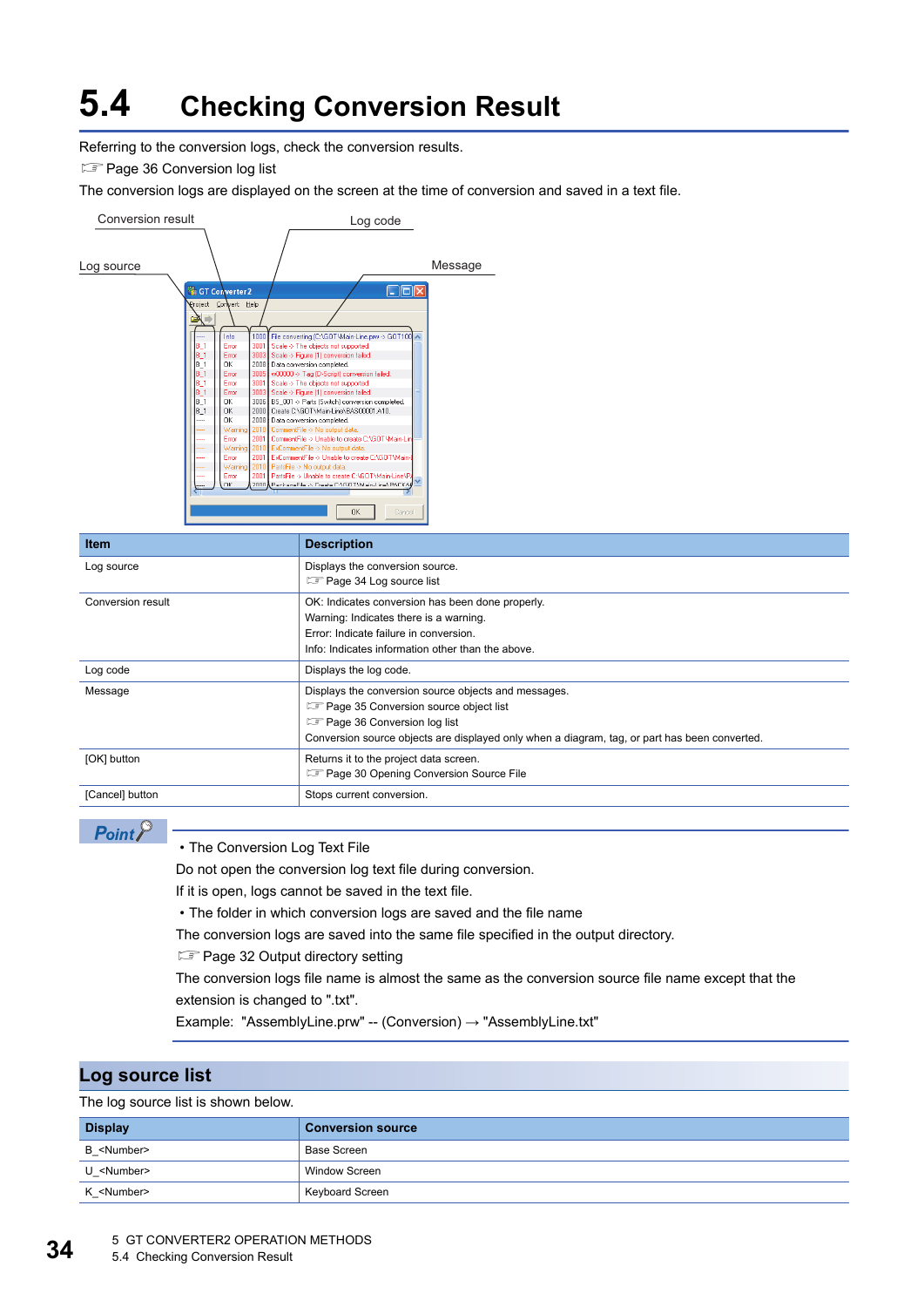| <b>Display</b>       | <b>Conversion source</b> |
|----------------------|--------------------------|
| T_ <number></number> | Line Graph Screen        |
| I <number></number>  | Image Screen             |
| X_ <number></number> | <b>Text Screen</b>       |
| O_ <number></number> | Sound                    |
| A_ <number></number> | Alarm Summary            |
| Q_ <number></number> | Log Alarm                |
| W_ <number></number> | <b>Text Table</b>        |
| F <number></number>  | <b>Filing Data</b>       |
| -----                | <b>Others</b>            |

### <span id="page-36-0"></span>**Conversion source object list**

The conversion source object list is shown below.

| <b>Display</b>                                                                                  | <b>Conversion source</b>                                                                                                        |
|-------------------------------------------------------------------------------------------------|---------------------------------------------------------------------------------------------------------------------------------|
| Line, poly-line, rectangle, circle, oval, pie,<br>fill, polygon, tick mark, string, dot, bitmap | Graphic types are displayed when figures have been converted.                                                                   |
| Other than the above                                                                            | Tag IDs or part IDs which are the same as those displayed on the GP-PRO/PB $\mathbb I$ series' editing screen are<br>displayed. |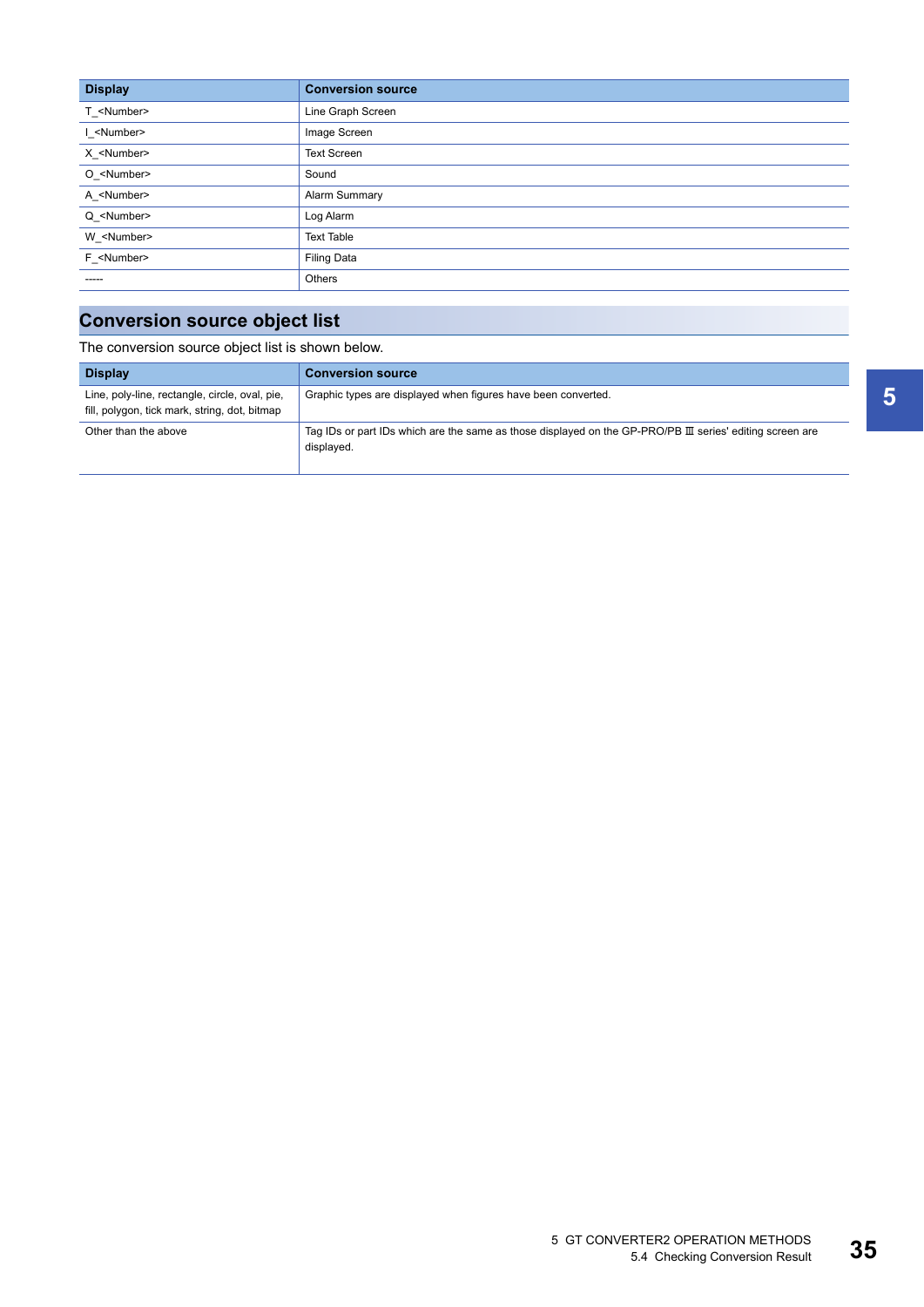## <span id="page-37-0"></span>**Conversion log list**

The following table lists conversion logs and corresponding corrective actions.

| Log<br>code | <b>Message</b>                                         | <b>Conversi</b><br>on result | <b>Corrective action</b>                                                                                                                                                                                                                                                                                |
|-------------|--------------------------------------------------------|------------------------------|---------------------------------------------------------------------------------------------------------------------------------------------------------------------------------------------------------------------------------------------------------------------------------------------------------|
| 1000        | File converting.                                       | Info                         | $---$                                                                                                                                                                                                                                                                                                   |
| 1001        | Conversion completed.                                  | Info                         | ---                                                                                                                                                                                                                                                                                                     |
| 1002        | Conversion Interrupted.                                | Error                        | Do not press the [Cancel] button during conversion.                                                                                                                                                                                                                                                     |
| 1003        | Conversion failed.                                     | Error                        | Correct the error occurred before this error.                                                                                                                                                                                                                                                           |
| 1004        | Error( <exception code="">).</exception>               | Error                        | After the conversion, modify the error screen with GT Designer 2.                                                                                                                                                                                                                                       |
| 1005        | G1 file created.                                       | OK                           |                                                                                                                                                                                                                                                                                                         |
| 1006        | G1 file creation error.                                | Error                        | Perform the following before conversion.<br>$\diamondsuit$ Exit the other running applications.<br>$\diamond$ Check if you are logged in as the user with operating system<br>administrator privileges.<br>$\Diamond$ Change the output target.<br>◇Restart Microsoft® Windows®.                        |
| 1007        | File reading error.                                    | Error                        | Perform the following before conversion.<br>$\Diamond$ Exit the other running applications.<br>$\Diamond$ Check if you are logged in as the user with operating system<br>administrator privileges.<br>$\Diamond$ Change the output target.<br>◇Restart Microsoft® Windows®.                            |
| 1008        | Failed to create temporary directory.                  | Error                        | Perform the following before conversion.<br>◇Restart GT Converter2.<br>$\Diamond$ Exit the other running applications.<br>$\diamond$ Check if you are logged in as the user with operating system<br>administrator privileges.<br>$\Diamond$ Change the output target.<br>◇Restart Microsoft® Windows®. |
| 1009        | GTCNV file created.                                    | OK                           |                                                                                                                                                                                                                                                                                                         |
| 1010        | GTCNV file creation error.                             | Error                        | Perform the following before conversion.<br>$\diamondsuit$ Exit the other running applications.<br>$\Diamond$ Check if you are logged in as the user with operating system<br>administrator privileges.<br>$\Diamond$ Change the output target.<br>◇Restart Microsoft® Windows®.                        |
| 2000        | Create " <path>".</path>                               | OK                           |                                                                                                                                                                                                                                                                                                         |
| 2001        | Unable to create " <path>".</path>                     | Error                        | Correct the error occurred before this error.                                                                                                                                                                                                                                                           |
| 2002        | Device conversion error.                               | Warning                      | After the conversion, set the device of the error object again with GT<br>Designer3.                                                                                                                                                                                                                    |
| 2003        | LS Area conversion error.                              | Warning                      | After the conversion, set the device of the error object again with GT<br>Designer3.                                                                                                                                                                                                                    |
| 2004        | Maximum data number exceeded.                          | Error                        | Correct the error data with the screen editor software before<br>conversion.                                                                                                                                                                                                                            |
| 2005        | Data code error.                                       | Error                        | Manually perform conversion with GT Designer3 after the conversion.                                                                                                                                                                                                                                     |
| 2006        | Log Alarms cannot be converted due to option settings. | Warning                      | Manually set the unconverted log alarm with GT Designer3 after the<br>conversion.                                                                                                                                                                                                                       |
| 2007        | Maximum character string exceeded.                     | Warning                      | Modify the characters using screen editor software before conversion<br>so that the number of characters will be the maximum or less.                                                                                                                                                                   |
| 2008        | Data conversion completed.                             | OK                           |                                                                                                                                                                                                                                                                                                         |
| 2009        | Data conversion failed.                                | Error                        | Correct the error occurred before this error.                                                                                                                                                                                                                                                           |
| 2010        | No output data.                                        | Warning                      | No corrective actions are required.                                                                                                                                                                                                                                                                     |
| 3000        | Display data too large.                                | Error                        | Before conversion, set the object in a proper position using screen<br>editor software.                                                                                                                                                                                                                 |
| 3001        | The objects not supported.                             | Error                        | After the conversion, create a substitute for the error object with GT<br>Designer3.<br>Manually create a substitute object.                                                                                                                                                                            |
| 3002        | Figure (Figure no.) conversion completed.              | ОK                           |                                                                                                                                                                                                                                                                                                         |
| 3003        | Figure (Figure no.) conversion failed.                 | Error                        | Correct the error occurred before this error.                                                                                                                                                                                                                                                           |
| 3004        | Tag (Tag name) conversion completed.                   | OK                           | ---                                                                                                                                                                                                                                                                                                     |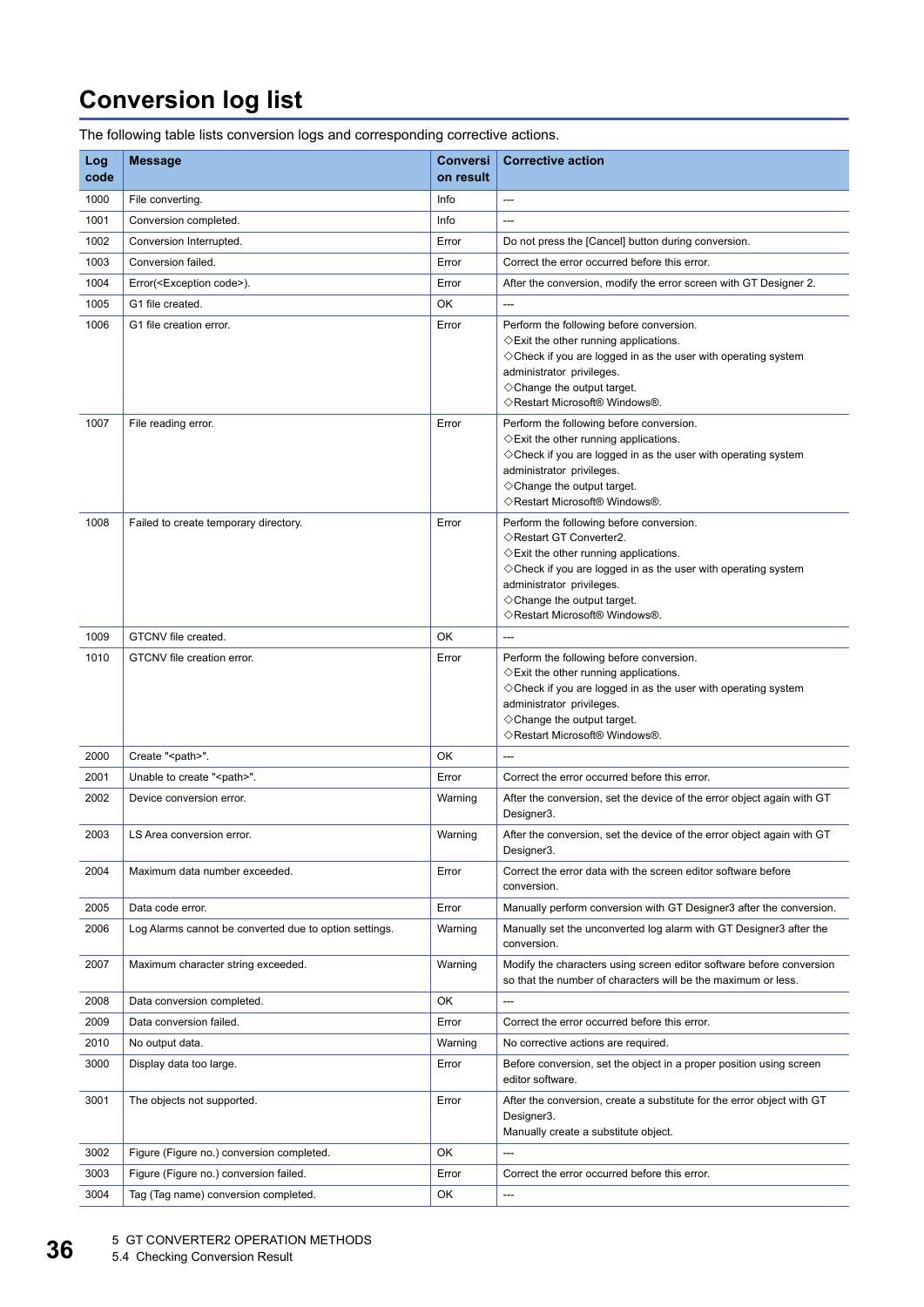| Log<br>code              | <b>Message</b>                                                                        | <b>Conversi</b><br>on result | <b>Corrective action</b>                                                                                                     |
|--------------------------|---------------------------------------------------------------------------------------|------------------------------|------------------------------------------------------------------------------------------------------------------------------|
| 3005                     | Tag (Tag name) conversion failed.                                                     | Error                        | Correct the error occurred before this error.                                                                                |
| 3006                     | Parts (Parts name) conversion completed.                                              | OK                           | $\overline{a}$                                                                                                               |
| 3007                     | Parts (Parts name) conversion failed.                                                 | Error                        | Correct the error occurred before this error.                                                                                |
| 4000                     | Data call from CF card not supported.                                                 | Error                        | Before conversion, change the object setting to other than "CF card"<br>using screen editor software.                        |
| 4001                     | Unable to convert indirect devices.                                                   | Error                        | Before conversion, change the warning settings of the object to "direct"<br>specification" using the screen editor software. |
| 4002                     | Indirect color specification is not supported.                                        | Warning                      | Before conversion, change the color settings of the object to "direct<br>specification" using the screen editor software.    |
| 4003                     | Signed MSB not supported.                                                             | Error                        | Before conversion, change the input code of the object to other than<br>MSB code using the screen editor software.           |
| 4004                     | Unable to convert color blocks.                                                       | Error                        | Before conversion, cancel the color block setting of the object using the<br>screen editor software.                         |
| 4005                     | Unable to convert slanted tags.                                                       | Error                        | Before conversion, set the tag angle to 0 degrees using the screen<br>editor software.                                       |
| 4006                     | Data compressed.                                                                      | Error                        | Before conversion, decompress the data using the screen editor<br>software.                                                  |
| 4007                     | Maximum points limit exceeded.                                                        | Warning                      | Before conversion, reduce the number of figures' points to 1,000 or<br>less using the screen editor software.                |
| 4008                     | Data error.                                                                           | Error                        | After the conversion, create a substitute for the error object with GT<br>Designer3.                                         |
| 4009                     | Conversion of text screen number failed.                                              | Warning                      | Change the total number of lines on the text screen to 12,000 or less.                                                       |
| 4010                     | Maximum line spacing limit exceeded.                                                  | Warning                      | After the conversion, change the position of the character string with<br>GT Designer3.                                      |
| 4011                     | Unable to convert arrow attributes.                                                   | Warning                      | After the conversion, draw an arrow using lines with GT Designer3.                                                           |
| 4012                     | Unable to convert BMP image in parts.                                                 | Error                        | After the conversion, register the BMP image as a part with GT<br>Designer3.                                                 |
| 5000                     | Syntax error.                                                                         | Error                        | Before conversion, correct the script syntax error with the screen editor<br>software.                                       |
| 5001                     | Unable to convert script trigger.                                                     | Error                        | After the conversion, manually set the trigger with GT Designer3.                                                            |
| 5002                     | Unable to convert script.                                                             | Error                        | Before conversion, remove the command that is not supported by GT<br>Converter2 using the screen editor software.            |
| 5003                     | Unsupported special relay is converted to GD device.                                  | Warning                      | After the conversion, set the GD device to an appropriate device with<br>GT Designer3.                                       |
|                          | (Conversion time <# of seconds> sec.)                                                 | Info                         | ---                                                                                                                          |
|                          | > Initialized a result display file                                                   | Info                         | ---                                                                                                                          |
|                          | > 2 or more alarm history sprites cannot be placed on the<br>same screen              | Info                         | After the conversion, correct the error in the data shown in the<br>message with GT Designer3.                               |
| $\overline{\phantom{a}}$ | XXX An error occurred while reading a PRO file XXX                                    | Info                         | Perform the following before conversion.                                                                                     |
|                          | XXX Running out of free space on the disk XXX                                         | Info                         | $\diamondsuit$ Exit the other running applications.<br>◇Restart Microsoft® Windows®.                                         |
|                          | XXX An error occurred while generating a package<br>information file XXX              | Info                         |                                                                                                                              |
|                          | XXX An error occurred while creating a project index XXX                              | Info                         |                                                                                                                              |
|                          | XXX An error occurred while creating a screen index XXX                               | Info                         |                                                                                                                              |
|                          | XXX Unable to write data to a result display file XXX                                 | Info                         |                                                                                                                              |
|                          | XXX Initialization processing failed XXX                                              | Info                         |                                                                                                                              |
|                          | XXX An error occurred while generating an all screen<br>common file XXX               | Info                         |                                                                                                                              |
|                          | XXX An error occurred while converting screens irrelevant to<br>drawing XXX           | Info                         |                                                                                                                              |
|                          | XXX Unable to open a conversion termination file XXX                                  | Info                         |                                                                                                                              |
|                          | XXX Unable to write the flag to a conversion termination file<br><b>XXX</b>           | Info                         |                                                                                                                              |
|                          | XXX Failed to write data to a conversion termination file XXX                         | Info                         |                                                                                                                              |
|                          | > Activating functional part AActivating functional part A<br>(funcA_main.exe 5.60.00 | Info                         | ---                                                                                                                          |
|                          | === Sprite data will be converted                                                     | Info                         |                                                                                                                              |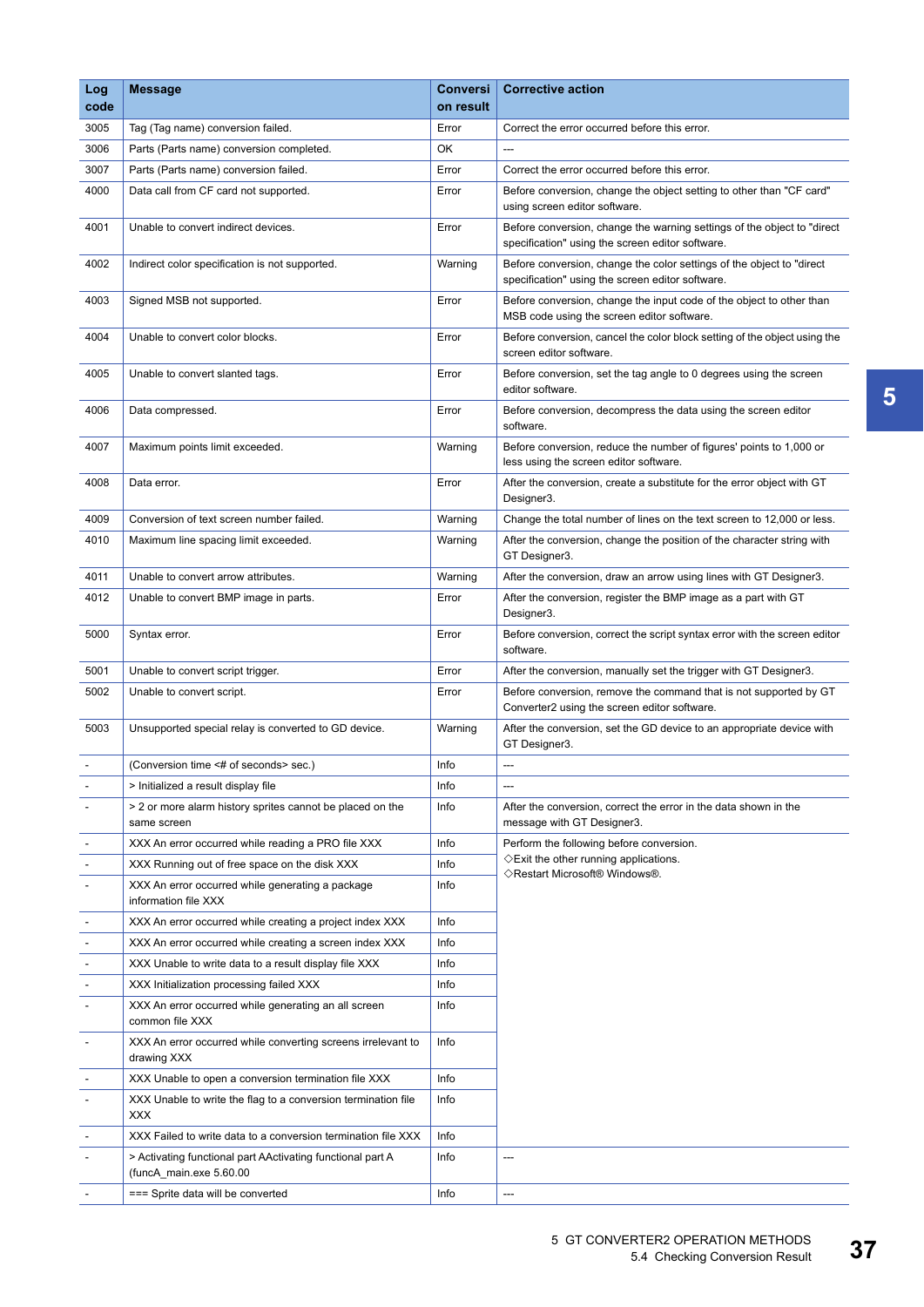| Log<br>code              | <b>Message</b>                                                                                                                                          | <b>Conversi</b><br>on result | <b>Corrective action</b>                                                                                                     |
|--------------------------|---------------------------------------------------------------------------------------------------------------------------------------------------------|------------------------------|------------------------------------------------------------------------------------------------------------------------------|
|                          | === Sprite figure data will be converted                                                                                                                | Info                         | $---$                                                                                                                        |
|                          | === Screen index will be created                                                                                                                        | Info                         | ---                                                                                                                          |
|                          | === Figure data will be converted                                                                                                                       | Info                         | $\overline{a}$                                                                                                               |
| $\overline{\phantom{a}}$ | ### Project/index creation phase                                                                                                                        | Info                         | ---                                                                                                                          |
| $\overline{\phantom{a}}$ | ### Package information file creation phase                                                                                                             | Info                         | $\overline{a}$                                                                                                               |
|                          | ### All screen common setting file creation phase                                                                                                       | Info                         | ---                                                                                                                          |
|                          | ### Drawing-unrelated screen conversion phase                                                                                                           | Info                         | ---                                                                                                                          |
| $\overline{\phantom{a}}$ | ### Drawing-related screen conversion phase                                                                                                             | Info                         | ---                                                                                                                          |
| $\overline{\phantom{a}}$ | ### Temporary file merging phase                                                                                                                        | Info                         | $---$                                                                                                                        |
|                          | ### PRO file reading phase                                                                                                                              | Info                         | ---                                                                                                                          |
|                          | ### Initialization processing                                                                                                                           | Info                         | $\overline{a}$                                                                                                               |
| $\overline{\phantom{a}}$ | B Screen No. < Screen No.> Conversion initiation                                                                                                        | Info                         | ---                                                                                                                          |
| $\overline{\phantom{a}}$ | B Screen No. < Screen No.> Conversion termination                                                                                                       | Info                         | ---                                                                                                                          |
|                          | Tag: Convert A-tag into Alarm List/User Alarm                                                                                                           | Info                         | ---                                                                                                                          |
|                          | Tag: Convert C-tag into Time Display                                                                                                                    | Info                         | ---                                                                                                                          |
|                          | Tag: Convert K-tag into Numerical Input                                                                                                                 | Info                         | ---                                                                                                                          |
|                          | Tag: Convert N-tag into Numerical Display                                                                                                               | Info                         | $\overline{a}$                                                                                                               |
|                          | Tag: Convert Q-tag into Alarm History                                                                                                                   | Info                         | ---                                                                                                                          |
|                          | Tag: Convert a-tag into Alarm List/User Alarm                                                                                                           | Info                         | ---                                                                                                                          |
|                          | Failed to convert devices                                                                                                                               | Info                         | After the conversion, correct the error in the data shown in the<br>message with GT Designer3.                               |
|                          | Failed to open the file.                                                                                                                                | Info                         | Perform the following before conversion.                                                                                     |
|                          | Failed to get the file size.                                                                                                                            | Info                         | $\diamondsuit$ Exit the other running applications.<br>◇Restart Microsoft® Windows®.                                         |
|                          | Unable to secure the memory                                                                                                                             | Info                         |                                                                                                                              |
|                          | Set Overlay Screen <layer name=""> Layer <hierarchy no.=""> th</hierarchy></layer>                                                                      | Info                         | ---                                                                                                                          |
|                          | Current time (hh/mm/ss) <time></time>                                                                                                                   | Info                         | ---                                                                                                                          |
|                          | Object: Transform Circle                                                                                                                                | Info                         | ---                                                                                                                          |
|                          | Object: Transform Square/Rectangle                                                                                                                      | Info                         | ---                                                                                                                          |
|                          | Object: Transform Pie (change into Line and Arc)                                                                                                        | Info                         | ---                                                                                                                          |
|                          | Object: Transform Oval                                                                                                                                  | Info                         | ---                                                                                                                          |
|                          | Object: Transform Line                                                                                                                                  | Info                         | ---                                                                                                                          |
|                          | Object: Filled objects are not targeted for conversion                                                                                                  | Info                         |                                                                                                                              |
|                          | Object: Transform Filled Polygon (convert into Polygon)                                                                                                 | Info                         | ---                                                                                                                          |
|                          | Object: Transform Text                                                                                                                                  | Info                         | ---                                                                                                                          |
|                          | Object: Transform Scale (convert into multiple lines)                                                                                                   | Info                         | ---                                                                                                                          |
|                          | All or part of a figure is set outside of the screen                                                                                                    | Info                         | Perform the following before conversion.<br>$\Diamond$ Exit the other running applications.<br>◇Restart Microsoft® Windows®. |
|                          | <b>Success</b>                                                                                                                                          | Info                         | ---                                                                                                                          |
|                          | Date (mm/dd/yy) <date></date>                                                                                                                           | Info                         | ---                                                                                                                          |
|                          | Part: Transform Lamp                                                                                                                                    | Info                         | ---                                                                                                                          |
|                          | Part: Transform Numeric Display                                                                                                                         | Info                         | ---                                                                                                                          |
|                          | Part: Transform Date                                                                                                                                    | Info                         | ---                                                                                                                          |
|                          | Converted file size = <size> byte</size>                                                                                                                | Info                         | ---                                                                                                                          |
|                          | The tag is not targeted for conversion<br>( <coordinate>,<coordinate> - <coordinate>,<coordinate>)</coordinate></coordinate></coordinate></coordinate>  | Info                         | ---                                                                                                                          |
|                          | The part is not targeted for conversion<br>( <coordinate>,<coordinate> - <coordinate>,<coordinate>)</coordinate></coordinate></coordinate></coordinate> | Info                         | ---                                                                                                                          |
|                          | === Alarm history data will be registered                                                                                                               | Info                         | ---                                                                                                                          |
|                          | === Alarm Display (User) data will be registered                                                                                                        | Info                         | ---                                                                                                                          |
|                          | === Sprite information with memory save will be registered                                                                                              | Info                         | ---                                                                                                                          |
|                          | <file name=""> Unable to open the file</file>                                                                                                           | Info                         | Perform the following before conversion.<br>$\Diamond$ Exit the other running applications.<br>◇Restart Microsoft® Windows®. |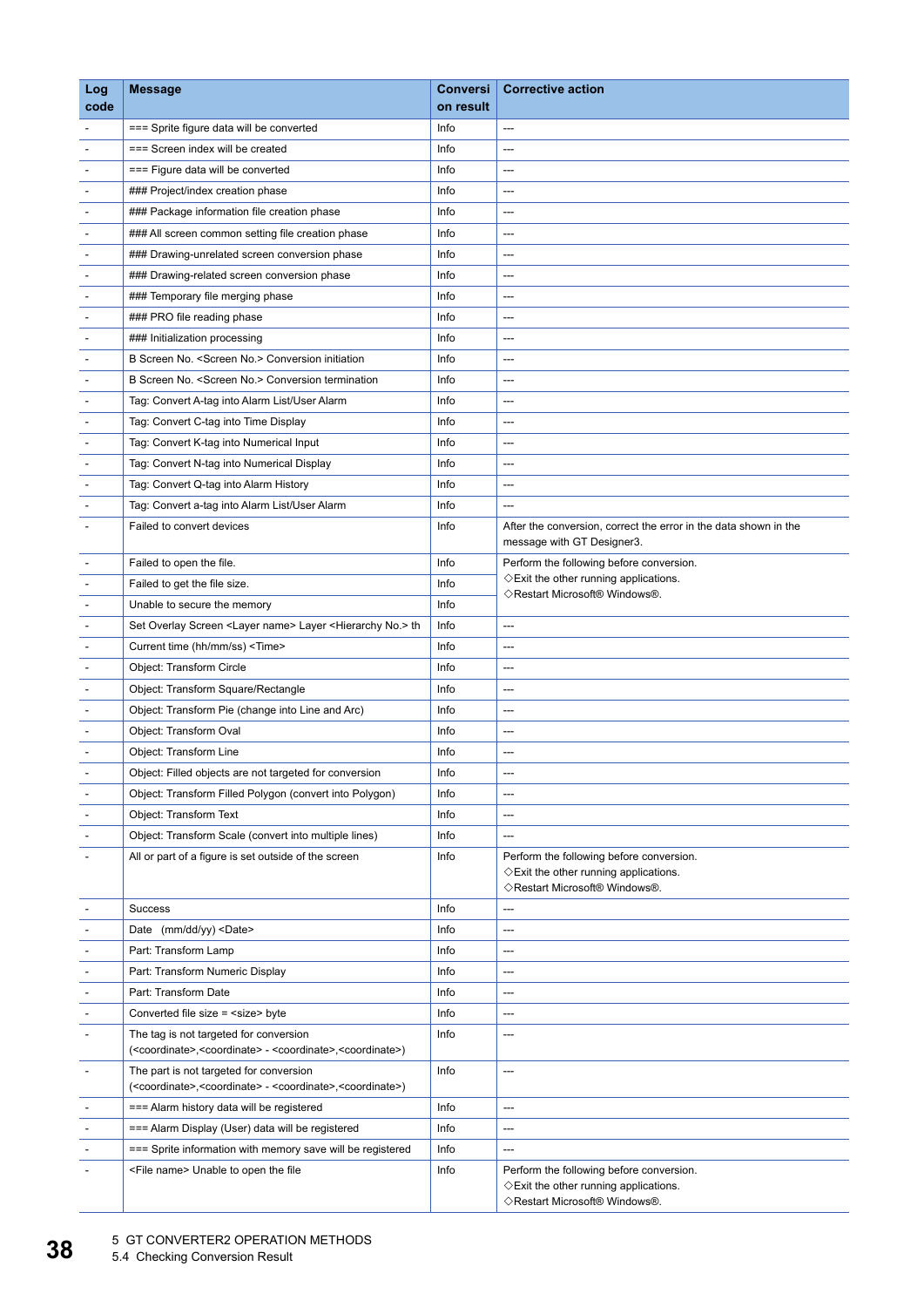| Log<br>code              | <b>Message</b>                                                                                                                    | <b>Conversi</b><br>on result | <b>Corrective action</b>                                                                                                     |
|--------------------------|-----------------------------------------------------------------------------------------------------------------------------------|------------------------------|------------------------------------------------------------------------------------------------------------------------------|
|                          | (Conversion time <# of seconds> sec.)                                                                                             | Info                         | ---                                                                                                                          |
|                          | *** Conversion of SW1 version is not supported                                                                                    | Info                         | Before conversion, convert the project data to the GOT800 format with<br>SW3NIW-A8GOTP.                                      |
|                          | *** Getting file information                                                                                                      | Info                         | ---                                                                                                                          |
|                          | > Converting into M0 device                                                                                                       | Info                         | ---                                                                                                                          |
|                          | > Exceeded the maximum number of characters (12) used for<br>a file name                                                          | Info                         | After the conversion, correct the error in the data shown in the<br>message with GT Designer3.                               |
|                          | > Detected Z device set for bit specification of word.                                                                            | Info                         | ---                                                                                                                          |
|                          | > Exceeded the maximum number of characters (32) used for<br>a screen title                                                       | Info                         | After the conversion, correct the error in the data shown in the<br>message with GT Designer3.                               |
|                          | > Initialized a result display file                                                                                               | Info                         | ---                                                                                                                          |
|                          | A8GOTP.got Conversion initiation                                                                                                  | Info                         | ---                                                                                                                          |
|                          | A8GOTP.got Conversion termination                                                                                                 | Info                         | ---                                                                                                                          |
|                          | Conversion of A8GOTP.got is not performed                                                                                         | Info                         | After the conversion, correct the error in the data shown in the<br>message with GT Designer3.                               |
|                          | Comment.a8 Conversion initiation                                                                                                  | Info                         | ---                                                                                                                          |
|                          | Comment.a8 Conversion termination                                                                                                 | Info                         | ---                                                                                                                          |
| $\overline{\phantom{a}}$ | Hqfont.a8 Conversion initiation                                                                                                   | Info                         | ---                                                                                                                          |
|                          | Hqfont.a8 Conversion termination                                                                                                  | Info                         | ---                                                                                                                          |
|                          | Conversion of Hqfont.a8 is not performed                                                                                          | Info                         | After the conversion, correct the error in the data shown in the                                                             |
| $\overline{\phantom{a}}$ | Conversion of PACKAGE.A8 is not performed                                                                                         | Info                         | message with GT Designer3.                                                                                                   |
| $\blacksquare$           | Package.a8 Conversion initiation                                                                                                  | Info                         | ---                                                                                                                          |
|                          | Package.a8 Conversion termination                                                                                                 | Info                         | ---                                                                                                                          |
|                          | Conversion of Parts.a8 is not performed                                                                                           | Info                         | After the conversion, correct the error in the data shown in the<br>message with GT Designer3.                               |
|                          | Parts.a8 Conversion initiation                                                                                                    | Info                         | ---                                                                                                                          |
|                          | Parts.a8 Conversion termination                                                                                                   | Info                         | ---                                                                                                                          |
|                          | <file name="">.GTCNV Conversion initiation</file>                                                                                 | Info                         | ---                                                                                                                          |
|                          | <file name="">.GTCNV Conversion termination</file>                                                                                | Info                         | ---                                                                                                                          |
|                          | Conversion of <file name="">.GTCNV is not performed</file>                                                                        | Info                         | After the conversion, correct the error in the data shown in the<br>message with GT Designer3.                               |
|                          | Warning!! Excess of device types                                                                                                  | Info                         | After the conversion, correct the error in the data shown in the                                                             |
|                          | Warning!! Appropriate color data cannot be found                                                                                  | Info                         | message with GT Designer3.                                                                                                   |
|                          | XXX <file name=""> Unable to open the file XXX</file>                                                                             | Info                         | Perform the following before conversion.                                                                                     |
|                          | XXX Failed to write data to PACKAGE.A9 file XXX                                                                                   | Info                         | $\diamondsuit$ Exit the other running applications.<br>◇Restart Microsoft® Windows®.                                         |
|                          | XXX PLC Type is different XXX                                                                                                     | Info                         | Before conversion, change the PLC type to one that is supported by<br>GT Converter2 with the screen editor software.         |
|                          | XXX Conversion of this sprite is not performed XXX                                                                                | Info                         | After the conversion, correct the error in the data shown in the<br>message with GT Designer3.                               |
|                          | XXX Running out of free space on the disk XXX                                                                                     | Info                         | Perform the following before conversion.<br>$\Diamond$ Exit the other running applications.<br>◇Restart Microsoft® Windows®. |
|                          | XXX Reaffirm Device No. XXX                                                                                                       | Info                         | After the conversion, correct the error in the data shown in the<br>message with GT Designer3.                               |
|                          | XXX Failed to write into the buffer XXX                                                                                           | Info                         | Perform the following before conversion.                                                                                     |
|                          | XXX Unable to open the file XXX                                                                                                   | Info                         | $\diamondsuit$ Exit the other running applications.                                                                          |
|                          | XXX Failed to open the file XXX                                                                                                   | Info                         | ◇Restart Microsoft® Windows®.                                                                                                |
|                          | XXX Failed to create a project index XXX                                                                                          | Info                         |                                                                                                                              |
|                          | XXX Insufficient memory XXX                                                                                                       | Info                         |                                                                                                                              |
|                          | XXX Failed to secure the work area XXX                                                                                            | Info                         | Perform the following before conversion.                                                                                     |
|                          | XXX Unable to write data to a result display file XXX                                                                             | Info                         | $\diamondsuit$ Exit the other running applications.                                                                          |
|                          | XXX Failed to get row information XXX                                                                                             | Info                         | ◇Restart Microsoft® Windows®.                                                                                                |
|                          | XXX Failure XXX                                                                                                                   | Info                         | After the conversion, correct the error in the data shown in the                                                             |
|                          | XXX Failure XXX ( <coordinate>, <coordinate> -<br/><coordinate>,<coordinate>)</coordinate></coordinate></coordinate></coordinate> | Info                         | message with GT Designer3.                                                                                                   |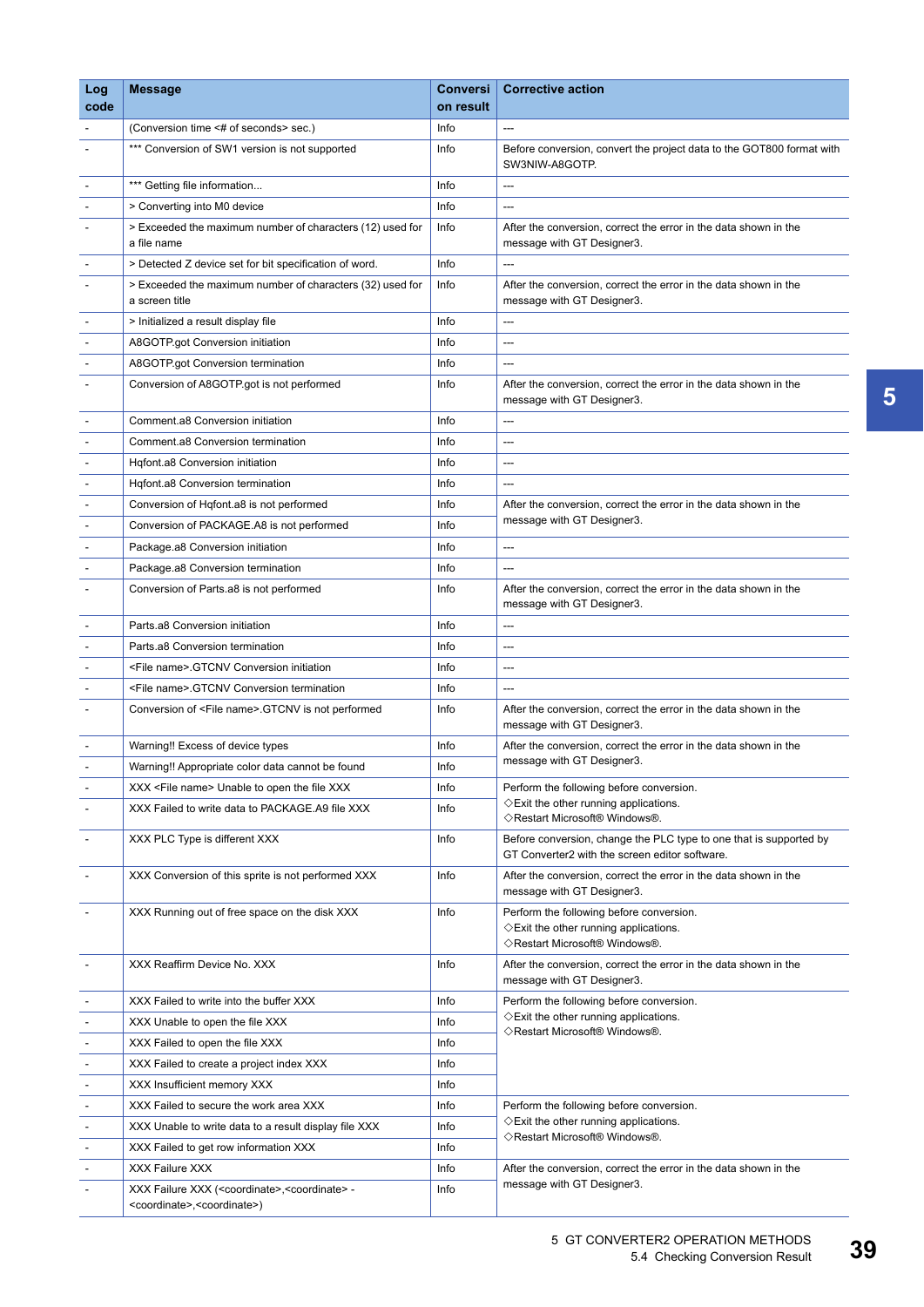| Log                      | <b>Message</b>                                                              | <b>Conversi</b><br>on result | <b>Corrective action</b>                                                                                                         |
|--------------------------|-----------------------------------------------------------------------------|------------------------------|----------------------------------------------------------------------------------------------------------------------------------|
| code                     |                                                                             |                              |                                                                                                                                  |
|                          | XXX Initialization processing failed XXX                                    | Info                         | Perform the following before conversion.<br>$\Diamond$ Exit the other running applications.<br>◇Restart Microsoft® Windows®.     |
|                          | XXX Detected an improperly set device XXX                                   | Info                         | After the conversion, correct the error in the data shown in the<br>message with GT Designer3.                                   |
|                          | XXX Unable to open a conversion termination file XXX                        | Info                         | Perform the following before conversion.                                                                                         |
|                          | XXX Unable to write the flag to a conversion termination file<br><b>XXX</b> | Info                         | $\diamondsuit$ Exit the other running applications.<br>◇Restart Microsoft® Windows®.                                             |
| $\overline{\phantom{a}}$ | XXX Failed to write data to a conversion termination file XXX               | Info                         |                                                                                                                                  |
| $\blacksquare$           | XXX Unable to write into a save destination XXX                             | Info                         |                                                                                                                                  |
|                          | XXX Failed to get column information XXX                                    | Info                         |                                                                                                                                  |
|                          | XXX Failed to secure continuous device index table XXX                      | Info                         |                                                                                                                                  |
| $\overline{\phantom{a}}$ | XXX Failed to convert file format XXX                                       | Info                         |                                                                                                                                  |
| $\overline{\phantom{a}}$ | xxx Failed to convert GOT Type xxx                                          | Info                         | After the conversion, correct the error in the data shown in the                                                                 |
|                          | xxx Failed to write data to Hqfont.a9 file xxx                              | Info                         | message with GT Designer3.                                                                                                       |
|                          | xxx Failed to convert PLC Type xxx                                          | Info                         |                                                                                                                                  |
| $\overline{\phantom{a}}$ | xxx Failed to merge TMP files xxx                                           | Info                         | Perform the following before conversion.<br>$\diamondsuit$ Exit the other running applications.<br>◇Restart Microsoft® Windows®. |
|                          | xxx Failed to convert other items xxx                                       | Info                         | After the conversion, correct the error in the data shown in the                                                                 |
| $\overline{\phantom{a}}$ | xxx Failed to register alarm history data xxx                               | Info                         | message with GT Designer3.                                                                                                       |
| $\overline{\phantom{a}}$ | xxx Failed to register Alarm Display (User) data xxx                        | Info                         |                                                                                                                                  |
| $\overline{\phantom{a}}$ | xxx Failed to convert system information xxx                                | Info                         |                                                                                                                                  |
|                          | xxx Failed to convert sprite figure data xxx                                | Info                         |                                                                                                                                  |
| $\overline{\phantom{a}}$ | xxx Failed to convert device data xxx                                       | Info                         |                                                                                                                                  |
| $\overline{\phantom{a}}$ | xxx Failed to convert device setting array xxx                              | Info                         |                                                                                                                                  |
| $\overline{\phantom{a}}$ | xxx Failed to convert hard copy setting xxx                                 | Info                         |                                                                                                                                  |
|                          | xxx Failed to convert bar code xxx                                          | Info                         |                                                                                                                                  |
|                          | xxx Password conversion failed xxx                                          | Info                         |                                                                                                                                  |
|                          | xxx Failed to convert package information xxx                               | Info                         |                                                                                                                                  |
|                          | xxx Failed to merge files xxx                                               | Info                         |                                                                                                                                  |
|                          | xxx Failed to convert headers xxx                                           | Info                         |                                                                                                                                  |
|                          | xxx Failed to register sprite information with memory save xxx              | Info                         | After the conversion, correct the error in the data shown in the                                                                 |
|                          | xxx Failed to register monitor setting data xxx                             | Info                         | message with GT Designer3.                                                                                                       |
|                          | xxx Failed to convert report common setting data xxx                        | Info                         |                                                                                                                                  |
|                          | xxx Failed to convert logging data xxx                                      | Info                         |                                                                                                                                  |
|                          | xxx Failed to convert print data xxx                                        | Info                         |                                                                                                                                  |
|                          | xxx Failed to convert print format xxx                                      | Info                         |                                                                                                                                  |
|                          | xxx Failed to convert screen/station No. switching xxx                      | Info                         |                                                                                                                                  |
|                          | xxx Failed to convert screen common setting xxx                             | Info                         |                                                                                                                                  |
|                          | xxx Failed to convert Detail Comment xxx                                    | Info                         |                                                                                                                                  |
|                          | xxx Failed to convert status observation xxx                                | Info                         |                                                                                                                                  |
|                          | xxx Failed to convert figure/script data xxx                                | Info                         |                                                                                                                                  |
|                          | xxx Failed to convert headers of all screen common setting                  | Info                         |                                                                                                                                  |
|                          | file xxx                                                                    |                              |                                                                                                                                  |
|                          | xxx Failed to convert operation panel xxx                                   | Info                         |                                                                                                                                  |
|                          | xxx Failed to convert parts data xxx                                        | Info                         |                                                                                                                                  |
| $\overline{\phantom{a}}$ | > Activating functional part B                                              | Info                         | ---                                                                                                                              |
| $\overline{\phantom{a}}$ | > All conversion processing is completed                                    | Info                         | ---                                                                                                                              |
|                          | === GOT Type will be converted                                              | Info                         | ---                                                                                                                              |
|                          | === PLC Type will be converted                                              | Info                         | ---                                                                                                                              |
|                          | $==$ TMP fill will be merged                                                | Info                         | ---                                                                                                                              |
|                          | === Other items will be converted                                           | Info                         | ---                                                                                                                              |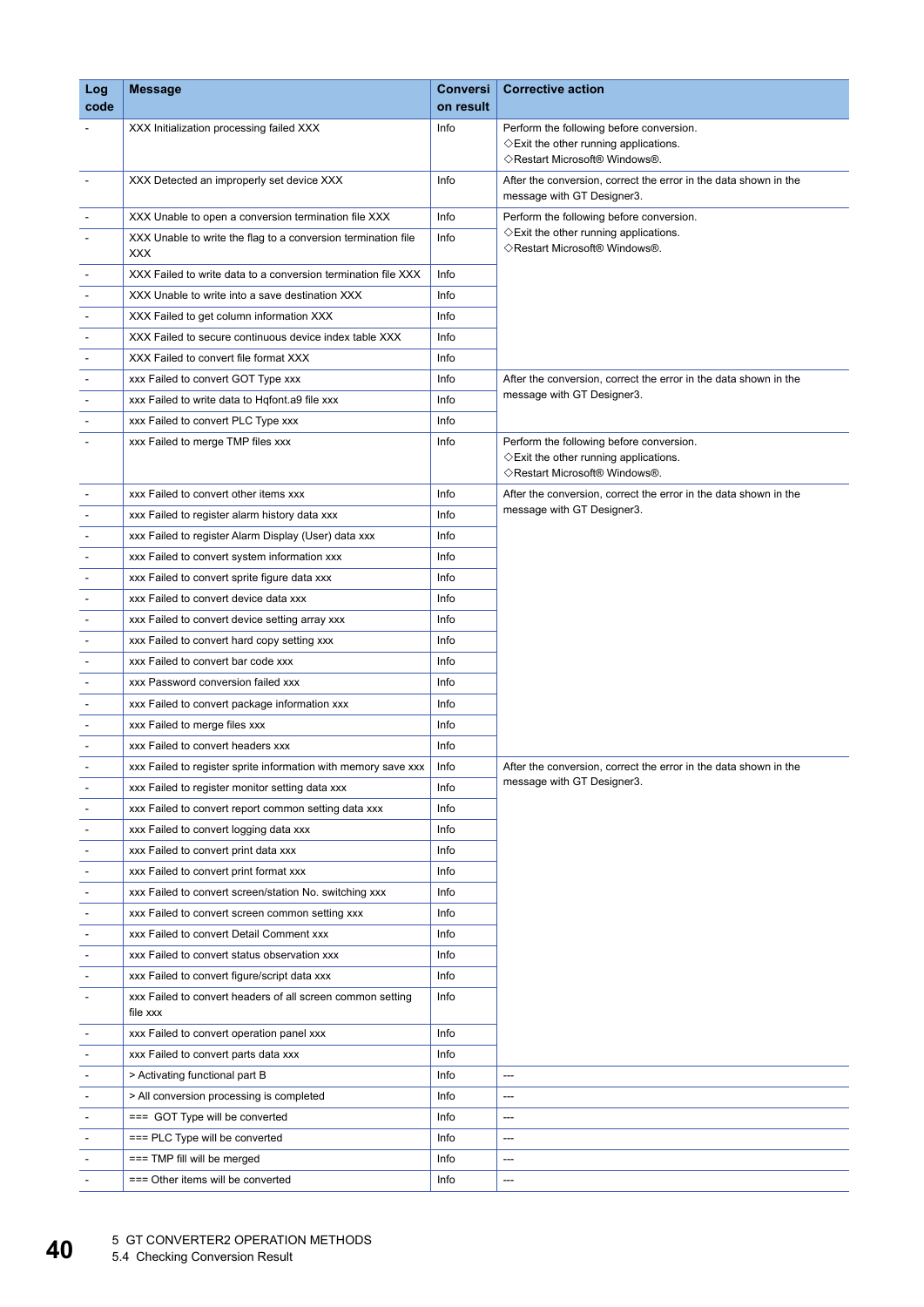| Log                      | <b>Message</b>                                           | Conversi  | <b>Corrective action</b>                                                                                                     |
|--------------------------|----------------------------------------------------------|-----------|------------------------------------------------------------------------------------------------------------------------------|
| code                     |                                                          | on result |                                                                                                                              |
|                          | === System information will be converted<br>Info         |           | ---                                                                                                                          |
|                          | === Sprite figure data will be converted                 | Info      | ---                                                                                                                          |
|                          | === Device data will be converted                        | Info      | ---                                                                                                                          |
|                          | === Device setting array will be converted               | Info      | ---                                                                                                                          |
|                          | === Hard copy setting will be converted                  | Info      | ---                                                                                                                          |
|                          | === Bar code will be converted                           | Info      | ---                                                                                                                          |
|                          | === Password will be converted                           | Info      | ---                                                                                                                          |
|                          | === Package information will be converted                | Info      | ---                                                                                                                          |
|                          | === Header will be converted                             | Info      | ---                                                                                                                          |
|                          | === Monitor setting data will be registered              | Info      | ---                                                                                                                          |
|                          | === Report common setting data will be converted         | Info      | ---                                                                                                                          |
|                          | === Logging data will be converted                       | Info      | ---                                                                                                                          |
|                          | === Print data will be converted                         | Info      | ---                                                                                                                          |
|                          | === Print format will be converted (dummy)               | Info      | ---                                                                                                                          |
|                          | === Screen/Station No. Switching will be converted       | Info      | ---                                                                                                                          |
|                          | === Screen common items will be converted                | Info      | ---                                                                                                                          |
|                          | === Detailed comment will be converted                   | Info      | ---                                                                                                                          |
|                          | === Status observation will be converted                 | Info      | ---                                                                                                                          |
|                          | === Figure/sprite data will be converted                 | Info      | ---                                                                                                                          |
|                          | === Header of an all screen common setting file will be  | Info      | ---                                                                                                                          |
|                          | converted                                                |           |                                                                                                                              |
|                          | === Operation panel will be converted                    | Info      | ---                                                                                                                          |
|                          | === Parts data will be converted                         | Info      | ---                                                                                                                          |
|                          | !!! No password conversion due to the conversion options | Info      | For converting the password, check [Convert Password.] in the<br>conversion option setting.                                  |
|                          |                                                          |           | <b>Example 32 Handling of Converted Files</b>                                                                                |
|                          | ### Project index table creation                         | Info      | ---                                                                                                                          |
|                          | ### Package information file conversion                  | Info      | ---                                                                                                                          |
|                          | ### Base/window file conversion                          | Info      | ---                                                                                                                          |
|                          | ### Report setting file conversion                       | Info      | ---                                                                                                                          |
|                          | ### All screen common setting file conversion            | Info      | ---                                                                                                                          |
|                          | ### Comment file conversion                              | Info      |                                                                                                                              |
| $\overline{\phantom{a}}$ | ### HQ text file conversion                              | Info      | ---                                                                                                                          |
|                          | ### Part file conversion                                 | Info      | ---                                                                                                                          |
|                          | ### Initialization processing                            | Info      | ---                                                                                                                          |
|                          | ### File format conversion                               | Info      | ---                                                                                                                          |
|                          | There is no data in the offset TMP file                  | Info      | Perform the following before conversion.<br>$\Diamond$ Exit the other running applications.<br>◇Restart Microsoft® Windows®. |
|                          | The size is changed back to the default.                 | Info      | ---                                                                                                                          |
|                          | Sprite code error                                        | Info      | Before conversion, remove the commands that are not supported by<br>GT Converter2 with the screen editor software.           |
|                          | File of default setting will be created.                 | Info      |                                                                                                                              |
| $\overline{\phantom{a}}$ | Failed to secure the buffer                              | Info      | Perform the following before conversion.                                                                                     |
|                          | Failed to write to the buffer                            | Info      | $\Diamond$ Exit the other running applications.                                                                              |
|                          | Unable to open the file                                  | Info      | ◇Restart Microsoft® Windows®.                                                                                                |
|                          | Failed to open the file.                                 | Info      |                                                                                                                              |
| $\overline{\phantom{a}}$ | Failed to write the file.                                | Info      |                                                                                                                              |
|                          | Failed to write data to the file                         | Info      |                                                                                                                              |
|                          | Failed to open the file                                  | Info      |                                                                                                                              |
|                          | The file size is 0                                       | Info      |                                                                                                                              |
| $\overline{\phantom{a}}$ | Unable to get the file size                              | Info      |                                                                                                                              |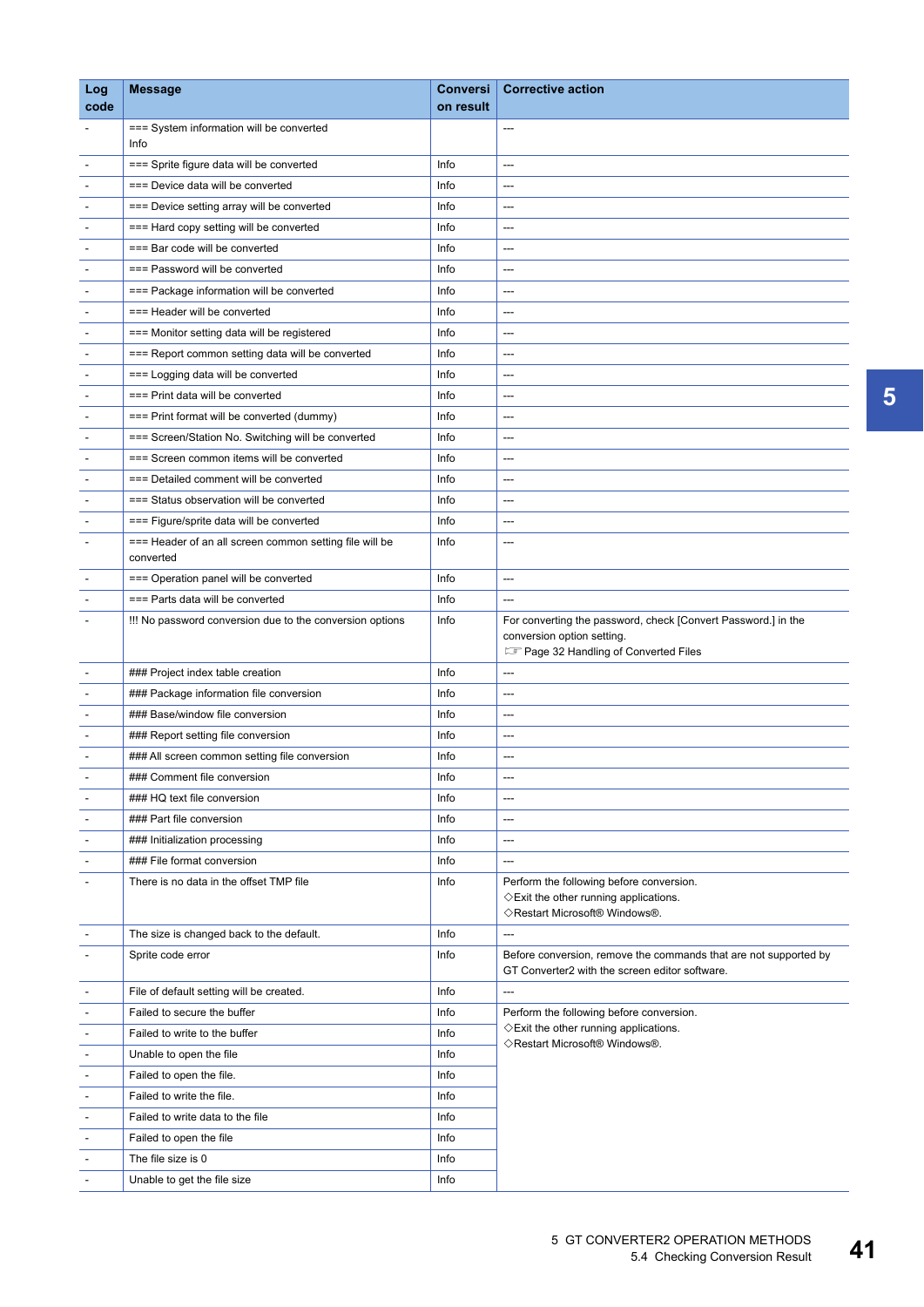| Log                      | <b>Message</b>                                                                                               | <b>Conversi</b> | <b>Corrective action</b>                                                                                          |
|--------------------------|--------------------------------------------------------------------------------------------------------------|-----------------|-------------------------------------------------------------------------------------------------------------------|
| code                     |                                                                                                              | on result       |                                                                                                                   |
|                          | Failed to get the file size                                                                                  | Info            | Perform the following before conversion.                                                                          |
|                          | Short of memory.                                                                                             | Info            | $\Diamond$ Exit the other running applications.<br>◇Restart Microsoft® Windows®.                                  |
|                          | Insufficient memory                                                                                          | Info            |                                                                                                                   |
| $\overline{\phantom{a}}$ | Changed report format into logging page break.                                                               | Info            | ---                                                                                                               |
|                          | Converted a basic object into a Library item Coordinates                                                     | Info            | ---                                                                                                               |
|                          | ( <coordinate>,<coordinate> - <coordinate>,<coordinate>)</coordinate></coordinate></coordinate></coordinate> |                 |                                                                                                                   |
|                          | Current time (hh/mm/ss) <time></time>                                                                        | Info            | ---                                                                                                               |
|                          | Object: Convert Grouped Information                                                                          | Info            | ---                                                                                                               |
|                          | Object: Transform Bitmap                                                                                     | Info            | ---                                                                                                               |
|                          | Object: Transform Circle/Oval                                                                                | Info            | ---                                                                                                               |
|                          | Object: Transform Arc/Elliptic Arc                                                                           | Info            | ---                                                                                                               |
|                          | Object: Transform Pie                                                                                        | Info            | ---                                                                                                               |
|                          | Object: Transform Polygon                                                                                    | Info            | $\overline{a}$                                                                                                    |
|                          | Object: Transform Rectangle                                                                                  | Info            | ---                                                                                                               |
| $\blacksquare$           | Object: Transform Line                                                                                       | Info            | ---                                                                                                               |
|                          | Object: Transform Fill                                                                                       | Info            | ---                                                                                                               |
|                          | Object: Transform Text                                                                                       | Info            | $---$                                                                                                             |
|                          | Object: Transform Continuous Straight Line                                                                   | Info            | ---                                                                                                               |
|                          | Figure code error                                                                                            | Info            | Before conversion, remove the figures that are not supported by GT<br>Converter2 with the screen editor software. |
|                          | <b>Success</b>                                                                                               | Info            | ---                                                                                                               |
|                          | Date (mm/dd/yy) <date></date>                                                                                | Info            | $\overline{a}$                                                                                                    |
|                          | Character string is not set                                                                                  | Info            | After the conversion, correct the error in the data shown in the<br>message with GT Designer3.                    |
|                          | Converted file size = <size> byte</size>                                                                     | Info            | ---                                                                                                               |
| $\overline{\phantom{a}}$ | Original file size = <size> byte</size>                                                                      | Info            | ---                                                                                                               |
| $\overline{\phantom{a}}$ | Sprite: Convert Ascii Input                                                                                  | Info            | ---                                                                                                               |
| $\blacksquare$           | Sprite: Convert Ascii Display                                                                                | Info            | ---                                                                                                               |
|                          | Sprite: Convert Alarm History                                                                                | Info            | ---                                                                                                               |
|                          | Sprite: Convert Comment Display                                                                              | Info            | ---                                                                                                               |
|                          | Sprite: Convert System Alarm                                                                                 | Info            | ---                                                                                                               |
|                          | Sprite: Convert touch key settings                                                                           | Info            | ---                                                                                                               |
|                          | Sprite: Convert Data List                                                                                    | Info            | ---                                                                                                               |
| $\overline{\phantom{a}}$ | Sprite: Convert Trend Graph                                                                                  | Info            | ---                                                                                                               |
| $\blacksquare$           | Sprite: Convert Panelmeter                                                                                   | Info            | ---                                                                                                               |
| $\overline{\phantom{a}}$ | Sprite: Convert User Alarm List                                                                              | Info            | ---                                                                                                               |
| $\blacksquare$           | Sprite: Convert Lamp                                                                                         | Info            | ---                                                                                                               |
| $\overline{\phantom{a}}$ | Sprite: Convert Level                                                                                        | Info            | ---                                                                                                               |
| $\blacksquare$           | Sprite: Convert Time Display                                                                                 | Info            | ---                                                                                                               |
| $\blacksquare$           | Sprite: Convert Numeric Input                                                                                | Info            | ---                                                                                                               |
| $\overline{\phantom{a}}$ | Sprite: Convert Numeric Display                                                                              | Info            | ---                                                                                                               |
| $\blacksquare$           | Sprite: Convert Line Graph                                                                                   | Info            | ---                                                                                                               |
| $\overline{\phantom{a}}$ | Sprite: Convert Part Movement                                                                                | Info            | ---                                                                                                               |
|                          | Sprite: Convert Part Display                                                                                 | Info            | ---                                                                                                               |
|                          | Sprite: Convert Bar Graph                                                                                    | Info            | ---                                                                                                               |
|                          |                                                                                                              |                 |                                                                                                                   |

# <span id="page-43-0"></span>**5.5 Exiting GT Converter2**

Exit GT Converter2.

- *1.* Either of the following operations exits GT Converter2.
- Select the [Project]  $\rightarrow$  [Exit] from the menu.
- Click  $\times$  on the title bar.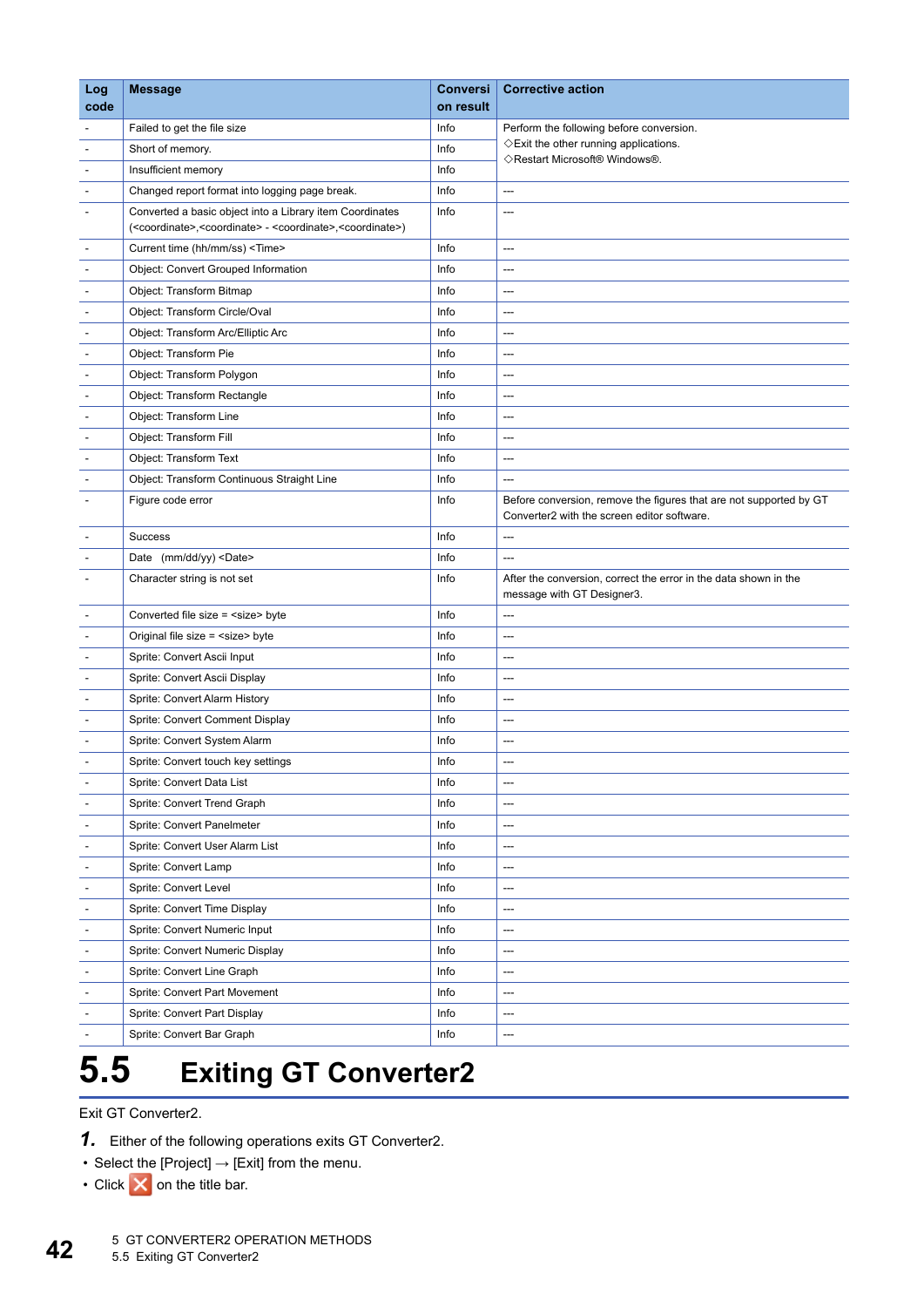# <span id="page-44-0"></span>**APPENDICES**

## <span id="page-44-1"></span>**Appendix 1 Conversion Specifications for GOT800 Series**

This section explains the conversion specifications of project data for the GOT800 series.

### $Point<sup>9</sup>$

#### • Precautions for data conversion

GT Converter2 will not be liable for the damage caused by data conversion, from the existing data to GOT2000 series, GOT1000 series, or GOT-A900 series.

Before downloading converted project data to the GOT, be sure to check GT Designer3 setup and make corrections if necessary.

Note that any function that is not supported by the conversion destination GOT will not be converted.

• Converting a file with a name in other than English (Japanese, Chinese or other language)

The file cannot be converted when the file name is in other than English.

Change the file name to English before conversion.

 • Converting a file including character strings in other than English (Japanese, Chinese or other language) The character strings cannot be converted correctly when the conversion source file includes character strings in other than English.

Change the character strings to English with the drawing software before conversion.

Even the items described convertible in this Appendix may not be convertible depending on project setup. If conversion failed in some items, descriptions of the error items are given in conversion log. **Fage 34 Checking Conversion Result** 

### <span id="page-44-2"></span>**Graphics Conversion specification**

All graphics convertible.

### <span id="page-44-3"></span>**Conversion specifications for sprites**

### **Restrictions**

The following describes the restrictions related to the conversion of sprites.

#### ■**Figures that cannot be changed as attributes for display**

When converting the lamp display project data or the touch switch project data, the following basic figures are converted as the library project data.

• LAMP 9

- LAMP 10
- LAMP 11
- LAMP 12
- LAMP 22
- SWITCH 34 ON
- SWITCH 34 OFF
- SWITCH 45 ON
- SWITCH 45 OFF

The project data for figures that are converted as the library data cannot change the attributes for display of GT Designer3 ([Frame], [Lamp], [Switch], [Background], and [Pattern]).

To change attributes for display, change [Figure] for the display style to the basic figures.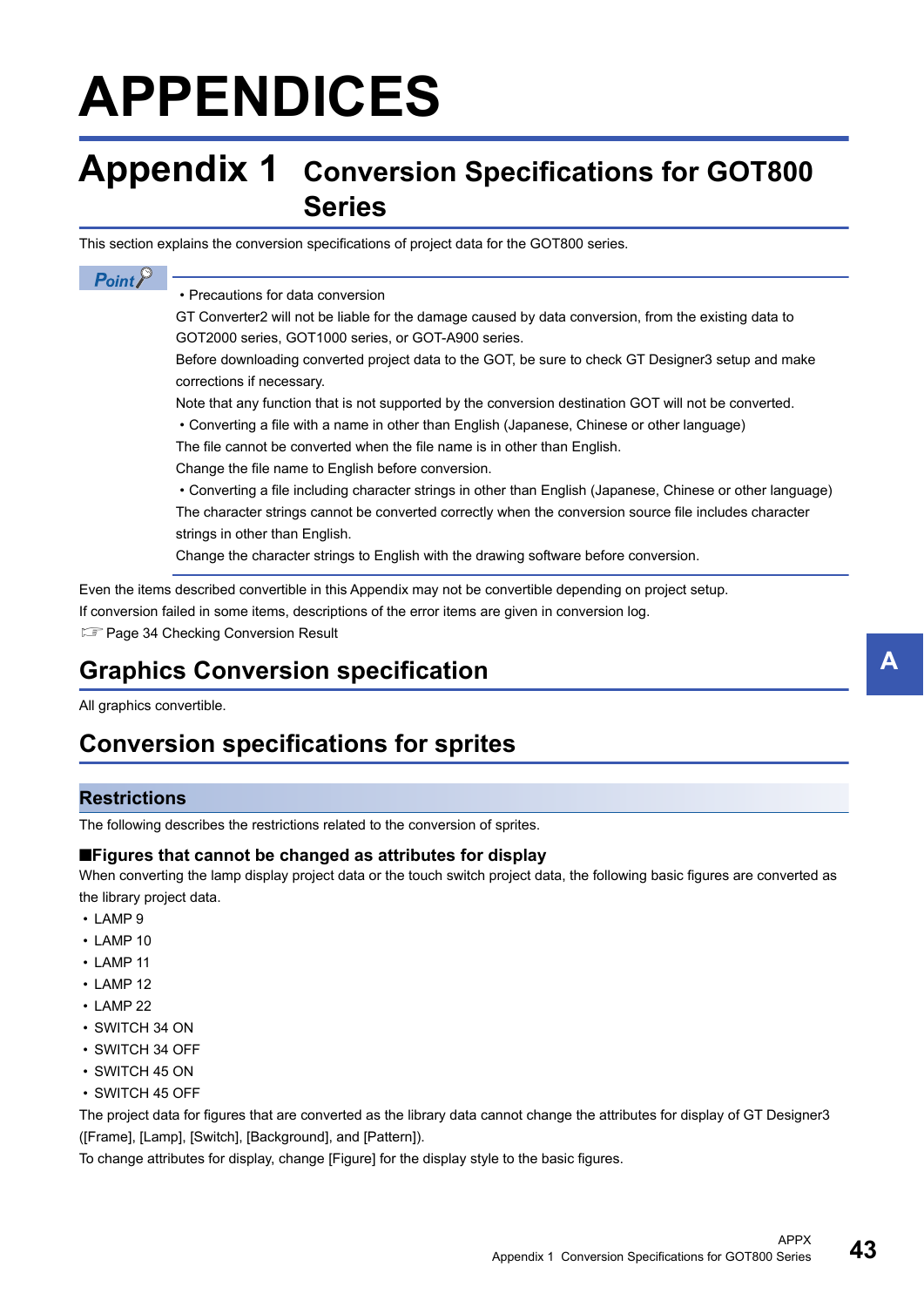### ■**Conversion specifications**

The following indicates the conversion specifications of sprites.

| <b>Item</b>                  | <b>Conversion applicability</b> | <b>Remarks</b>                                                                                                                                                                                                                                                                                                                                              |
|------------------------------|---------------------------------|-------------------------------------------------------------------------------------------------------------------------------------------------------------------------------------------------------------------------------------------------------------------------------------------------------------------------------------------------------------|
| Numeric Value Display        | $\circ$                         | ------                                                                                                                                                                                                                                                                                                                                                      |
| <b>ASCII Display</b>         | $\circ$                         | ------                                                                                                                                                                                                                                                                                                                                                      |
| Clock Display                | $\circ$                         | ------                                                                                                                                                                                                                                                                                                                                                      |
| <b>Comment Display</b>       | $\circ$                         | ------                                                                                                                                                                                                                                                                                                                                                      |
| System Alarm List Display    | $\circ$                         | -----                                                                                                                                                                                                                                                                                                                                                       |
| User Alarm List Display      | $\circ$                         | ------                                                                                                                                                                                                                                                                                                                                                      |
| Parts Display                | $\circ$                         | When setting [XOR] for [Display mode], the settings after conversion are<br>shown below.<br>◇GOT2000 or GOT1000<br>[While display mode of part display is XOR, grouped figures are displayed by<br>XOR.] is set for [Auxiliary Setting].<br>◇GOT-A900<br>[Enable change of XOR display in part display] is set in the GOT800<br>Compatible Mode dialog box. |
| Parts Movement               | $\circ$                         | ------                                                                                                                                                                                                                                                                                                                                                      |
| Lamp Display                 | $\circ$                         | ------                                                                                                                                                                                                                                                                                                                                                      |
| Panel Meter Display          | $\circ$                         | ------                                                                                                                                                                                                                                                                                                                                                      |
| <b>Level Display</b>         | $\circ$                         | ------                                                                                                                                                                                                                                                                                                                                                      |
| <b>Trend Graph Display</b>   | $\circ$                         | ------                                                                                                                                                                                                                                                                                                                                                      |
| Line Graph Display           | $\circ$                         | ------                                                                                                                                                                                                                                                                                                                                                      |
| Bar Graph Display            | $\circ$                         | ------                                                                                                                                                                                                                                                                                                                                                      |
| Touch Key                    | $\circ$                         | ------                                                                                                                                                                                                                                                                                                                                                      |
| Numerical Input              | $\circ$                         | -----                                                                                                                                                                                                                                                                                                                                                       |
| <b>ASCII Input</b>           | $\circ$                         | ------                                                                                                                                                                                                                                                                                                                                                      |
| Window display position      | $\circ$                         | ------                                                                                                                                                                                                                                                                                                                                                      |
| Data List Display            | $\circ$                         | ------                                                                                                                                                                                                                                                                                                                                                      |
| <b>Alarm History Display</b> | $\circ$                         | ------                                                                                                                                                                                                                                                                                                                                                      |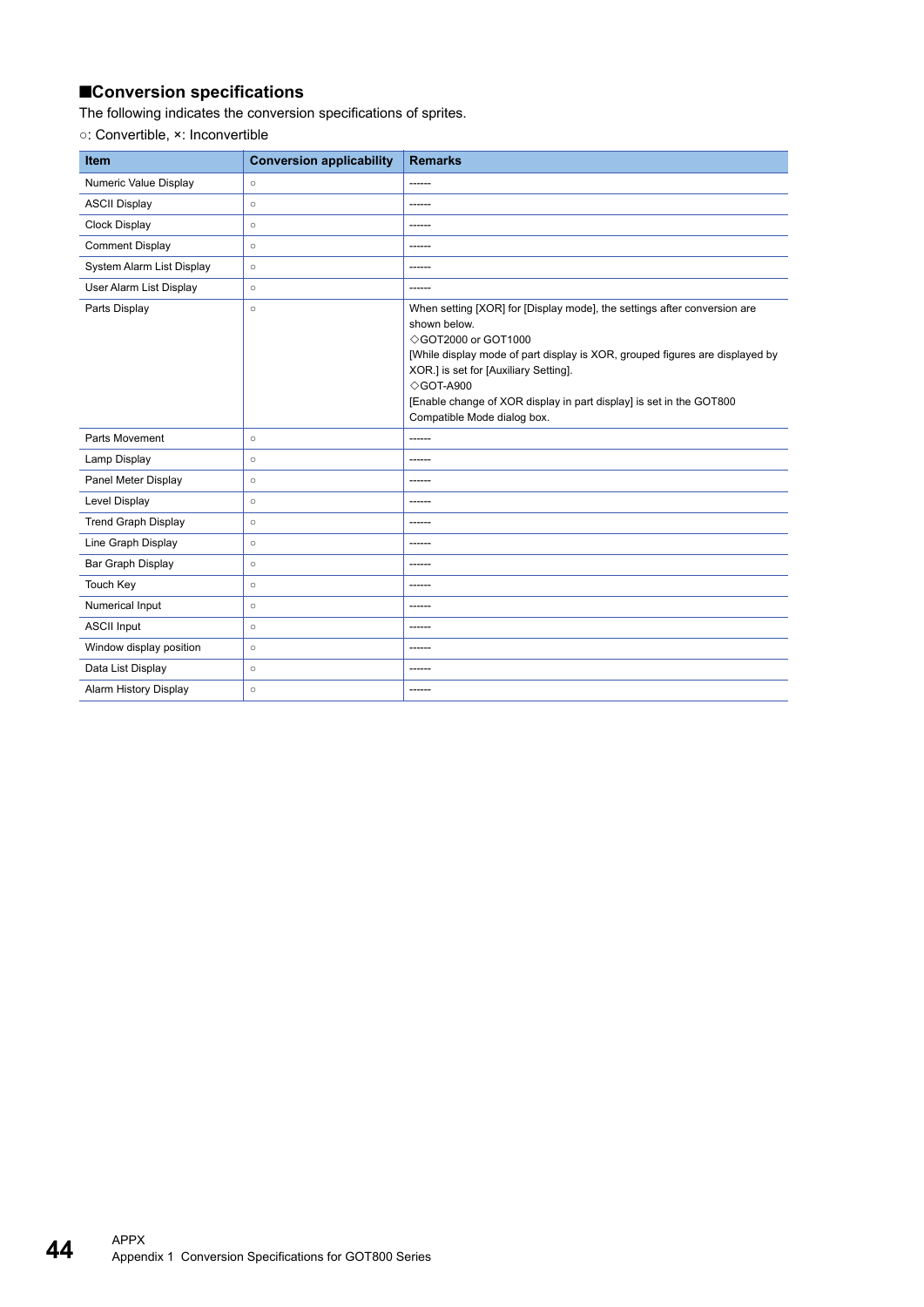## <span id="page-46-0"></span>**Appendix 2 Conversion Specifications for GP-PRO/ PB III Series**

This section explains conversion specifications of the GP-PRO/PB  $I\!I\!I$  series.

(The conversion specifications in this appendix indicate only those of the main items.)

### $Point<sup>9</sup>$

• Precautions for data conversion

GT Converter2 will not be liable for the damage caused by data conversion, from the existing data to GOT2000 series, GOT1000 series, or GOT-A900 series.

Before downloading converted project data to the GOT, be sure to check GT Designer3 setup and make corrections if necessary.

Note that any function that is not supported by the conversion destination GOT will not be converted.

• Converting a file with a name in other than English (Japanese, Chinese or other language)

The file cannot be converted when the file name is in other than English.

Change the file name to English before conversion.

 • Converting a file including character strings in other than English (Japanese, Chinese or other language) The character strings cannot be converted correctly when the conversion source file includes character strings in other than English.

Change the character strings to English with the drawing software before conversion.

The same conversion specifications of GT Converter2 are applied to all versions of the GP-PRO/PB  $\mathbb I$  series. Therefore, all the GP-PRO/PB  $I\!I\!I$  series versions can be used.

Even the items described convertible in this Appendix may not be convertible depending on project setup.

If conversion failed in some items, descriptions of the error items are given in conversion log.

[Page 34 Checking Conversion Result](#page-35-1)

### <span id="page-46-1"></span>**Conversion specifications of project data**

### **Restrictions of project data**

The following describes the restrictions related to project data conversion.

- The setting items related to a memory card are inconvertible.
- When the device has been assigned to the control address of a text table, the device in GOT2000 format or GOT1000 format is converted into a Language Switch device.

The device in GOT-A900 format is inconvertible.

- When "The target base screen of the L tag settings is converted to parts" is selected on Option, the graphic data on the base screen read by the L-tag is converted into parts.
- **F** [Page 32 Conversion option settings](#page-33-2)
- Mark screens are inconvertible.

Since parts of GT Designer3 function as same as Mark screen, recreate the Mark screens with GT Designer3 parts after conversion.

 • After conversion, parts and figures completely lying off the top or left edge of the display area are displayed as shown below.

 $\diamond$ A part or figure lying off the top edge of the display area is displayed where its Y coordinate is changed to 0.

 $\diamond$ A part or figure lying off the left edge of the display area is displayed where its X coordinate is changed to 0. Before conversion, check if the parts and figures are outside the display area.

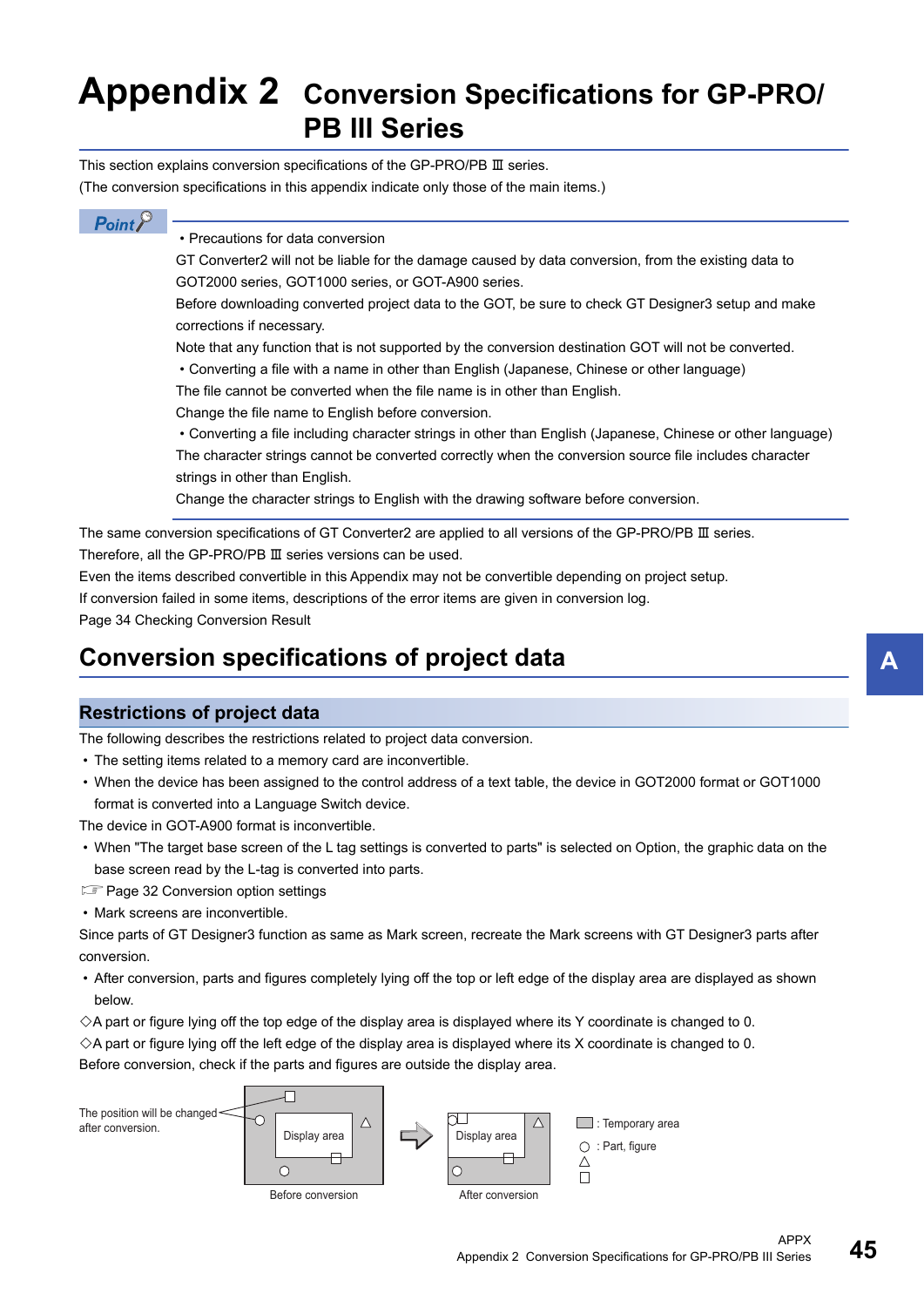### **Conversion specifications of GP system setting**

#### ■**Restrictions**

The initial screen number of the initial screen settings is not convertible.

#### ■**How to convert screen setup and screen number**

To convert screen numbers on GOT, set a script or a ladder program to open the screen having the same number as the initial screen number at a GOT startup.

• Setting example of opening the initial screen (screen No. 2) at a GOT startup using a script

GT Designer3 setting

 $\Diamond$ Base screen switch device GD100

Script setting example

| <b>Item</b>    | <b>Description</b>                                                                                |
|----------------|---------------------------------------------------------------------------------------------------|
| Data range     | Unsigned BIN16                                                                                    |
| Trigger type   | <b>Rise</b>                                                                                       |
| Trigger device | GS0.b4                                                                                            |
| Script         | $w:GD100$ ] = 2;<br>//Writes screen No. 2 of initial screen<br>//to base screen switching device. |

• Program example for opening the initial screen (screen No. 2) at a GOT startup using a ladder program

GT Designer3 setting

| $\diamondsuit$ Base screen switching device | D <sub>100</sub> |
|---------------------------------------------|------------------|
| $\diamond$ System signal 2-1                | D300             |

#### Program example

| 0ŀ          | D300.1 | - TMOV | K2 | D100        | Writ    |
|-------------|--------|--------|----|-------------|---------|
|             |        |        |    |             | scre    |
|             |        |        |    |             | dev     |
| $\sim$<br>۰ |        |        |    | <b>FEND</b> | read    |
|             |        |        |    | ш.          | $2 - 1$ |
|             |        |        |    |             |         |

#### tes screen No. 2 of initial sen to base screen switch rice on rising edge of GOT dy bit (bit 1 of system signal 2-1).

### <span id="page-47-0"></span>**Conversion specifications of alarm data**

#### ■**Restrictions**

The following describes the restrictions related to alarm data conversion.

- In the Bit Log Alarm setting and Word Log Alarm setting, only the log alarm selected for conversion is converted.
- **F** [Page 32 Conversion option settings](#page-33-2)
- The background color of a text is not converted.
- After conversion, the text appears without background color.

• Comment numbers are not shifted up at the time of conversion.

The positions having no numbers before conversion have no numbers after conversion.

#### ■**Conversion specifications of alarm data**

The following indicates the conversion specifications of alarm data.

| Alarm data item        | <b>Conversion</b><br>applicability | <b>Conversion destination*1</b>                                                                                                      | <b>Remarks</b>                                                                                                                          |
|------------------------|------------------------------------|--------------------------------------------------------------------------------------------------------------------------------------|-----------------------------------------------------------------------------------------------------------------------------------------|
| Alarm Message          | $\circ$                            | ◇GOT2000<br>Comment Group, Alarm Popup Display<br>$\Diamond$ GOT1000<br>Basic Comment, Comment Group/Advanced<br>Alarm Popup Display | Refer to the following for the conversion<br>destination comment No.<br><b>Example 48 Basic comment and</b><br>comment group conversion |
| Alarm Summary setting  | $\circ$                            | ◇GOT2000<br>Comment Group, Alarm Popup Display<br>$\Diamond$ GOT1000<br>Basic Comment, Comment Group                                 |                                                                                                                                         |
| Bit Log Alarm setting  | $\circ$                            | $\Diamond$ GOT2000<br>Comment Group, User Alarm Observation<br>$\Diamond$ GOT1000<br>Basic Comment/Common Settings (Alarm History)   |                                                                                                                                         |
| Word Log Alarm setting | $\circ$                            | Basic Comment/Common Settings (Alarm History)                                                                                        |                                                                                                                                         |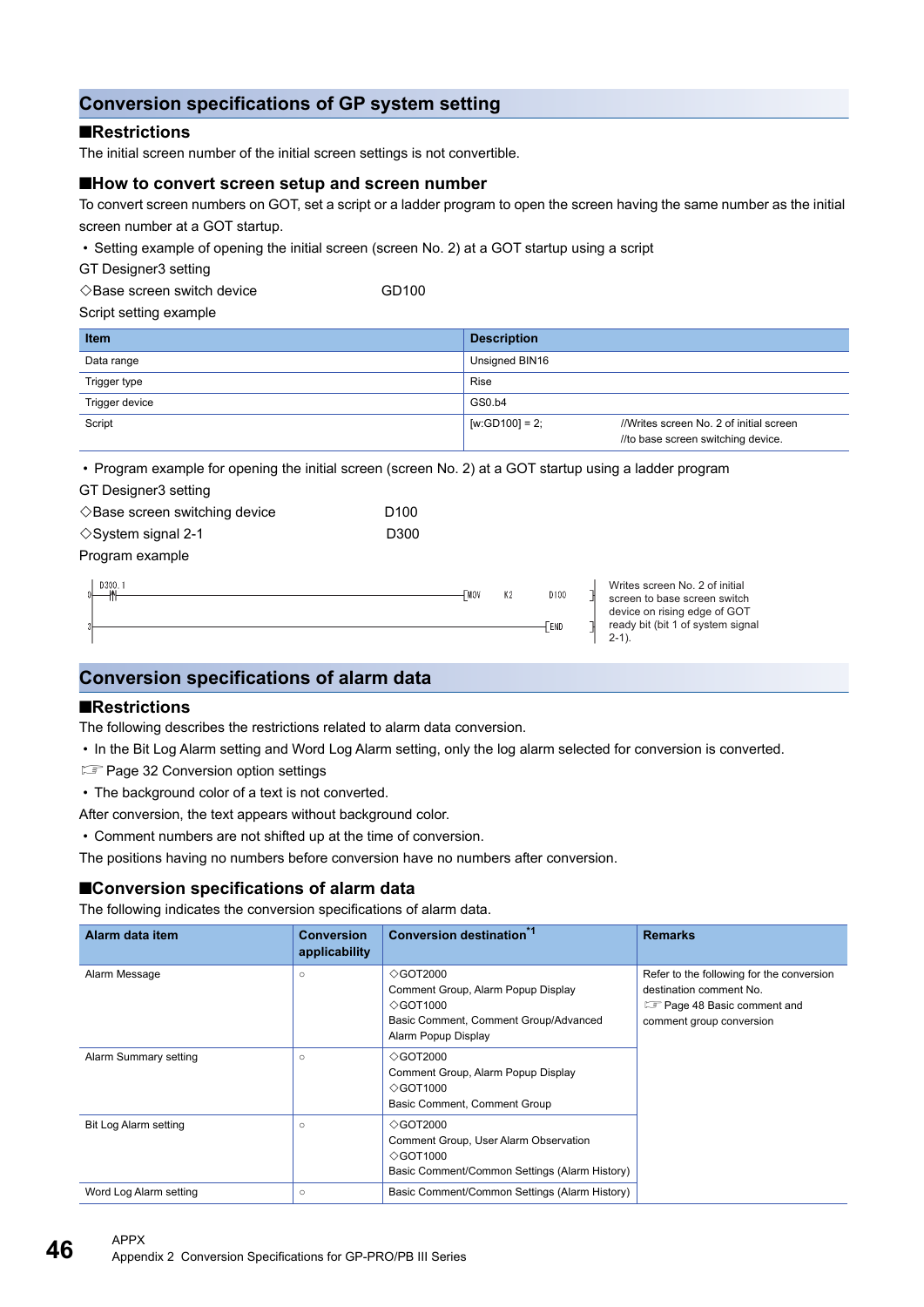<span id="page-48-0"></span>\*1 Advanced Alarm Popup Display and Comment Group are convertible for GOT1000 series only.

### **Conversion specifications of filing setting**

#### ■**Restrictions**

Setting items related to a memory card are inconvertible.

### <span id="page-48-1"></span>**Conversion specifications of text tables**

#### ■**Restrictions**

The following describes the restrictions related to text table conversion.

- When text tables are converted into GOT2000 format or GOT1000 format, the text tables No. 1 to 10 will be converted into basic comment and comment group, and text tables No. 11 and later will not be converted.
- When using Language Switch, convert a text table into GOT2000 format or GOT1000 format, and change the object whose text will be displayed on GT Designer3 into an object compatible with Language Switch, for example, Comment Display, Advanced User Alarm, Advanced System Alarm.

Language Switch cannot be executed without correcting the objects.

• When a text table is converted into GOT-A900 format, Language Switch will be disabled.

Refer to the above (b) for detail.

- When text tables are converted into GOT-A900 format, only the text table No. 1 is converted into the basic comment, and the text tables No. 2 and later will not converted.
- Up to 512 characters of each text string in a text table will be converted and the 513th characters and later will be deleted.
- The background color of a text will not be converted.
- After conversion, the text appears without background color.
- Comment numbers will not shifted up at the time of conversion.

The positions having no numbers before conversion turns to as they are after conversion.

#### ■**Conversion specifications of text tables**

The following indicates the conversion specifications of text tables.

○: Convertible, ×: Inconvertible

| Text table item    | <b>Conversion</b><br>applicability | <b>Conversion destination</b>          | <b>Remarks</b>                                                                                                                                |
|--------------------|------------------------------------|----------------------------------------|-----------------------------------------------------------------------------------------------------------------------------------------------|
| Text table setting |                                    | <b>Basic Comment and Comment Group</b> | Refer to the following for the conversion<br>destination comment No.<br><b>EXECUTE:</b> Page 48 Basic comment and<br>comment group conversion |

### <span id="page-48-2"></span>**Conversion specifications of screen types**

#### ■**Restrictions**

The following describes the restrictions related to screen type conversion.

• Up to 12767 lines of strings on text screens are converted in order of screen numbers.

The 12768th lines and later will not be converted.

• The background color of a text on a text screen is inconvertible.

After conversion, the text appears without background color.

- On a text screen, one line is converted as one comment.
- Comment numbers on a text screen will not be shifted up at the time of conversion.
- Text screens with multi-language setting are not converted.

After conversion, set them as basic comments or comment groups on the GT Designer3.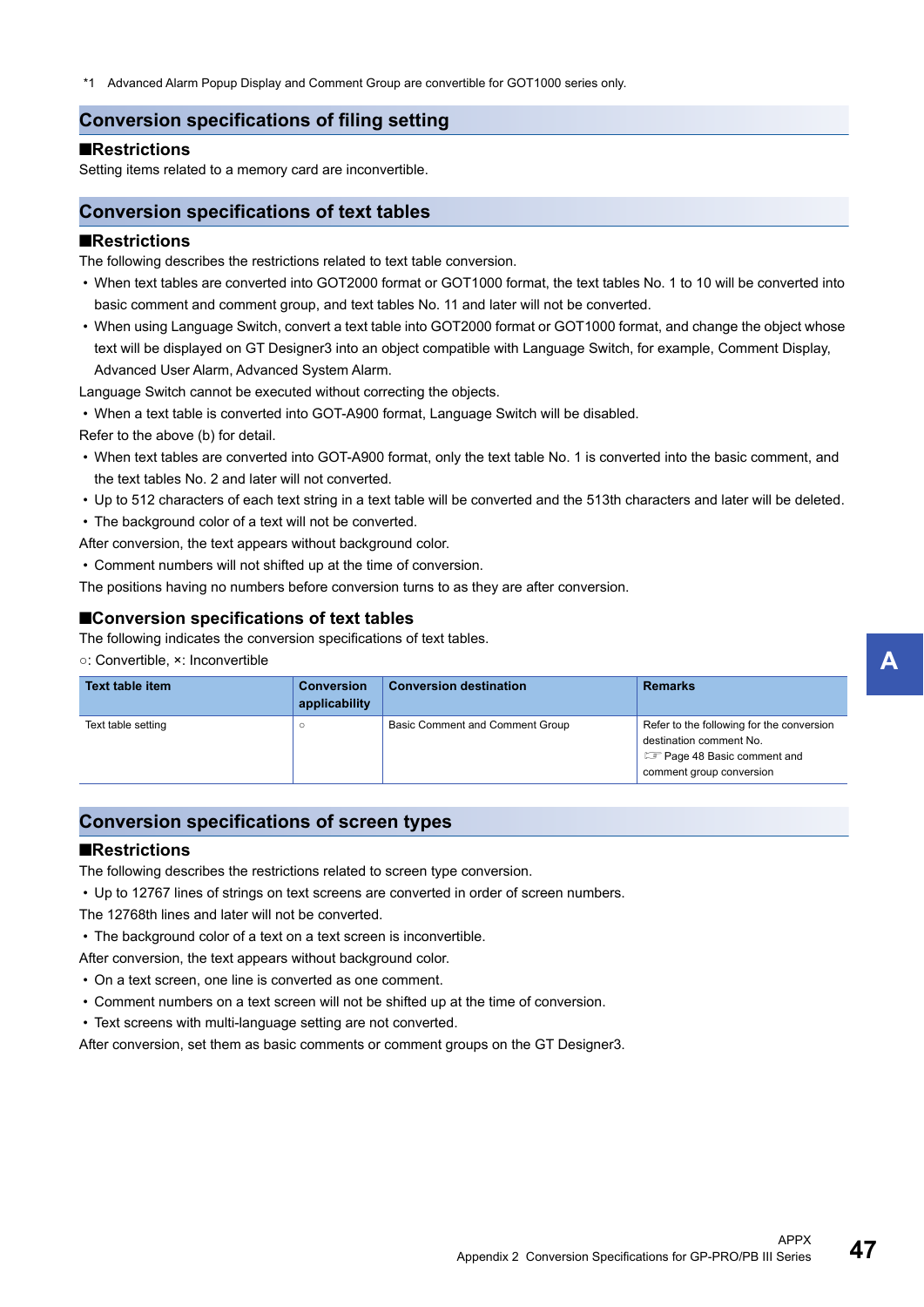### ■**Conversion specifications of screen types**

The following indicates the conversion specifications of screen types.

○: Convertible, ×: Inconvertible

| <b>Screen information item</b> | <b>Conversion</b><br>applicability | <b>Conversion destination</b> | <b>Remarks</b>                                                                                                                                                                                             |
|--------------------------------|------------------------------------|-------------------------------|------------------------------------------------------------------------------------------------------------------------------------------------------------------------------------------------------------|
| Base screen                    | $\circ$                            | Base screen and parts         | The conversion destination changes,<br>depending on the setting on the<br>Conversion setting screen.<br><b>Example 32 Conversion option settings</b><br>Base screen No.: 1 to 8999<br>Parts No.: 1 to 8999 |
| Mark screen                    | $\times$                           | ------                        | Mark screens are inconvertible.<br>Since parts of GT Designer3 function as<br>same as Mark screen, recreate the Mark<br>screens with GT Designer3 parts after<br>conversion.                               |
| Trend Graph screen             | $\circ$                            | Window screen                 | Window screen No.: 20001 to 28999                                                                                                                                                                          |
| Keyboard screen                | $\circ$                            | Window screen                 | Window screen No.: 10001 to 18999                                                                                                                                                                          |
| Text screen                    | $\circ$                            | Basic comment                 | Refer to the following for the conversion<br>destination comment No.<br>Page 48 Basic comment and<br>comment group conversion                                                                              |
| Image Library screen           | $\circ$                            | Parts                         | Parts No.: 10001 to 18999                                                                                                                                                                                  |
| Video screen                   | $\pmb{\times}$                     |                               |                                                                                                                                                                                                            |
| Window screen                  | $\circ$                            | Window screen                 | Window screen No.: 1 to 8999                                                                                                                                                                               |

#### <span id="page-49-0"></span>■**Basic comment and comment group conversion**

The following shows the structure of alarm data, basic comment and comment group after converting from text table and text screen.



1) Bit/Word Log Alarm setting<br>2) Alarm Message Display/Alarm Summary setting

\*1 The comment numbers of text screen will be shifted up at the time of conversion.

The comment numbers of the comment numbers of the comment of the shifted up at the shifted up at the time of conversion.

#### Text table

Fage 47 Conversion specifications of text tables

Bit/Word Log Alarm setting

Fage 46 Conversion specifications of alarm data

Alarm Message Display/Alarm Summary setting

Fage 46 Conversion specifications of alarm data

Text screen

F[Page 47 Conversion specifications of screen types](#page-48-2)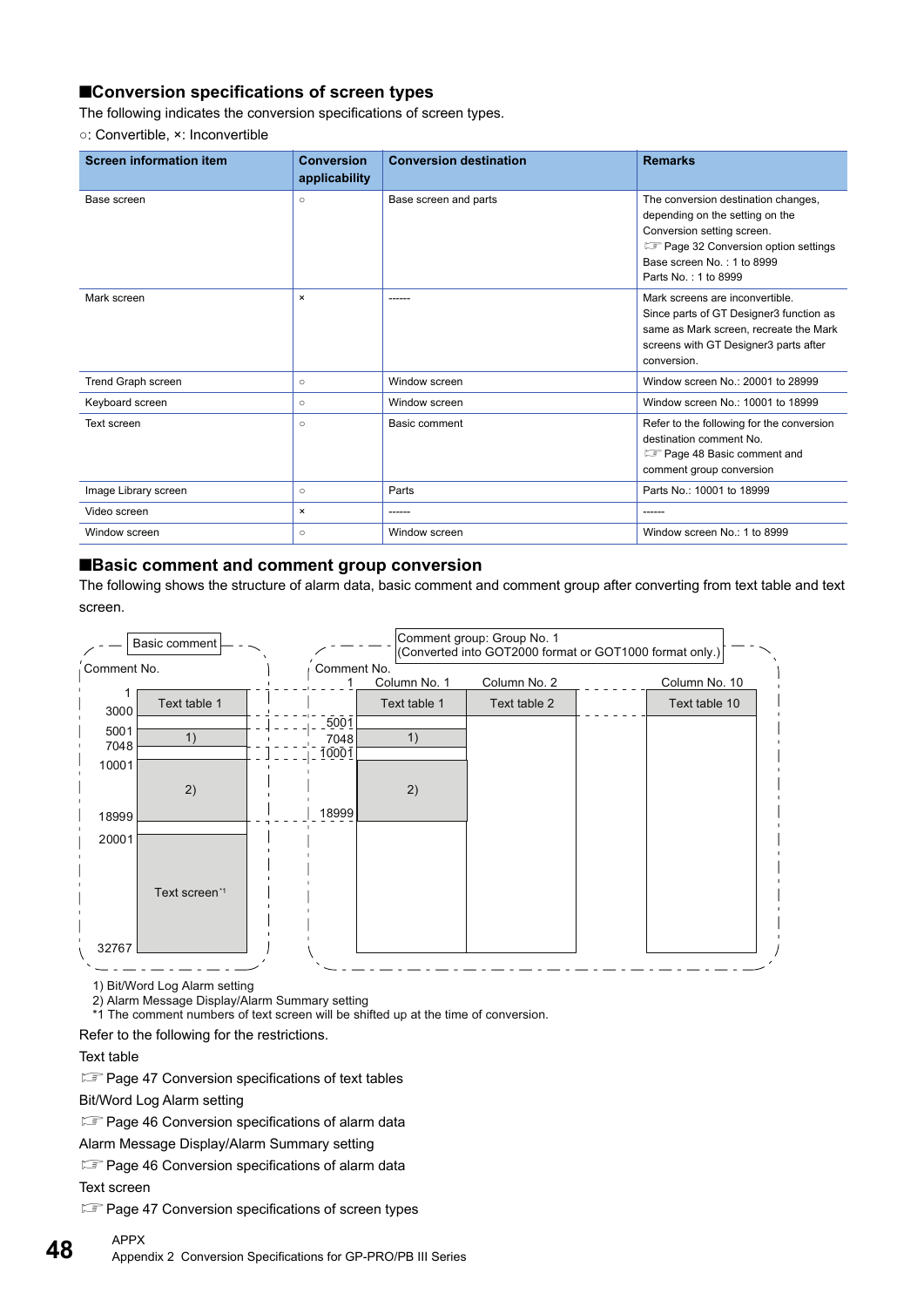### <span id="page-50-0"></span>**GP type**

The following indicates the conversion specifications of the GP types.

| <b>Conversion source GP type</b> |                                                 | <b>Conversion destination GOT type</b> |                |        |                      |  |
|----------------------------------|-------------------------------------------------|----------------------------------------|----------------|--------|----------------------|--|
| Series name                      | <b>Model name</b>                               | GOT2000                                | GOT1000 format |        | GOT-A900 format      |  |
|                                  |                                                 | format                                 | GT16           | GT15   |                      |  |
| GP2000                           | GP2500                                          | GT27-V                                 | GT16-V         | GT15-V | A97 <sup>D</sup> GOT |  |
|                                  | GP2600                                          | GT27-S                                 | GT16-S         | GT15-S | A985GOT              |  |
|                                  | GP2400                                          | GT27-V                                 | GT16-V         | GT15-V | A97 <sub>□</sub> GOT |  |
|                                  | GP2300                                          |                                        |                | GT15-Q | A95 <sub>□</sub> GOT |  |
|                                  | GP2300L                                         |                                        |                |        | A95 <sup>O</sup> GOT |  |
|                                  | GP2500L                                         |                                        |                | GT15-V | A97 <sup>D</sup> GOT |  |
|                                  | GP2500S                                         |                                        |                |        | A97 <sup>D</sup> GOT |  |
|                                  | GP2501                                          |                                        |                |        | A97 <sup>D</sup> GOT |  |
|                                  | GP2401                                          |                                        |                |        | A97 <sup>D</sup> GOT |  |
|                                  | GP2601                                          | GT27-S                                 | GT16-S         | GT15-S | A985GOT              |  |
|                                  | GP2301S                                         | GT27-V                                 | GT16-V         | GT15-Q | A95 <sub>□</sub> GOT |  |
|                                  | GP2301L                                         |                                        |                |        | A95 <sub>□</sub> GOT |  |
|                                  | GP2501S                                         |                                        |                | GT15-V | A97 <sub>□</sub> GOT |  |
|                                  | GP2301HS                                        |                                        |                | GT15-Q | A95 <sup>O</sup> GOT |  |
|                                  | GP2301HL                                        |                                        |                |        | A95 <sup>O</sup> GOT |  |
|                                  | GP2401HT                                        |                                        |                | GT15-V | A97□GOT              |  |
| GP77R                            | GP577R                                          | GT27-V                                 | GT16-V         | GT15-V | A97 <sup>D</sup> GOT |  |
|                                  | GP477R <sup>*1</sup>                            |                                        |                |        | A960GOT              |  |
|                                  | GP377R                                          |                                        |                | GT15-Q | A95 <sup>O</sup> GOT |  |
| <b>GP70</b>                      | GP570                                           | GT27-V                                 | GT16-V         | GT15-V | A97 <sub>□</sub> GOT |  |
|                                  | GP470 <sup>*1</sup>                             |                                        |                |        | A960GOT              |  |
|                                  | <b>GP270S</b>                                   |                                        |                | GT15-Q | A95 <sup>O</sup> GOT |  |
|                                  | GP370S                                          |                                        |                |        | A95 <sup>O</sup> GOT |  |
|                                  | GP870VM                                         |                                        |                | GT15-V | A97 <sup>D</sup> GOT |  |
|                                  | GP571T                                          |                                        |                |        | A97 <sup>D</sup> GOT |  |
|                                  | GPH70S                                          |                                        |                | GT15-Q | A95 <sup>O</sup> GOT |  |
|                                  | GP570L                                          |                                        |                | GT15-V | A97 <sup>D</sup> GOT |  |
|                                  | GP675                                           | GT27-S                                 | GT16-S         | GT15-S | A985GOT              |  |
|                                  | GP570VM                                         | GT27-V                                 | GT16-V         | GT15-V | A97□GOT              |  |
|                                  | GPH70L                                          |                                        |                | GT15-Q | A95 <sup>O</sup> GOT |  |
|                                  | GP270L                                          |                                        |                |        | A95 <sup>O</sup> GOT |  |
|                                  | GP370L                                          |                                        |                |        | A95 <sup>O</sup> GOT |  |
|                                  | GP37WL                                          |                                        |                |        | A95 <sub>□</sub> GOT |  |
|                                  | GP377S                                          |                                        |                |        | A95 <sup>O</sup> GOT |  |
|                                  | <b>GP377L</b>                                   |                                        |                |        | A95 <sub>□</sub> GOT |  |
|                                  | GP37W2                                          |                                        |                |        | A95 <sup>O</sup> GOT |  |
| GP-Web                           | GP-Web 200 × 150 <sup>*1</sup>                  | GT27-V                                 | GT16-V         | GT15-V | A97 <sup>D</sup> GOT |  |
|                                  | GP-Web 800 × 150 <sup>*1</sup>                  |                                        |                |        | A97□GOT              |  |
|                                  | GP-Web 200 × 600 <sup>*1</sup>                  |                                        |                |        | A97 <sub>□</sub> GOT |  |
|                                  | GP-Web VGA(640 × 480)                           |                                        |                |        | A97□GOT              |  |
|                                  | GP-Web 1024 × 768                               | GT27-S                                 | GT16-X         | GT15-X | GT SoftGOT2          |  |
|                                  | GP-Web 200 × 150 for GLC <sup>*1</sup>          | GT27-V                                 | GT16-V         | GT15-V | A97 <sup>D</sup> GOT |  |
|                                  | GP-Web 800 × 150 for GLC <sup>*1</sup>          |                                        |                |        | A97 <sup>D</sup> GOT |  |
|                                  | GP-Web 200 $\times$ 600 for GLC <sup>*1</sup>   |                                        |                |        | A97 <sub>□</sub> GOT |  |
|                                  | GP-Web VGA $(640 \times 480)$ for<br><b>GLC</b> |                                        |                |        | A97□GOT              |  |
|                                  | GP-Web 1024 × 768 for GLC                       | GT27-S                                 | GT16-X         | GT15-X | GT SoftGOT2          |  |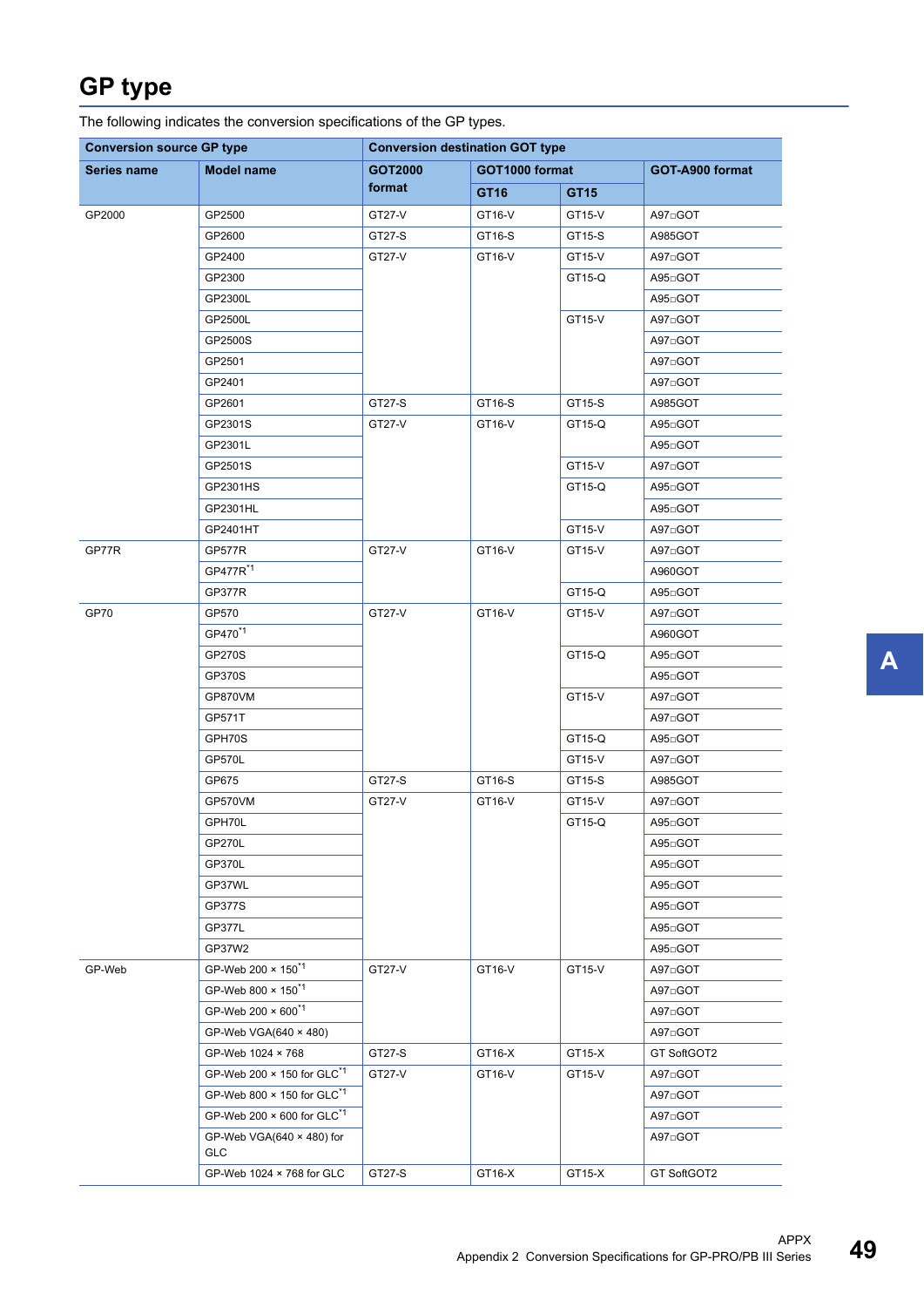| <b>Conversion source GP type</b> |                        | <b>Conversion destination GOT type</b> |                |        |                   |  |  |
|----------------------------------|------------------------|----------------------------------------|----------------|--------|-------------------|--|--|
| <b>Series name</b>               | <b>Model name</b>      | <b>GOT2000</b>                         | GOT1000 format |        | GOT-A900 format   |  |  |
|                                  |                        | format                                 | GT16           | GT15   |                   |  |  |
| <b>GLC</b>                       | <b>GLC100S</b>         | GT27-V                                 | GT16-V         | GT15-Q | $A95 \square GOT$ |  |  |
|                                  | <b>GLC100L</b>         |                                        |                |        | $A95 \Box GOT$    |  |  |
|                                  | GLC200E <sup>*1</sup>  |                                        |                | GT15-V | A960GOT           |  |  |
|                                  | GLC300T                |                                        |                |        | $A97 \Box GOT$    |  |  |
|                                  | GLC110T                |                                        |                | GT15-Q | $A95 \square GOT$ |  |  |
|                                  | GLC2400                |                                        |                | GT15-V | $A97 \Box GOT$    |  |  |
|                                  | GLC2600                | GT27-S                                 | GT16-S         | GT15-S | A985GOT           |  |  |
|                                  | GLC2300L               | GT27-V                                 | GT16-V         | GT15-Q | $A95 \square GOT$ |  |  |
|                                  | GLC2300T               |                                        |                |        | $A95 \Box GOT$    |  |  |
| <b>Factory Gateway</b>           | Factory Gateway FGW-SE | GT27-V                                 | GT16-V         | GT15-Q | $A95 \square GOT$ |  |  |

<span id="page-51-2"></span><span id="page-51-1"></span>\*1 When data is converted into GOT1000 format, a prompt appears to confirm screen size change to the 640 × 480 dots GT16-V/GT15-V.

## <span id="page-51-0"></span>**PLC type**

The following indicates the conversion specifications of the PLC types.

When the conversion source PLC type is inconvertible, the project information screen shows that the PLC type is inconvertible, and then the whole project data will not be converted.

[Page 30 Opening Conversion Source File](#page-31-2)

| <b>Conversion source PLC type</b> | PLC type after conversion         |                                                      |                           |                                  |
|-----------------------------------|-----------------------------------|------------------------------------------------------|---------------------------|----------------------------------|
| <b>Maker</b>                      | <b>PLC type</b>                   | <b>GOT2000</b><br>format<br><b>GOT1000</b><br>format | <b>GOT-A900</b><br>format | <b>PLC type</b>                  |
| Mitsubishi Electric Corporation   | MELSEC-AnA(LINK)                  | $\circ$                                              | $\circ$                   | MELSEC-A                         |
|                                   | MELSEC-A(ETHER)                   | $\circ$                                              | $\circ$                   | MELSEC-A                         |
|                                   | MELSEC-A(JPCN1)                   | $\circ$                                              | $\circ$                   | MELSEC-A                         |
|                                   | MELSEC-AnA(CPU)                   | $\circ$                                              | $\circ$                   | MELSEC-A                         |
|                                   | MELSEC-AnN(LINK)                  | $\circ$                                              | $\circ$                   | MELSEC-A                         |
|                                   | MELSEC-AnN(CPU)                   | $\circ$                                              | $\circ$                   | MELSEC-A                         |
|                                   | MELSEC-QnA(LINK)                  | $\circ$                                              | $\circ$                   | MELSEC-QnA/Q                     |
|                                   | MELSEC-Q(ETHER)                   | $\circ$                                              | $\circ$                   | MELSEC-QnA/Q                     |
|                                   | MELSEC-QnA(CPU)                   | $\circ$                                              | $\circ$                   | MELSEC-QnA/Q                     |
|                                   | MELSEC-Q(CPU)                     | $\circ$                                              | $\circ$                   | MELSEC-QnA/Q                     |
|                                   | MELSEC-FX(CPU)                    | $\circ$                                              | $\circ$                   | MELSEC-FX                        |
|                                   | MELSEC-F2 Series                  | $\pmb{\times}$                                       | $\circ$                   | ------                           |
|                                   | MELSEC-FX2(LINK)                  | $\circ$                                              | $\pmb{\times}$            | MELSEC-FX                        |
|                                   | MELSEC NET/10                     | $\pmb{\times}$                                       | $\pmb{\times}$            | ------                           |
|                                   | <b>CC-Link Intelligent Device</b> | $\pmb{\times}$                                       | $\pmb{\times}$            | ------                           |
|                                   | CC-Link type                      | $\pmb{\times}$                                       | $\mathsf{x}$              | ------                           |
|                                   | <b>FREQROL Series</b>             | $\pmb{\times}$                                       | $\pmb{\times}$            | ------                           |
| <b>OMRON</b>                      | <b>SYSMAC-C Series</b>            | $\circ$                                              | $\circ$                   | <b>OMRON SYSMAC</b>              |
|                                   | SYSMAC-C 1:n communication        | $\circ$                                              | $\pmb{\times}$            | <b>OMRON SYSMAC</b>              |
|                                   | SYSMAC-CS1 Series                 | $\circ$                                              | $\pmb{\times}$            | <b>OMRON SYSMAC</b>              |
|                                   | <b>SYSMAC-CV Series</b>           | $\circ$                                              | $\circ$                   | <b>OMRON SYSMAC</b>              |
|                                   | <b>THERMAC NEO Series</b>         | $\pmb{\times}$                                       | $\pmb{\times}$            | ------                           |
|                                   | SYSMAC-CS1(ETHER)                 | $\pmb{\times}$                                       | $\pmb{\times}$            | ------                           |
| <b>SHARP</b>                      | New Satellite JW Series           | $\circ$                                              | $\pmb{\times}$            | <b>SHARP JW</b>                  |
| <b>TOSHIBA</b>                    | PROSEC-T(ETHER)                   | $\circ$                                              | $\pmb{\times}$            | <b>TOSHIBA PROSEC T/V Series</b> |
|                                   | PROSEC-T Series                   | $\circ$                                              | $\circ$                   | <b>TOSHIBA PROSEC T/V Series</b> |
|                                   | PROSEC-EX2000 Series              | $\pmb{\times}$                                       | $\pmb{\times}$            | $-----1$                         |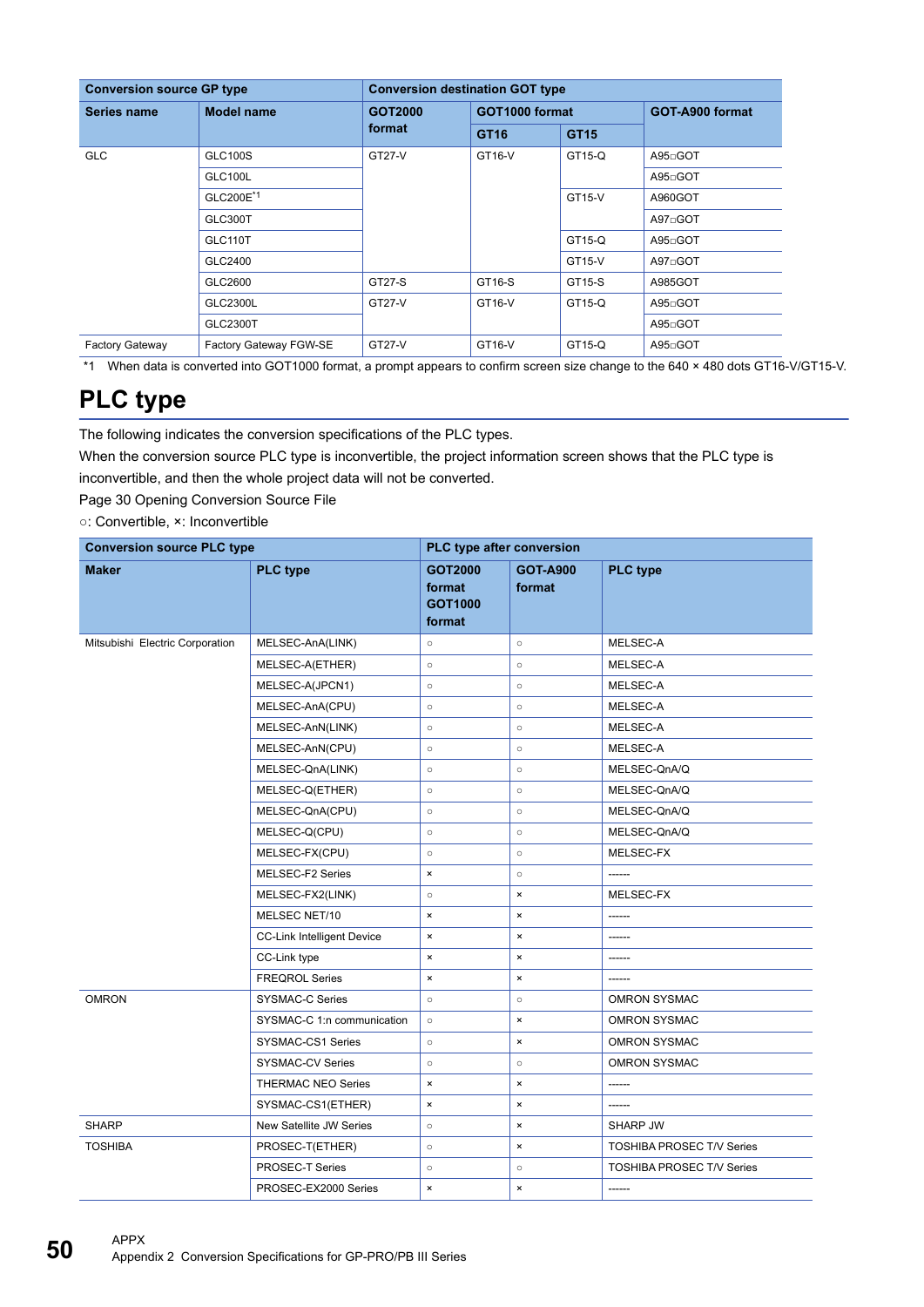| <b>Conversion source PLC type</b>           | PLC type after conversion        |                                                      |                           |                                  |
|---------------------------------------------|----------------------------------|------------------------------------------------------|---------------------------|----------------------------------|
| <b>Maker</b>                                | <b>PLC</b> type                  | <b>GOT2000</b><br>format<br><b>GOT1000</b><br>format | <b>GOT-A900</b><br>format | <b>PLC type</b>                  |
| <b>HITACHI IES</b>                          | <b>HIDIC H Series</b>            | $\circ$                                              | $\pmb{\times}$            | HITACHI HIDIC H                  |
|                                             | <b>HIDIC H2 Series</b>           | $\pmb{\times}$                                       | $\pmb{\times}$            | ------                           |
| PANASONIC INDUSTRIAL<br><b>DEVICES SUNX</b> | <b>MEWNET-FP Series</b>          | $\circ$                                              | $\pmb{\times}$            | MATSUSHITA MEWNET-FP             |
| YASKAWA                                     | MP900/CP9200SH Series            | $\circ$                                              | $\pmb{\times}$            | YASKAWA CP9200SH/MP900 Series    |
|                                             | Memocon-SC Series                | $\circ$                                              | $\pmb{\times}$            | YASKAWA CP9300MS (MC compatible) |
|                                             | GL120/130 Series                 | $\circ$                                              | $\circ$                   | YASKAWA GL/PROGIC8               |
|                                             | PROGIC8 Series                   | $\circ$                                              | $\pmb{\times}$            | YASKAWA GL/PROGIC8               |
|                                             | <b>MPPanel Series</b>            | $\times$                                             | $\pmb{\times}$            | ------                           |
|                                             | Inverter                         | $\pmb{\times}$                                       | $\pmb{\times}$            | ------                           |
| <b>YOKOGAWA</b>                             | FACTORY ACE 1:1<br>communication | $\circ$                                              | $\pmb{\times}$            | Yokogawa Electric FACTORY ACE    |
|                                             | FACTORY ACE 1:n<br>communication | $\circ$                                              | $\pmb{\times}$            | Yokogawa Electric FACTORY ACE    |
|                                             | FA-M3(ETHER)                     | $\pmb{\times}$                                       | $\pmb{\times}$            | ------                           |
| ALLEN-BRADLEY                               | ControlLogix DF1                 | $\pmb{\times}$                                       | $\pmb{\times}$            | ------                           |
|                                             | PLC-5 Series                     | $\pmb{\times}$                                       | $\pmb{\times}$            | ------                           |
|                                             | SLC500 Series                    | $\circ$                                              | $\pmb{\times}$            | AB SLC500                        |
|                                             | Data Highway Plus                | $\pmb{\times}$                                       | $\pmb{\times}$            | ------                           |
|                                             | SIc500 DH485                     | $\pmb{\times}$                                       | $\pmb{\times}$            | ------                           |
|                                             | Remoto IO                        | $\pmb{\times}$                                       | $\pmb{\times}$            | ------                           |
| <b>SIEMENS</b>                              | S5 90-115 Series                 | $\pmb{\times}$                                       | $\pmb{\times}$            | ------                           |
|                                             | S5 135-155 Series                | $\pmb{\times}$                                       | $\pmb{\times}$            | ------                           |
|                                             | S5 3964(R) protocol              | $\pmb{\times}$                                       | ×                         | ------                           |
|                                             | S7 via 3964/RK512                | $\pmb{\times}$                                       | $\pmb{\times}$            | ------                           |
|                                             | S7-200 PPI                       | $\pmb{\times}$                                       | $\pmb{\times}$            | ------                           |
|                                             | 545/555 CPU                      | $\pmb{\times}$                                       | $\pmb{\times}$            | ------                           |
|                                             | S7-300/400 via MPI               | $\circ$                                              | $\pmb{\times}$            | SIEMENS S7-300/400               |
|                                             | S7-200 via MPI                   | $\pmb{\times}$                                       | $\pmb{\times}$            | ------                           |
| <b>SCHNEIDER EJH</b>                        | Memory Link<br>Ethernet type     | $\circ$                                              | $\circ$                   | Microcomputer                    |
|                                             | Memory Link<br>SIO type          | $\circ$                                              | $\circ$                   | Microcomputer                    |

### <span id="page-52-0"></span>**Screen information**

### **Restrictions**

The following describes the restrictions related to screen information conversion.

• Mark screens are inconvertible.

Since parts of GT Designer3 function as same as Mark screen, recreate the Mark screens with GT Designer3 parts after conversion.

- When Base screens are converted into parts by the setting on the Conversion setting screen, only graphic data is converted into parts.
- **F** [Page 32 Conversion option settings](#page-33-2)
- When Image Library screens are converted, only graphic data is converted into parts.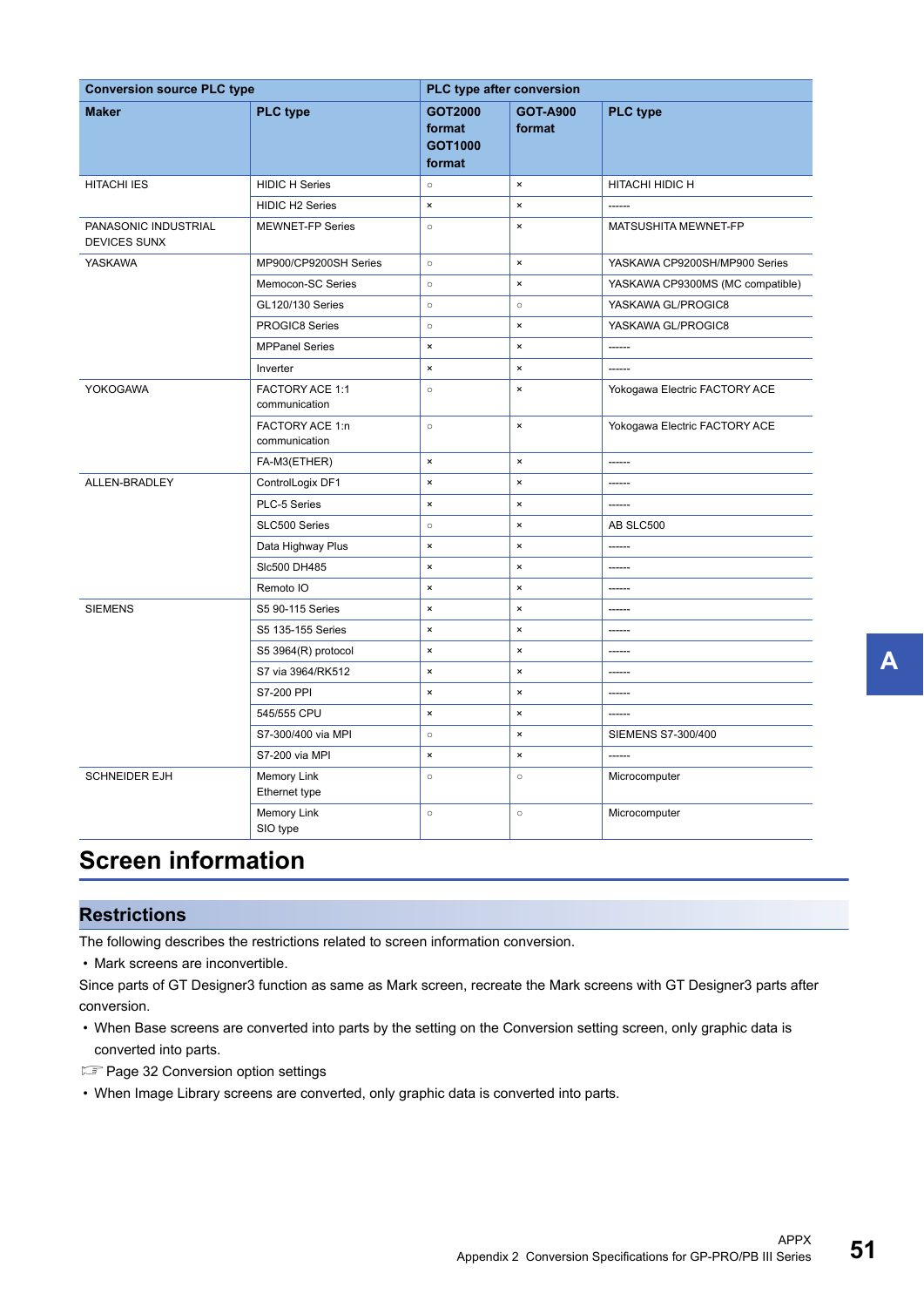### <span id="page-53-0"></span>**Graphic data**

### **Restrictions**

The following describes the restrictions related to graphic data conversion.

- Blink settings are inconvertible.
- The graphic data that extends off the screen edge is inconvertible.
- Setup items, which have not been converted, are replaced by default settings of GT Designer3.

### **Conversion specifications**

The following indicates the conversion specifications of graphic data.

When any inconvertible items are included in project data, only convertible items are converted.

○: Convertible, ×: Inconvertible

| <b>Graphic data item</b> | Conversion<br>applicability | <b>Conversion destination</b> | <b>Remarks</b>                                                                                                                                                                                                                                                                                                                                                                 |
|--------------------------|-----------------------------|-------------------------------|--------------------------------------------------------------------------------------------------------------------------------------------------------------------------------------------------------------------------------------------------------------------------------------------------------------------------------------------------------------------------------|
| Dot                      | $\circ$                     | Rectangle                     | ------                                                                                                                                                                                                                                                                                                                                                                         |
| Line / Poly-line         | $\circ$                     | Line / Line Freeform          | Arrows are converted to lines.                                                                                                                                                                                                                                                                                                                                                 |
| Rectangle                | $\circ$                     | Rectangle / Polygon           | Rounded rectangles and chamfered rectangles can be converted<br>into those available for GOT2000 series or GOT1000 series only.<br>For converting rectangles into data available for GOT-A900 series,<br>chamfered rectangles are converted into polygons.                                                                                                                     |
| Circle / Oval            | $\circ$                     | Circle                        | ------                                                                                                                                                                                                                                                                                                                                                                         |
| Arc / Pie                | $\circ$                     | Arc / Sector                  | ------                                                                                                                                                                                                                                                                                                                                                                         |
| Fill                     | $\circ$                     | Paint                         | ------                                                                                                                                                                                                                                                                                                                                                                         |
| <b>Filled Polygon</b>    | $\circ$                     | Polygon                       | ------                                                                                                                                                                                                                                                                                                                                                                         |
| <b>Tick mark</b>         | $\circ$                     | Scale                         | Arc scales are inconvertible.<br>Linear scales are convertible.                                                                                                                                                                                                                                                                                                                |
| String                   | $\circ$                     | Text / Simple Comment         | For converting strings to GOT2000 format or GOT1000 format, if<br>the conversion source applies to the conditions below, the strings<br>are converted to Simple Comment.<br>If the conversion source does not apply to the conditions below,<br>the strings are converted to text figures.<br>◇ String table reference<br>$\Diamond$ Horizontal writing<br>$\Diamond$ No slant |
| Load Screen              | $\circ$                     | Set Overlay Screen            | When the screen to be read is an image screen, it is converted into<br>parts display (display condition: GB40 Rising).                                                                                                                                                                                                                                                         |
| Load Mark                | $\times$                    | ------                        | Mark calls are inconvertible as well as Mark screens.                                                                                                                                                                                                                                                                                                                          |

### <span id="page-53-1"></span>**Tag information**

### **Restrictions**

The following describes the restrictions related to tag information conversion.

- Display angle is always converted to 0 degree.
- The tag information that extends off the screen edge is inconvertible.
- Indirect color setting will be converted to white.
- When an input code, which is not supported by the GOT (example: MSB code) is included, the tag information will not be converted.
- When the input/display range of a relative display is indirect, it is converted into an object in which data operation has not been set.
- When Color change has been set Alarm tag, the tag will be converted without alarm action.
- Zero display settings are inconvertible.

On the GOT, data 0 is shown as "0" on a screen.

 • When Indirect offset devices are set to operation data have been , the operation data will be converted without operation processing.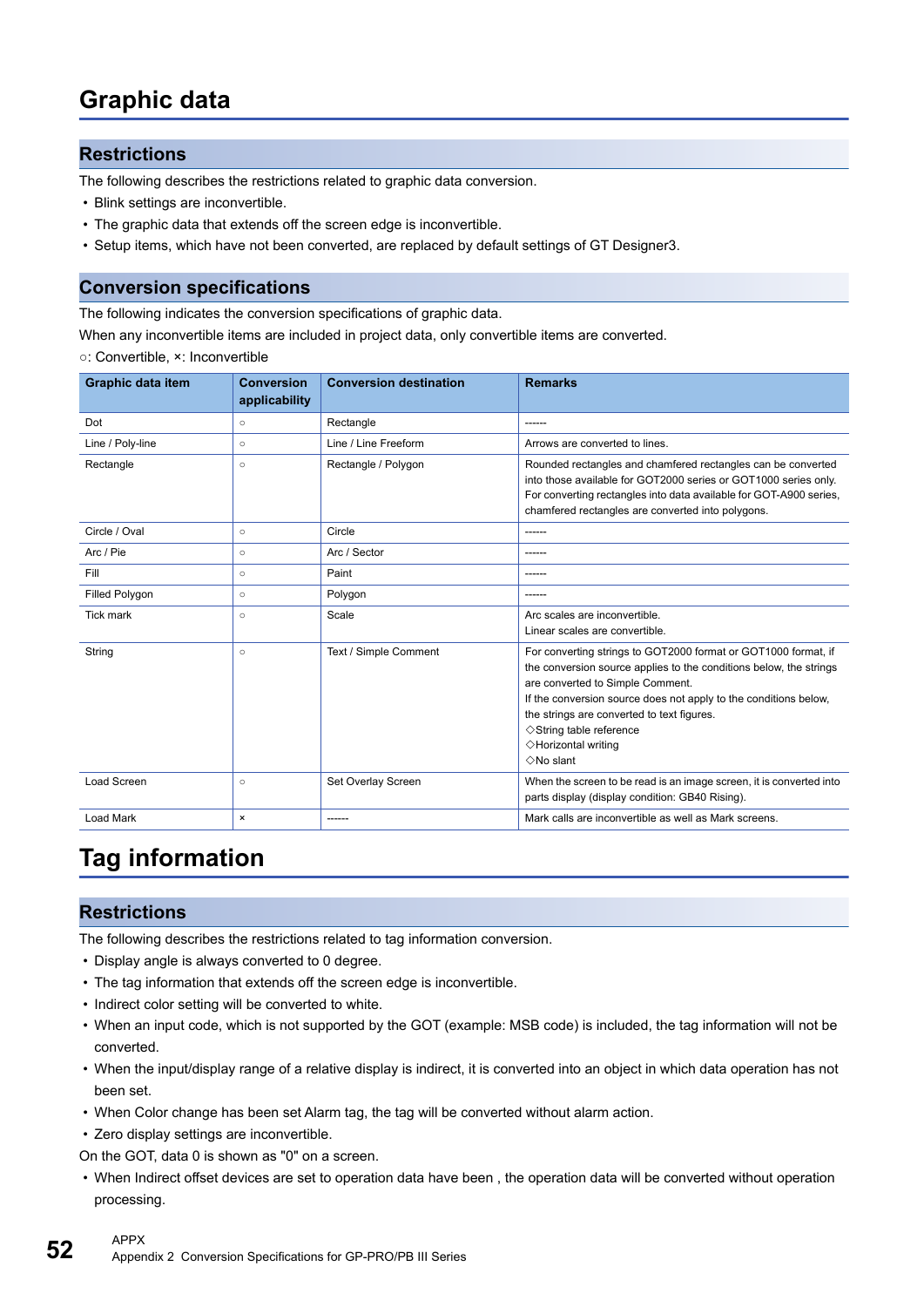- When Indirect offset devices are set to range values of Alarm/Range, the range values will be converted without Alarm/ Range.
- Q-tags will be converted into alarm history.
- It is not converted into an extended alarm history.
- Level-by-level color switch display of Q tags are inconvertible.

### **Conversion specifications**

The following indicates the conversion specifications of tag information.

When any inconvertible item is included in project data, only convertible items will be converted.

| <b>Tag information item</b>                        | <b>Conversion</b><br>applicability | <b>Conversion destination</b>                                                                             | <b>Remarks</b>                                                                                                                                                                                                                                                        |
|----------------------------------------------------|------------------------------------|-----------------------------------------------------------------------------------------------------------|-----------------------------------------------------------------------------------------------------------------------------------------------------------------------------------------------------------------------------------------------------------------------|
| A-tag (Alarm Summary Text Display)                 | $\circ$                            | ◇GOT2000 format<br>Simple Alarm Display<br>◇GOT1000 format<br>Alarm list                                  | ------                                                                                                                                                                                                                                                                |
| a-tag (Alarm Summary Display)                      | $\circ$                            | ◇GOT2000 format<br>Simple Alarm Display<br>◇GOT1000 format<br>Alarm list                                  |                                                                                                                                                                                                                                                                       |
| C-tag (Time Display)                               | $\circ$                            | <b>Clock Display</b>                                                                                      | ------                                                                                                                                                                                                                                                                |
| D-tag (Statistical Graph Display)                  | $\circ$                            | <b>Statistics Graph</b>                                                                                   | ------                                                                                                                                                                                                                                                                |
| d-tag (Statistical Data Display)                   | ×                                  |                                                                                                           | ------                                                                                                                                                                                                                                                                |
| E-tag (Extended N-tag Function)                    | $\circ$                            | <b>Numerical Display</b>                                                                                  | ------                                                                                                                                                                                                                                                                |
| F-tag (Free Library Display)                       | $\pmb{\times}$                     |                                                                                                           | ------                                                                                                                                                                                                                                                                |
| G-tag (Graph Display) <sup>*1</sup>                | $\circ$                            | Level/Panelmeter                                                                                          | ------                                                                                                                                                                                                                                                                |
| g-tag (Extended G-tag Function)*1                  | $\circ$                            | Level/Panelmeter                                                                                          | ------                                                                                                                                                                                                                                                                |
| H-tag (Moving Mark Display)                        | $\pmb{\times}$                     | ------                                                                                                    | ------                                                                                                                                                                                                                                                                |
| J-tag (Moving Mark Display)                        | $\pmb{\times}$                     | ------                                                                                                    | J-tag is inconvertible as well as Mark screen.                                                                                                                                                                                                                        |
| K-tag (Setting Input) <sup>*2</sup>                | $\circ$                            | ◇GOT2000 format<br>Numerical Input, Character String<br>Input<br>◇GOT1000 format<br>Numerical/ASCII Input | Not converted when indirect setting is "Device type &<br>address".                                                                                                                                                                                                    |
| k-tag (Key Input)                                  | $\circ$                            | Key code switch                                                                                           | ------                                                                                                                                                                                                                                                                |
| L-tag (Library display)                            | $\circ$                            | Parts Display                                                                                             |                                                                                                                                                                                                                                                                       |
| I-tag (Library Status Display)                     | $\circ$                            | Parts Display                                                                                             | ------                                                                                                                                                                                                                                                                |
| M-tag (Mark Display)                               | $\circ$                            |                                                                                                           | ------                                                                                                                                                                                                                                                                |
| N-tag (Numeric Display)                            | $\circ$                            | <b>Numerical Display</b>                                                                                  | ------                                                                                                                                                                                                                                                                |
| n-tag (Alarm Range Display)                        | $\pmb{\times}$                     |                                                                                                           | ------                                                                                                                                                                                                                                                                |
| P-tag (Numeric Display in Pre-<br>designed Format) | $\circ$                            | <b>Numerical Display</b>                                                                                  | Can be converted to GOT1000 format only.<br>Cannot be converted to GOT-A900 format.                                                                                                                                                                                   |
| Q-tag (Alarm Summary Display)                      | $\circ$                            | ◇GOT2000 format<br>Alarm Display (User)<br>◇GOT1000 format<br>Alarm history                               | $-----1$                                                                                                                                                                                                                                                              |
| R-tag (Rail Settings)                              | $\pmb{\times}$                     |                                                                                                           | -------                                                                                                                                                                                                                                                               |
| S-tag (String Display)                             | $\circ$                            | ◇GOT2000 format<br><b>Character String Display</b><br>◇GOT1000 format<br><b>ASCII Display</b>             |                                                                                                                                                                                                                                                                       |
| T-tag (Touch Panel Input)                          | $\circ$                            | Bit/Word/Key code switch                                                                                  | Not converted when group is specified for action setting.<br>For the conversion specifications of action settings set for<br>Mode/Special, refer to the following.<br><b>Example 54 Conversion specifications of action settings</b><br>set for Mode/Special of T-tag |
| t-tag (Selector Switch Input)                      | ×                                  | ------                                                                                                    | ------                                                                                                                                                                                                                                                                |
| Tih-tag (Inching Function)                         | ×                                  |                                                                                                           | ------                                                                                                                                                                                                                                                                |
| Tiw-tag (Inching Function)                         | ×                                  | ------                                                                                                    | ------                                                                                                                                                                                                                                                                |
| U-tag (Window Display)                             | $\pmb{\times}$                     | ------                                                                                                    | ------                                                                                                                                                                                                                                                                |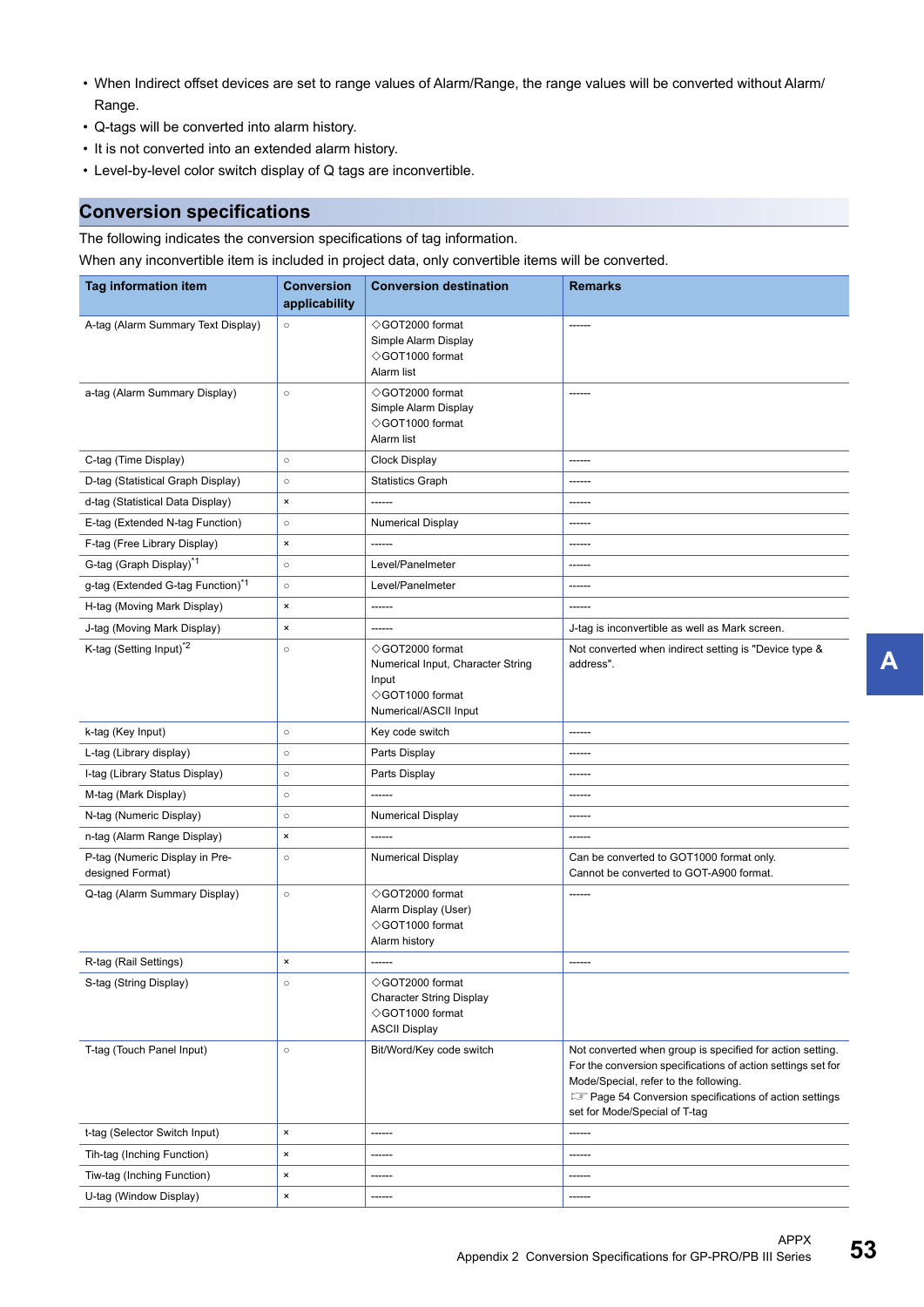| Tag information item                      | <b>Conversion</b><br>applicability | <b>Conversion destination</b>     | <b>Remarks</b>                                      |
|-------------------------------------------|------------------------------------|-----------------------------------|-----------------------------------------------------|
| V-tag (Video Window Display)              | $\times$                           | ------                            | ------                                              |
| v-tag (Extended Video Window<br>Display)  | $\times$                           | ------                            | ------                                              |
| W-tag (Write to Device)                   | $\circ$                            | <b>Status Observation: Screen</b> | Not converted when action setting is bit inversion. |
| X-tag (Display Text Data) <sup>*3</sup>   | $\circ$                            | <b>Comment Display</b>            | ------                                              |
| Trend Graph Display: Designated<br>Screen | $\circ$                            | <b>Trend Graph</b>                | -----                                               |
| Trend Graph Display: Channel Setting      | $\circ$                            | <b>Trend Graph</b>                | -----                                               |

<span id="page-55-1"></span>\*1 When the relative setting is specified for G-tag and g-tag, the maximum and minmum values in the input range are converted into the upper and lower limits.

- <span id="page-55-2"></span>\*2 Data in the alarm range set for K-tag are converted into data in the display range of the numerical input. Data outside the alarm range are converted into data in the input range of the numerical input.
- <span id="page-55-4"></span>\*3 When a word address of the display start line is set for X-tag, the address is converted into data of a monitor device.

### <span id="page-55-3"></span>**Conversion specifications of action settings set for Mode/Special of T-tag**

The following describes the conversion specifications of action settings set for Mode/Special of T-tag.

When any action setting other than those in the following table is set, the T-tag will not be converted.

| <b>Action setting of T-tag</b>    | Action setting of key code switch       |
|-----------------------------------|-----------------------------------------|
| Up                                | Move cursor upward                      |
| Down                              | Move cursor downward                    |
| OK                                | Write to the device and move the cursor |
| Start                             | Show cursor                             |
| Start (Freeze Mode)               | Show cursor                             |
| Finish                            | Hide cursor                             |
| Ack                               | Display date/time of selected data      |
| Ack All                           | Display date/time of all data           |
| Roll Up                           | Scroll up by one line                   |
| Roll Down                         | Scroll down by one line                 |
| Delete                            | Clear the selected alarm data           |
| Delete All                        | Clear all alarm data                    |
| Clear Recovered Alarm             | Clear the selected alarm data           |
| <b>Clear All Recovered Alarms</b> | Clear all alarm data                    |
| Back to previous screen           | Move to upper-hierarchy                 |

### <span id="page-55-0"></span>**Parts information**

### **Restrictions**

The following describes the restrictions related to parts information conversion.

- Parts information comments are inconvertible.
- Change notification bit setting function of the setting value display function is inconvertible.
- Grouping function of setting value display function is inconvertible.
- Graphic data included in the parts will be converted into graphics.
- Name plate characters of switch, lamp and message display are converted as name plate of conversion destination object.(Display position is center.)

#### **Conversion specifications**

The following indicates the conversion specifications of parts information.

When any inconvertible items are included in project data, only convertible items are converted.

| <b>Parts information item</b> | <b>Conversion</b><br>applicability | <b>Conversion destination</b> | <b>Remarks</b> |
|-------------------------------|------------------------------------|-------------------------------|----------------|
| Bit switch <sup>*3</sup>      |                                    | Bit switch                    | ------         |
| Word switch <sup>*3</sup>     |                                    | Data set switch               | ------         |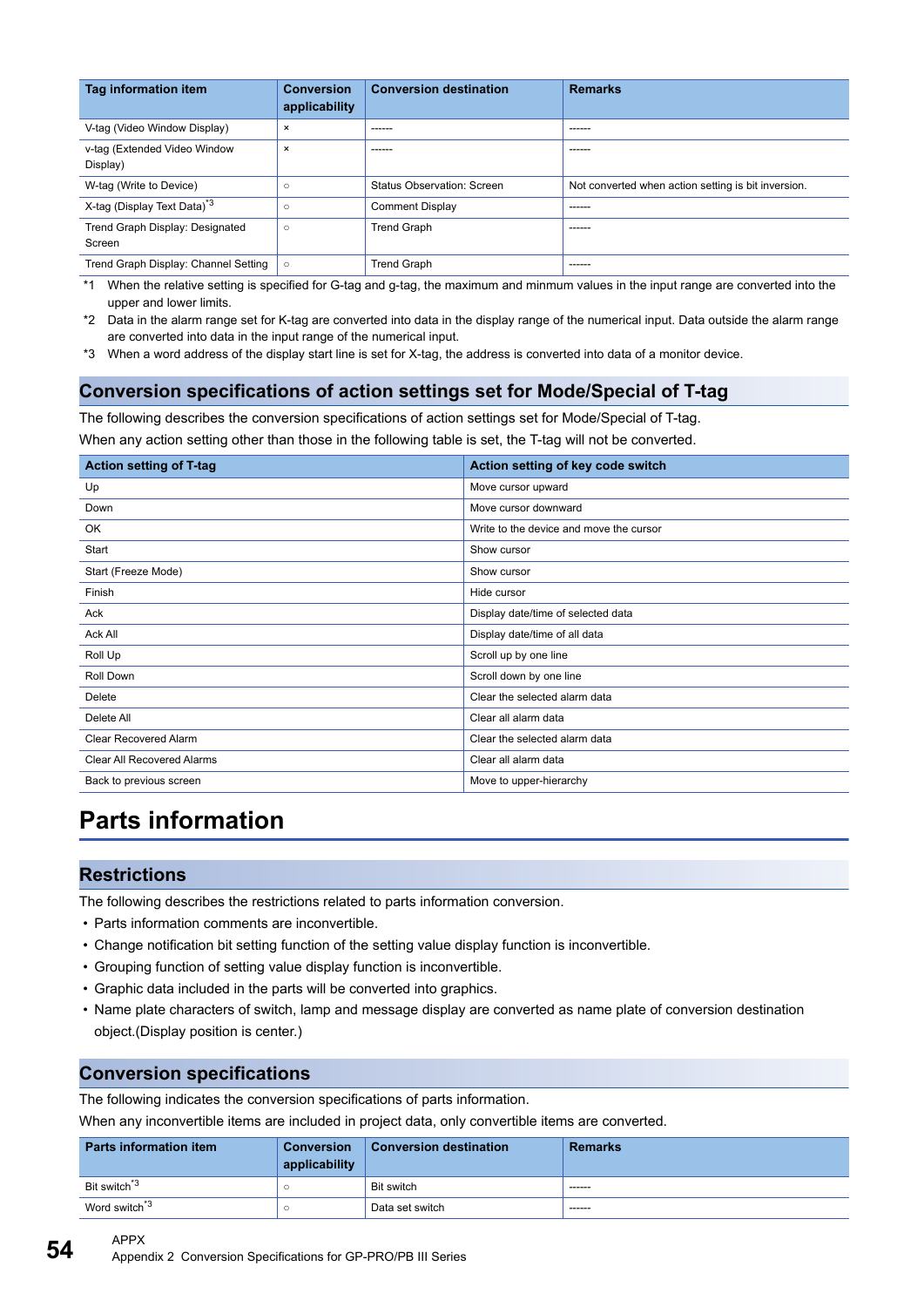| <b>Parts information item</b>         | <b>Conversion</b><br>applicability | <b>Conversion destination</b>                                                                             | <b>Remarks</b> |
|---------------------------------------|------------------------------------|-----------------------------------------------------------------------------------------------------------|----------------|
| Special function switch <sup>*3</sup> | $\circ$                            | Key code switch                                                                                           | ------         |
| Toggle switch <sup>*3</sup>           | $\circ$                            | Bit switch                                                                                                | ------         |
| $Lamp*3$                              | $\circ$                            | Lamp display                                                                                              |                |
| 4-State Lamp                          | $\circ$                            | Word Lamp display                                                                                         | ------         |
| Bar Graph <sup>*1</sup>               | $\circ$                            | Bar Graph                                                                                                 | ------         |
| Pie Graph <sup>*1</sup>               | $\circ$                            | Panelmeter                                                                                                | ------         |
| Half Pie Graph <sup>*1</sup>          | $\circ$                            | Panelmeter                                                                                                | ------         |
| Tank Graph <sup>*1</sup>              | $\circ$                            | Level display                                                                                             | ------         |
| Meter Graph <sup>*1</sup>             | $\circ$                            | Panelmeter                                                                                                | ------         |
| <b>Trend Graph</b>                    | $\circ$                            | <b>Trend Graph</b>                                                                                        | ------         |
| Keyboard                              | $\circ$                            | Key code switch                                                                                           | ------         |
| Keypad Input Display <sup>*2</sup>    | $\circ$                            | ◇GOT2000 format<br>Numerical Input, Character String<br>Input<br>◇GOT1000 format<br>Numerical/ASCII Input | ------         |
| Alarm                                 | $\circ$                            | User alarm                                                                                                | ------         |
| File Name Display                     | $\pmb{\times}$                     | ------                                                                                                    | -----          |
| Logging Display Device                | $\circ$                            | Logging                                                                                                   | ------         |
| Data Transfer Display                 | $\pmb{\times}$                     | ------                                                                                                    | ------         |
| <b>CSV Display</b>                    | $\pmb{\times}$                     | ------                                                                                                    | ------         |
| File Manager Display                  | $\pmb{\times}$                     |                                                                                                           | ------         |
| Numeric Display                       | $\circ$                            | <b>Numerical Display</b>                                                                                  | ------         |
| Message Display <sup>*3</sup>         | $\circ$                            | Lamp display                                                                                              | ------         |
| Date Display                          | $\circ$                            | Date display                                                                                              | ------         |
| <b>Time Display</b>                   | $\circ$                            | <b>Time Display</b>                                                                                       | ------         |
| Graphic display                       | $\pmb{\times}$                     | ------                                                                                                    | ------         |
| <b>Window Display</b>                 | $\pmb{\times}$                     | ------                                                                                                    | ------         |

<span id="page-56-1"></span>\*1 When the relative setting is specified for bar graphs, pie graphs, half pie graphs, tank graphs, and meter graphs, the maximum and minmum values in the input range are converted into the upper and lower limits.

<span id="page-56-2"></span>\*2 Data in the alarm range set for the keypad input display are converted into data in the display range of the numerical input. Data outside the alarm range are converted into data in the input range of the numerical input.

<span id="page-56-0"></span>\*3 When a name plate which is referring to a text table is converted to GOT2000 format or GOT1000 format, the name plate is converted to a Comment Group name plate.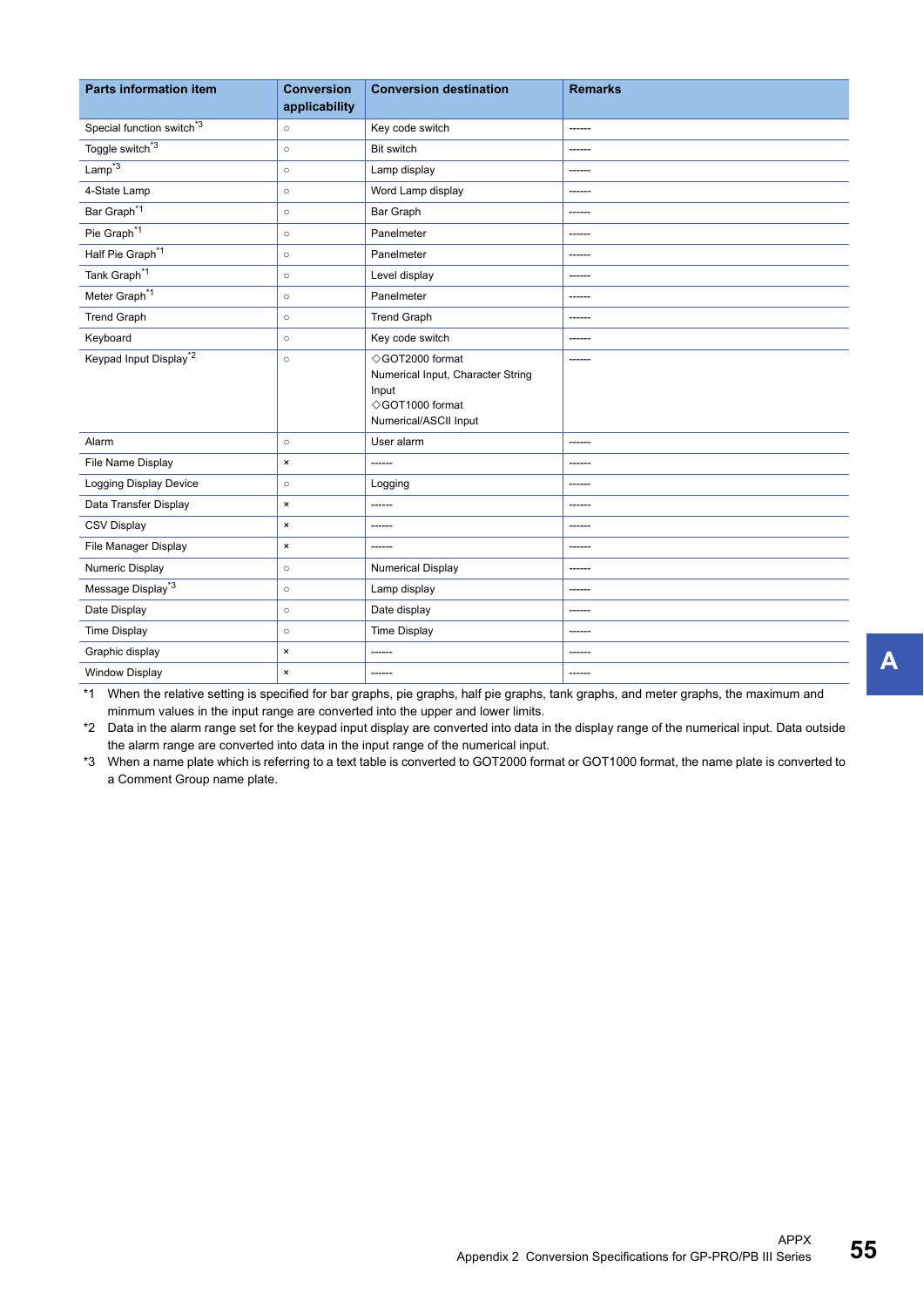### <span id="page-57-0"></span>**D-Script**

### <span id="page-57-1"></span>**Restrictions**

The following describes the restrictions related to D-Script conversion.

- When a script includes any inconvertible items other than a trigger, that script will not be converted.
- Trigger expressions, "Detect true (nonzero)" and "Detect false (zero)" will be converted to [Ordinary] of trigger type.

#### $Point<sup>9</sup>$

• How to convert functions similar to expressions, true (nonzero) and false (zero)

The script to which the following control statement is added to the head part after being converted to GT Designer3 can be executed under the same condition as D-Script.

When "Detect true (nonzero)" is used in D-Script

if( $!$ <Condition> $*$ <sup>1</sup>){ return; }

\*1 The above <Condition> is an expression that is considered to be true at the trigger conditions of "Detect true (nonzero)"

When "Detect false (zero)" is used in D-Script

if( $\leq$ Condition><sup>\*2</sup>){ return; }

\*2 The above <Condition> is an expression that is considered to be true at the trigger conditions of "Detect false (zero)"

### **Conversion specifications of script settings**

The following indicates the conversion specifications of script settings.

○: Convertible, ×: Inconvertible

| <b>Script setting item</b> |                           | <b>Conversio</b><br>n<br>applicabili<br>ty | <b>Conversion destination</b>        | <b>Remarks</b>                                                                                                                   |
|----------------------------|---------------------------|--------------------------------------------|--------------------------------------|----------------------------------------------------------------------------------------------------------------------------------|
| ID                         |                           | $\times$                                   | ------                               | ------                                                                                                                           |
| Comment                    |                           | $\times$                                   | ------                               | ------                                                                                                                           |
| Trigger                    | Timer, Rise, Fall, Change | $\circ$                                    | Trigger type                         | ------                                                                                                                           |
|                            | Condition                 | $\circ$                                    | Trigger type (Ordinary)              | By editing the script on GT Designer3 after<br>conversion, similar functions can be reproduced.<br><b>Figure 56 Restrictions</b> |
| Timer setting (1 to 32767) |                           | $\circ$                                    | Sampling                             | -----                                                                                                                            |
| <b>Bit address</b>         |                           | $\circ$                                    | Trigger device                       | ------                                                                                                                           |
| Trigger                    |                           | $\times$                                   | ------                               | ------                                                                                                                           |
| Execution                  |                           | $\circ$                                    | Script file                          | ------                                                                                                                           |
| Data range (BIN/BCD)       |                           | $\circ$                                    | Data format (BIN/BCD/real number)    | ------                                                                                                                           |
| Bit length (16/32)         |                           | $\circ$                                    | Data format (16/32)                  | ------                                                                                                                           |
| Code +/- (Present/Absent)  |                           | $\circ$                                    | Display data format (Present/Absent) | ------                                                                                                                           |

#### **Conversion specifications of variables**

The following indicates the conversion specifications of variables.

| <b>Variable</b>   | <b>Conversion</b><br>applicability | <b>Conversion destination</b> | <b>Remarks</b> |
|-------------------|------------------------------------|-------------------------------|----------------|
| Dec (Decimal)     |                                    | -------                       | ------         |
| Hex (Hexadecimal) |                                    | -------                       | -------        |
| Oct (Octal)       |                                    | -------                       | ------         |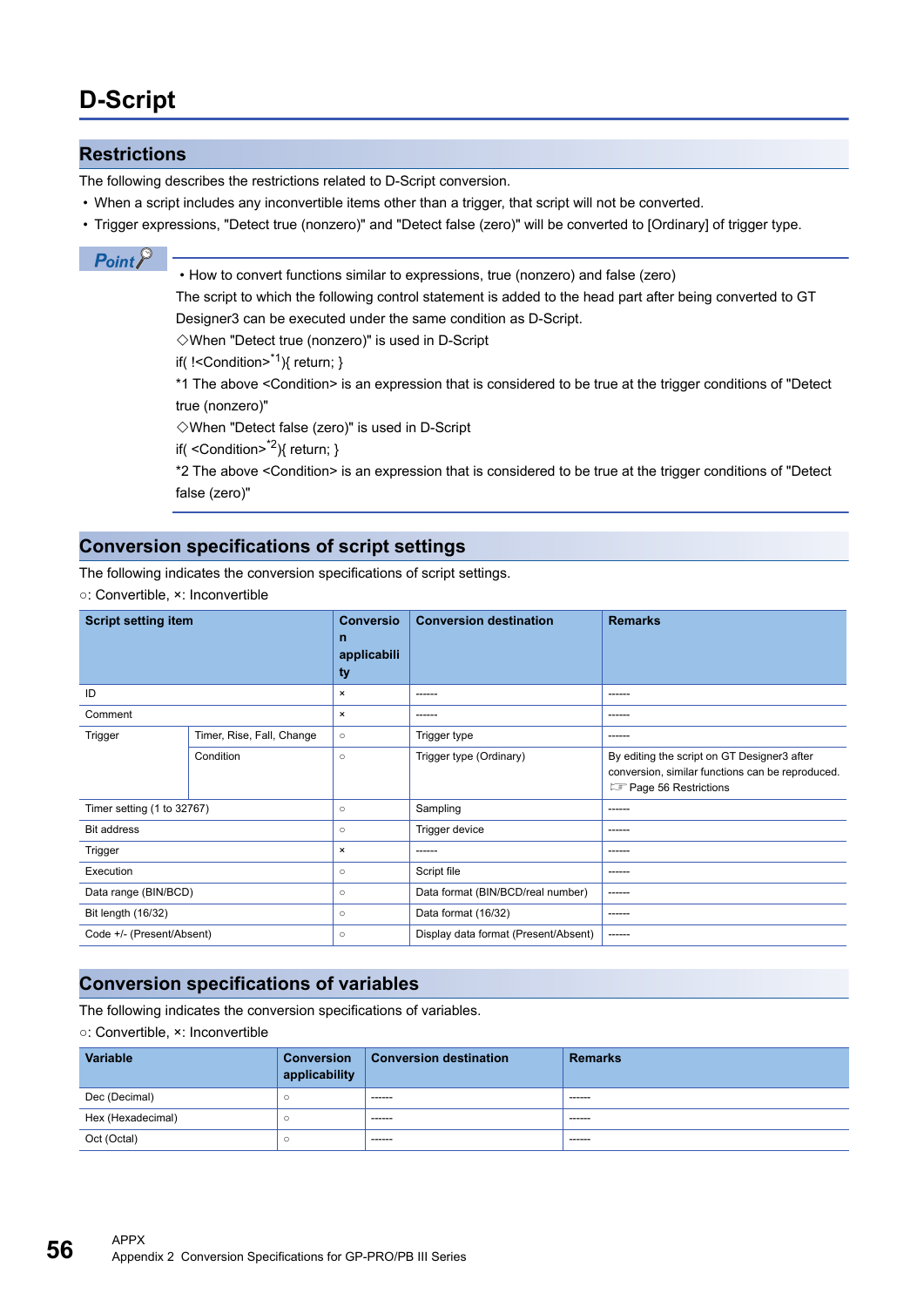### **Conversion specifications of addresses**

The following indicates the conversion specifications of addresses.

○: Convertible, ×: Inconvertible

| <b>Address</b>         | <b>Conversion</b><br>applicability | <b>Conversion destination</b> | <b>Remarks</b> |
|------------------------|------------------------------------|-------------------------------|----------------|
| Temporary work address | $\circ$                            | Temporary device area         | ------         |
| Bit address            | $\circ$                            | <b>Bit device</b>             | ------         |
| Word address           | u                                  | Word device                   | ------         |

### **Conversion specifications of commands**

The following indicates the conversion specifications of commands.

| <b>Command</b>                                                         | <b>Conversion</b><br>applicability | <b>Conversion destination</b> | <b>Remarks</b>                   |
|------------------------------------------------------------------------|------------------------------------|-------------------------------|----------------------------------|
| Clear Bit - clear                                                      | $\circ$                            | rst                           | ------                           |
| Toggle Bit - toggle                                                    | $\circ$                            | alt                           | ------                           |
| Set Bit - set                                                          | $\circ$                            | set                           | ------                           |
| <b>Memory Copy</b><br>(memcpy/_memcpy_EX)                              | $\circ$                            | bmov                          |                                  |
| Memory Set<br>(memset/_memset_EX)                                      | $\circ$                            | fmov                          | ------                           |
| Draw: Circle (dsp_circle)                                              | ×                                  | d_cycle/ p_cycle              | ------                           |
| Draw: Screen call (b call)                                             | ×                                  |                               | -------                          |
| Draw: Rectangle (dsp_rectangle)                                        | $\pmb{\times}$                     | d_rectangle/ p_rectangle      | ------                           |
| Draw: Line (dsp_line)                                                  | $\pmb{\times}$                     | d_line                        | ------                           |
| Draw: Dot (dsp_dot)                                                    | $\pmb{\times}$                     | p_rectangle                   | ------                           |
| Receive (IO_READ/_IO_READ_EX)                                          | $\pmb{\times}$                     |                               | ------                           |
| Send (IO_WRITE/_IO_WRITE_EX)                                           | $\pmb{\times}$                     | ------                        | ------                           |
| Wait receive (_IO_READ_WAIT)                                           | $\pmb{\times}$                     | ------                        | Dedicated to extended SIO script |
| Set string (_strset)                                                   | ×                                  | ------                        | Dedicated to extended SIO script |
| Copy from Data Buffer to LS Area<br>$(\_$ clcopy $)$                   | $\pmb{\times}$                     |                               | Dedicated to extended SIO script |
| Copy from LS Area to Data Buffer<br>(Idcopy)                           | $\pmb{\times}$                     | ------                        | Dedicated to extended SIO script |
| Conversion from hexadecimal to<br>binary number<br>(hexasc2bin)        | $\pmb{\times}$                     | ------                        | Dedicated to extended SIO script |
| Conversion from decimal string to<br>binary number<br>( decasc2bin)    | $\pmb{\times}$                     | ------                        | Dedicated to extended SIO script |
| Conversion from binary number to<br>hexadecimal string<br>(bin2hexasc) | $\pmb{\times}$                     | ------                        | Dedicated to extended SIO script |
| Conversion from binary number to<br>decimal string<br>(_bin2decasc)    | $\pmb{\times}$                     | ------                        | Dedicated to extended SIO script |
| Function for retrieving string length<br>$(\text{strlen})$             | $\pmb{\times}$                     |                               | Dedicated to extended SIO script |
| Function for concatenating string<br>(_strcat)                         | $\pmb{\times}$                     |                               | Dedicated to extended SIO script |
| Partial string (_strmid)                                               | $\pmb{\times}$                     | ------                        | Dedicated to extended SIO script |
| Wait (_wait)                                                           | $\pmb{\times}$                     | $- - - - -$                   | Dedicated to extended SIO script |
| Function return (return)                                               | $\pmb{\times}$                     | ------                        | Dedicated to extended SIO script |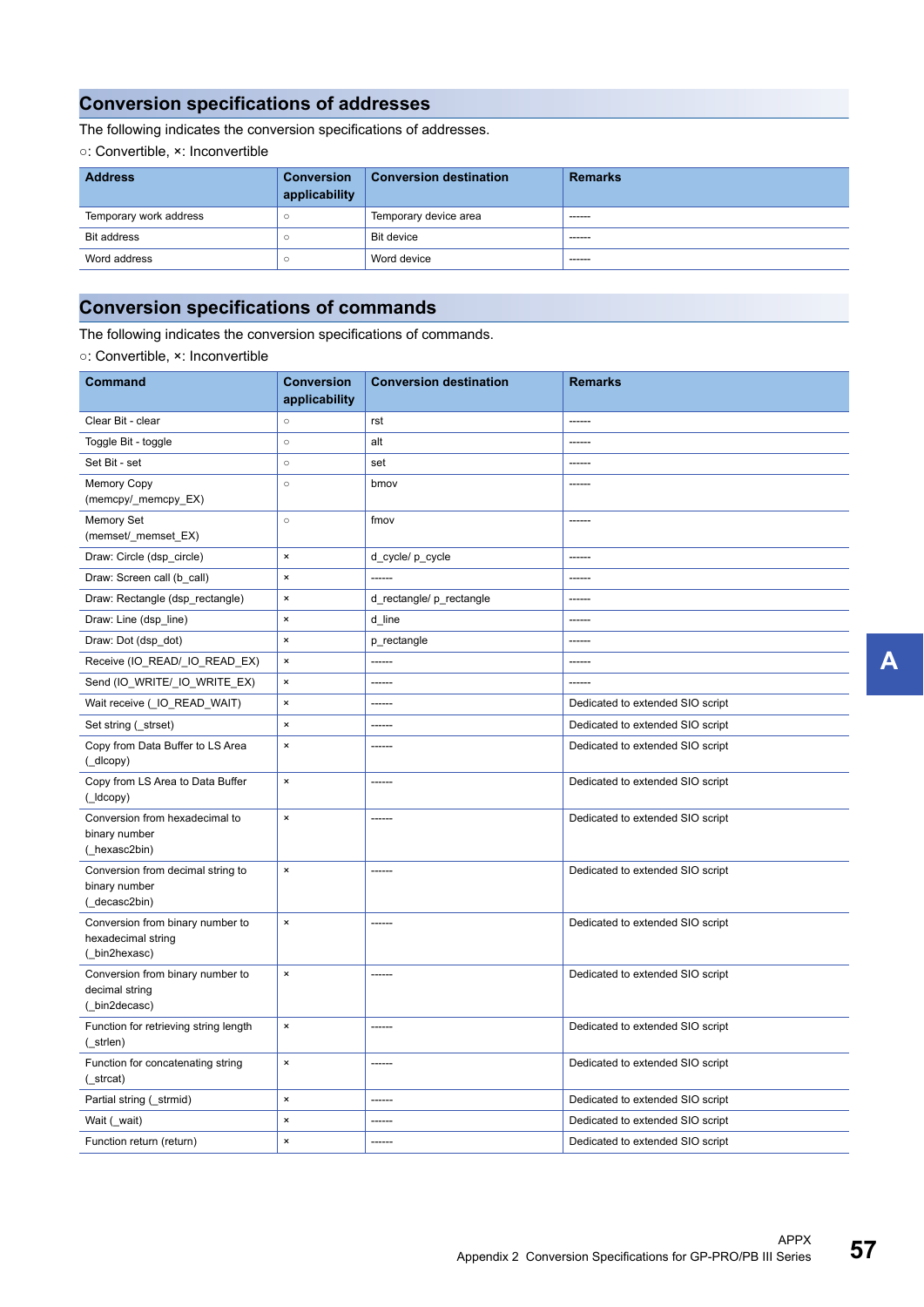### **Conversion specifications of comparisons**

The following indicates the conversion specifications of comparisons.

○: Convertible, ×: Inconvertible

| Comparison        | <b>Conversion</b><br>applicability | <b>Conversion destination</b> | <b>Remarks</b> |
|-------------------|------------------------------------|-------------------------------|----------------|
| and               | $\circ$                            | &&                            | -------        |
| or                | $\circ$                            | ??                            | -------        |
| not               | $\circ$                            |                               | -------        |
| $\prec$           | $\circ$                            | $\,<$                         | -------        |
| $\leq$            | $\circ$                            | $\leq$                        | -------        |
| $\leftrightarrow$ | $\circ$                            | $!=$                          | -------        |
| $\geq$            | $\circ$                            | $\geq$                        | -------        |
| $>=$              | $\circ$                            | $>=$                          | -------        |
| $==$              | $\circ$                            | $==$                          | ------         |

### **Conversion specifications of operators**

The following indicates the conversion specifications of operators.

○: Convertible, ×: Inconvertible

| Operator                 | <b>Conversion</b><br>applicability | <b>Conversion destination</b> | <b>Remarks</b> |
|--------------------------|------------------------------------|-------------------------------|----------------|
| $\ddot{}$                | $\circ$                            | $\ddot{}$                     | -------        |
|                          | $\circ$                            | $\overline{\phantom{a}}$      | -------        |
| %                        | $\circ$                            | %                             | -------        |
| $\star$                  | $\circ$                            | $\star$                       | -------        |
|                          | $\circ$                            |                               | -------        |
| $=$                      | $\circ$                            | $\equiv$                      | -------        |
| <<                       | $\circ$                            | <<                            | ------         |
| $\gt$                    | $\circ$                            | $\gt$                         | -------        |
| &                        | $\circ$                            | &                             | -------        |
| $\overline{\mathcal{L}}$ | $\circ$                            | ?                             | -------        |
| $\Lambda$                | $\circ$                            | $\Lambda$                     | ------         |
| $\tilde{\phantom{a}}$    | $\circ$                            | $\tilde{\phantom{a}}$         | -------        |

### **Conversion specifications of descriptive expressions**

The following indicates the conversion specifications of descriptive expressions.

| <b>Descriptive expressions</b> | <b>Conversion</b><br>applicability | <b>Conversion destination</b> | <b>Remarks</b> |
|--------------------------------|------------------------------------|-------------------------------|----------------|
| if(Condition)                  | $\circ$                            | if(Condition)                 | ------         |
|                                |                                    |                               |                |
| Processing                     |                                    | Processing;                   |                |
| }                              |                                    |                               |                |
| endif                          |                                    |                               |                |
| if(Condition)                  | $\circ$                            | if(Condition)                 | ------         |
|                                |                                    |                               |                |
| Processing 1                   |                                    | Processing 1;                 |                |
| $\mathcal{E}$                  |                                    |                               |                |
| else                           |                                    | else                          |                |
|                                |                                    |                               |                |
| Processing 2                   |                                    | Processing 2;                 |                |
| $\mathcal{E}$                  |                                    |                               |                |
| endif                          |                                    |                               |                |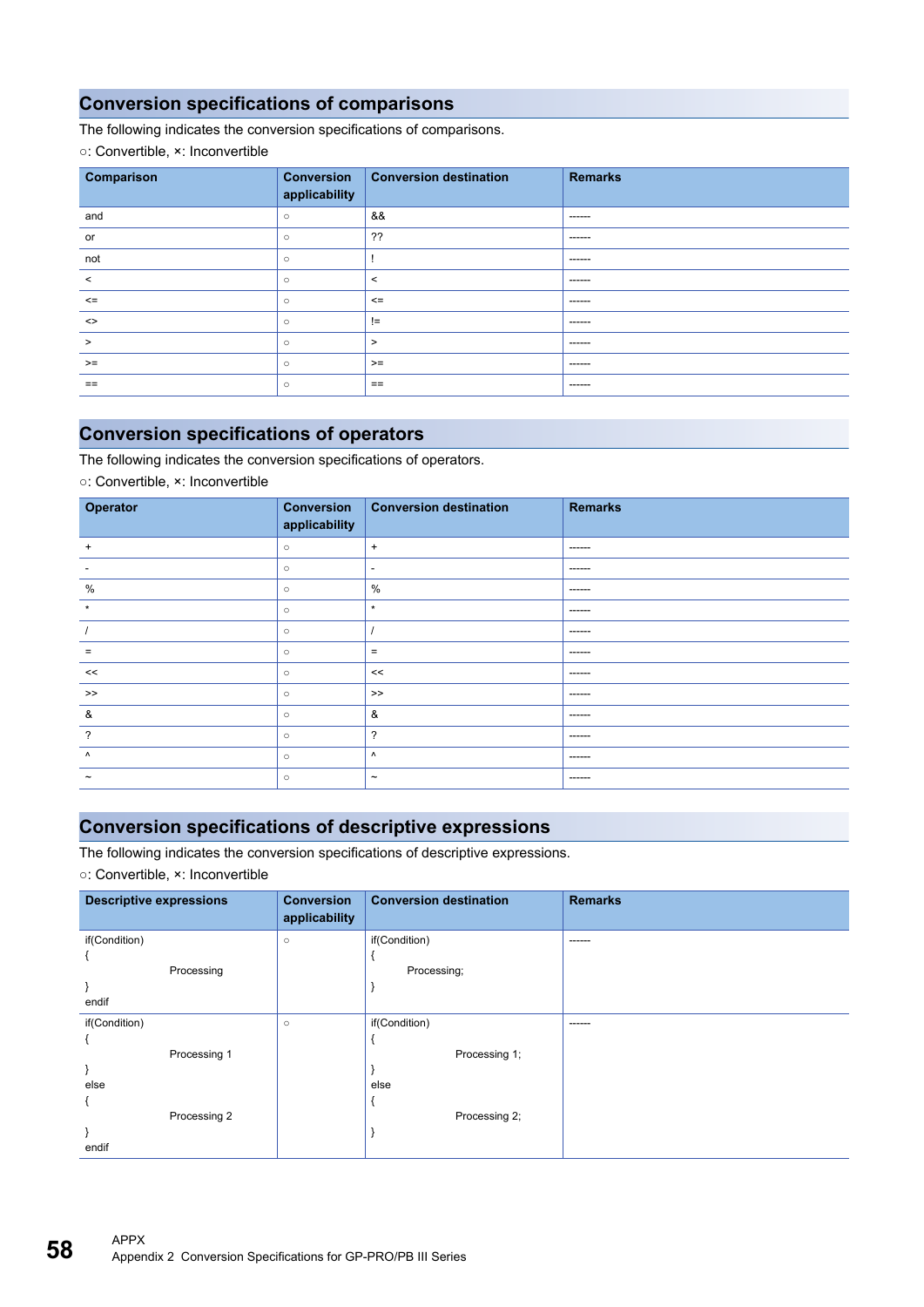| <b>Descriptive expressions</b> | <b>Conversion</b><br>applicability | <b>Conversion destination</b>            | <b>Remarks</b>                                                                                                  |
|--------------------------------|------------------------------------|------------------------------------------|-----------------------------------------------------------------------------------------------------------------|
| loop(Temporary)                | $\circ$                            | while(Temporary)                         | When Write value is set to a device other than Temporary<br>in a loop statement, the loop statement will not be |
| Processing<br>endloop          |                                    | Processing:<br>Temporary= Temporary - 1; | converted.                                                                                                      |
| break                          | $\circ$                            | break:                                   | ------                                                                                                          |

### **Conversion specifications of functions**

A function is developed in the location where it was called.



### <span id="page-60-0"></span>**LS area**

The following describes the conversion specifications of LS areas.

### **Restrictions**

The following describes the restrictions related to LS area conversion.

 • Devices from LS0 to LS2031 and LS2096 to LS8191 will be converted into GOT data registers GD of the same device numbers as the LS area addresses.

For example, LS4000 is converted to GD4000.

Since the function of LS area will not be replaced by the GOT data register GD, that is user area, reallocate the devices with

- GT Designer3 if necessary.
- When any of devices from LS0 to LS63 is converted into GOT-A900 format, reallocate the device with GT Designer3 since those devices cannot be used.
- Since devices from LS0 to LS19, system data area, are converted into GOT data registers GD, that is user area, the functions become unavailable after conversion.

### **Conversion specifications of LS areas**

The following indicates the conversion specifications of LS areas.

The LS area described in the D script is also converted like the LS area set to the object.

| <b>Conversion source</b><br>LS area | <b>Conversion</b><br>destination device | <b>Description</b>       | <b>Remarks</b>                                                          |
|-------------------------------------|-----------------------------------------|--------------------------|-------------------------------------------------------------------------|
| LS0 to LS2031                       | GD0 to GD2031                           | Internal device          | Converted into device having the same number as<br>the LS area address. |
| LS2032                              | GS <sub>0</sub>                         | Common relay information | <b>Example 20 Conversion specifications of LS2032</b>                   |
| LS2033                              | GS1                                     | Base screen information  | <b>Example 20 Conversion specifications of LS2033</b>                   |
| LS2035                              | GS7                                     | 1-second binary counter  | ------                                                                  |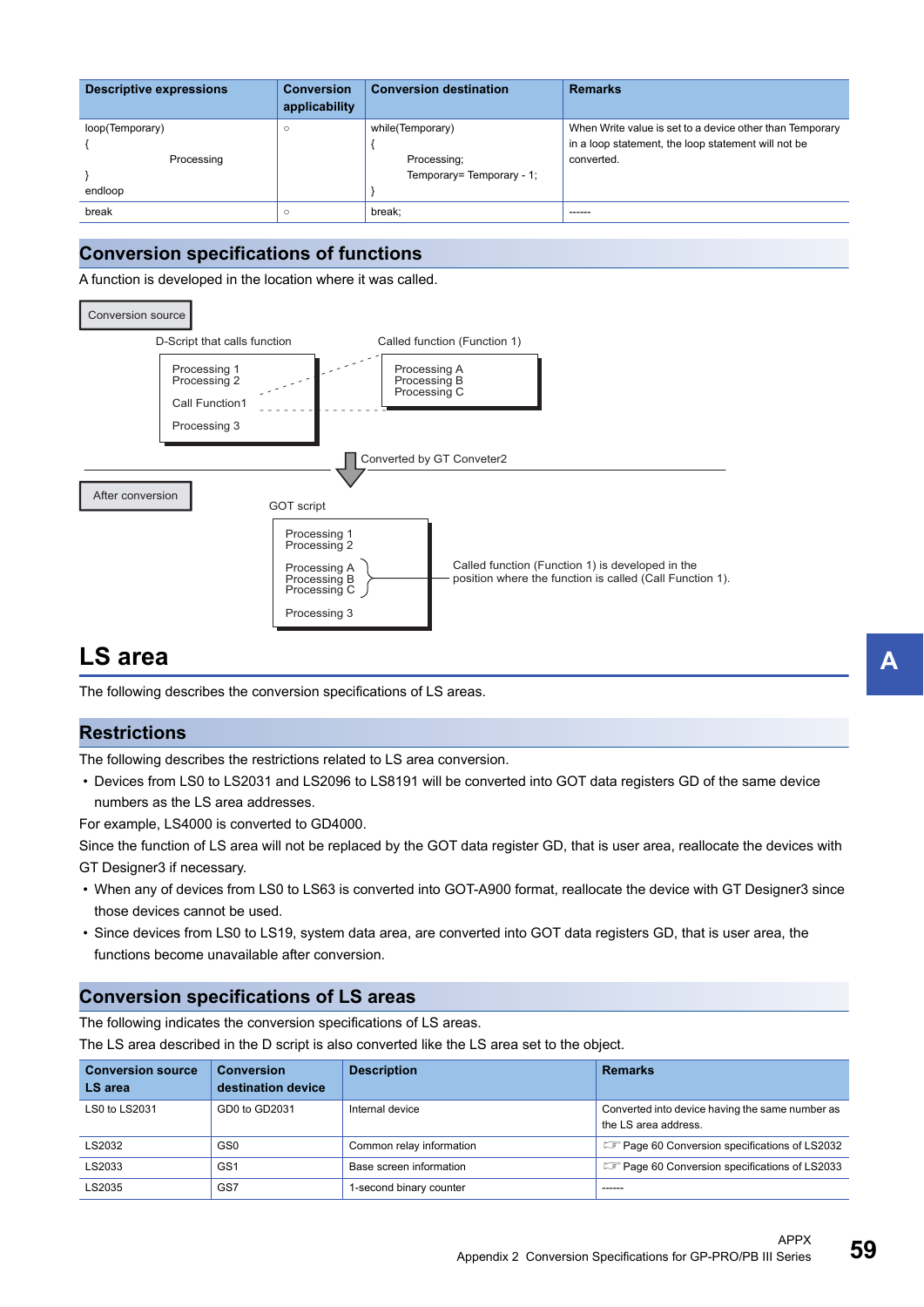| <b>Conversion source</b><br>LS area | <b>Conversion</b><br>destination device | <b>Description</b> | <b>Remarks</b>                                                          |
|-------------------------------------|-----------------------------------------|--------------------|-------------------------------------------------------------------------|
| LS2036                              | GS8                                     | Tag scan time      | ------                                                                  |
| LS2038                              | GS <sub>10</sub>                        | Tag scan counter   | ------                                                                  |
| LS2096 to LS8191                    | GD2096 to GD8191                        | Internal device    | Converted into device having the same number as<br>the LS area address. |
| Other LS areas                      | ------                                  | ------             | Converts into the status where no devices have<br>been set.             |

## <span id="page-61-0"></span>**Conversion specifications of LS2032**

| <b>DI</b> | Convention                                                       | $\Box$ |  |  |  |
|-----------|------------------------------------------------------------------|--------|--|--|--|
|           | The following indicates the conversion specifications of LS2032. |        |  |  |  |

| <b>Bit</b>     | <b>Conversion</b>  | <b>Description</b>                                                                                                                                                      | <b>Remarks</b>                                               |
|----------------|--------------------|-------------------------------------------------------------------------------------------------------------------------------------------------------------------------|--------------------------------------------------------------|
|                | destination device |                                                                                                                                                                         |                                                              |
| $\Omega$       | GS0.0              | Alternates between ON and OFF every<br>communication cycle.                                                                                                             |                                                              |
| $\mathbf 1$    | GS0.1              | Turns ON during the time from screen switching to<br>tag processing completion.                                                                                         | ------                                                       |
| $\overline{2}$ | ------             | Turns ON only when a communication error<br>occurs.                                                                                                                     | Converts into the status in which no device has<br>been set. |
| 3              | GS0.3              | Turns ON while the initial screen is displayed just<br>after startup.                                                                                                   | ------                                                       |
| $\overline{4}$ | GS <sub>0.4</sub>  | Normally kept ON.                                                                                                                                                       | ------                                                       |
| 5              | GS0.5              | Normally kept OFF.                                                                                                                                                      | ------                                                       |
| 6              | ------             | Turns ON when the backup SRAM data is cleared.                                                                                                                          | Converts into the status in which no device has<br>been set. |
| $\overline{7}$ | GS14.7             | Turns ON when D-Script is used then BCD error<br>occurred.                                                                                                              | ------                                                       |
| 8              | GS14.8             | Turns ON when D-Script is used then 0 division<br>error occurred.                                                                                                       | ------                                                       |
| 9              |                    | Writes completion bit address (From filing data to<br>SRAM)                                                                                                             | Converts into the status in which no device has<br>been set. |
| 10             |                    | Transfer completion bit address                                                                                                                                         |                                                              |
| 11             |                    | Keeps ON while filing data is being transferred<br>from SRAM to LS area by the file item display.                                                                       |                                                              |
| 12             | GS14.12            | Turns ON when D-Script is used then a<br>communication error is caused by memcpy(?) or<br>address offset call.<br>Turns OFF when data reading is completed<br>properly. | ------                                                       |
| 13 to 15       |                    | Reserved area                                                                                                                                                           | Converts into the status in which no device has<br>been set. |

### <span id="page-61-1"></span>**Conversion specifications of LS2033**

The following indicates the conversion specifications of LS2033.

| <b>Bit</b> | <b>Conversion</b><br>destination device | <b>Description</b>                                                                | <b>Remarks</b>                                               |
|------------|-----------------------------------------|-----------------------------------------------------------------------------------|--------------------------------------------------------------|
| 0          | GS1.0                                   | Alternates between ON and OFF every<br>communication cycle.                       | ------                                                       |
|            | GS1.1                                   | Turns ON during the status from screen switching<br>to tag processing completion. | ------                                                       |
| 2 to 15    | ------                                  | ------                                                                            | Converts into the status in which no device has<br>been set. |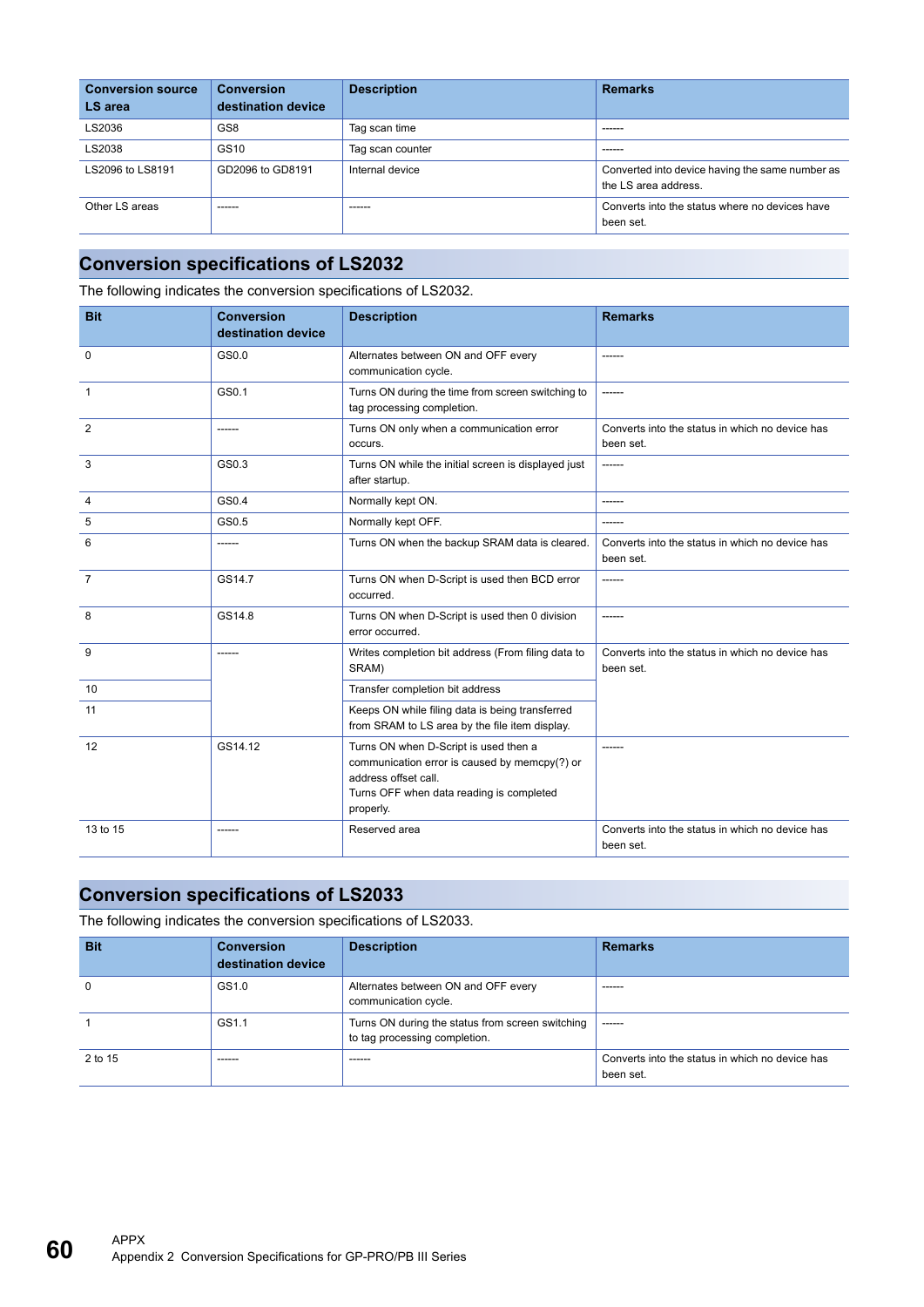# <span id="page-62-0"></span>**Appendix 3 Open Source Software**

The following describes the copyright notice and agreement notice of open source software used in this product.

### <span id="page-62-1"></span>**flex\_string**

Copyright (c) 2001 by Andrei Alexandrescu

Permission to use, copy, modify, distribute and sell this software for any purpose is hereby granted without fee, provided that the above copyright notice appear in all copies and that both that copyright notice and this permission notice appear in supporting documentation.

The author makes no representations about the suitability of this software for any purpose. It is provided "as is" without express or implied warranty.

### <span id="page-62-2"></span>**The Loki Library**

Copyright (c) 2001 by Andrei Alexandrescu

This code accompanies the book: Alexandrescu, Andrei. "Modern C++ Design: Generic Programming and Design Patterns Applied". Copyright (c) 2001. Addison-Wesley.

Permission to use, copy, modify, distribute and sell this software for any purpose is hereby granted without fee, provided that the above copyright notice appear in all copies and that both that copyright notice and this permission notice appear in supporting documentation.

The author or Addison-Wesley Longman make no representations about the suitability of this software for any purpose. It is provided "as is" without express or implied warranty.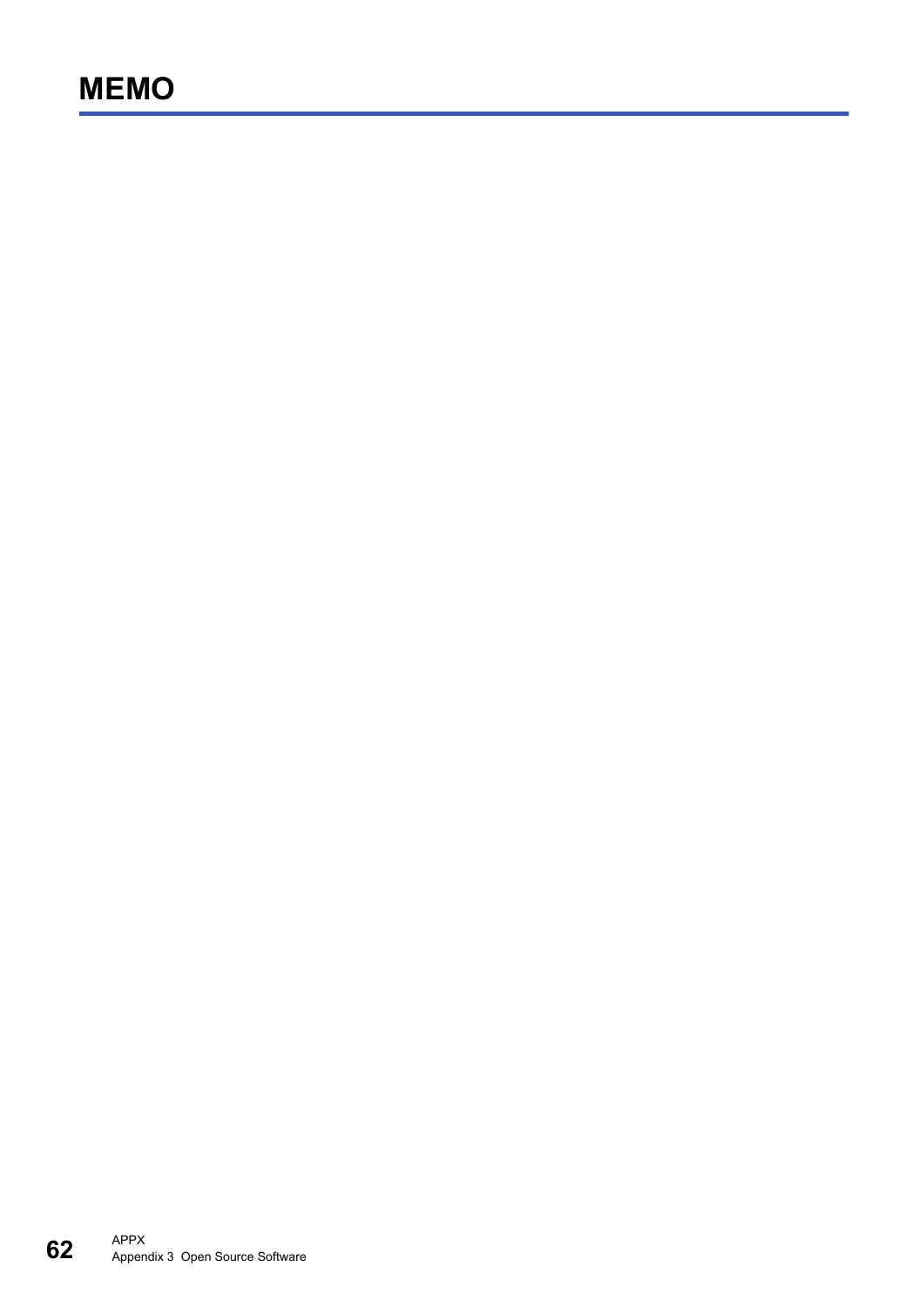# <span id="page-64-0"></span>**REVISIONS**

| <b>Print Date</b> | * Manual Number    | <b>Revision</b>                                                                                                                                                                                                          |
|-------------------|--------------------|--------------------------------------------------------------------------------------------------------------------------------------------------------------------------------------------------------------------------|
| Oct., 2009        | SH(NA)-080862ENG-A | First printing: GT Conveter2 Version3.01B                                                                                                                                                                                |
| May, 2010         | SH(NA)-080862ENG-B | • Partial corrections                                                                                                                                                                                                    |
| Oct., 2010        | SH(NA)-080862ENG-C | GT Converter2 Version3.05F<br>• GT Converter2 Version3 is compatible with Windows® 7.<br>. When conversion format GOT1000 is selected. GT16/GT15 selection is available.<br>• Compatible with Simple Comment for String. |
| Jul., 2011        | SH(NA)-080862ENG-D | GT Converter2 Version3.09K<br>. GT Converter2 Version3 is compatible with the 64-bit version of Windows® 7.                                                                                                              |
| Nov., 2012        | SH(NA)-080862ENG-E | • The information site on the Internet is changed to the Mitsubishi Electric Factory Automation Global<br>Website.<br>• SAFETY PRECAUTIONS changed                                                                       |
| Jun., 2013        | SH(NA)-080862ENG-F | GT Converter2 Version3.11M<br>• The company name of Panasonic Corporation is changed to Panasonic Industrial Devices SUNX<br>Co., Ltd.<br>• GT Converter2 Version3 is compatible with Windows® 8.                        |
| Jan., 2014        | SH(NA)-080862ENG-G | GT Converter2 Version3.14Q<br>• Compatible with conversion to GOT2000 format.                                                                                                                                            |
| Jun., 2014        | SH(NA)-080862ENG-H | • Revisions have been made because production of the CD-ROM version of GT Works3 was<br>discontinued.                                                                                                                    |
| May, 2015         | SH(NA)-080862ENG-I | GT Converter2 Version3.17T<br>• The conversion specifications of GP-PRO/PB III series project data have been partially modified.                                                                                         |
| May, 2016         | SH(NA)-080862ENG-J | GT Converter2 Version3.18U<br>• GT Converter2 Version3 is compatible with Windows® 8.1 and Windows® 10.                                                                                                                  |
| Apr., 2018        | SH(NA)-080862ENG-K | • Partial corrections                                                                                                                                                                                                    |
| Jul., 2019        | SH(NA)-080862ENG-L | • Partial corrections                                                                                                                                                                                                    |
| Apr., 2020        | SH(NA)-080862ENG-M | • GT Converter2 Version3 has ended support for Windows® 2000, Windows® XP, and Windows<br>Vista®.                                                                                                                        |
| Apr., 2022        | SH(NA)-080862ENG-N | GT Converter2 Version3.28E<br>• Compatible with Windows 11                                                                                                                                                               |

\* The manual number is given on the bottom left of the back cover.

<span id="page-64-1"></span>This manual confers no industrial property rights or any rights of any other kind, nor does it confer any patent licenses. Mitsubishi Electric Corporation cannot be held responsible for any problems involving industrial property rights which may occur as a result of using the contents noted in this manual.

©2013 MITSUBISHI ELECTRIC CORPORATION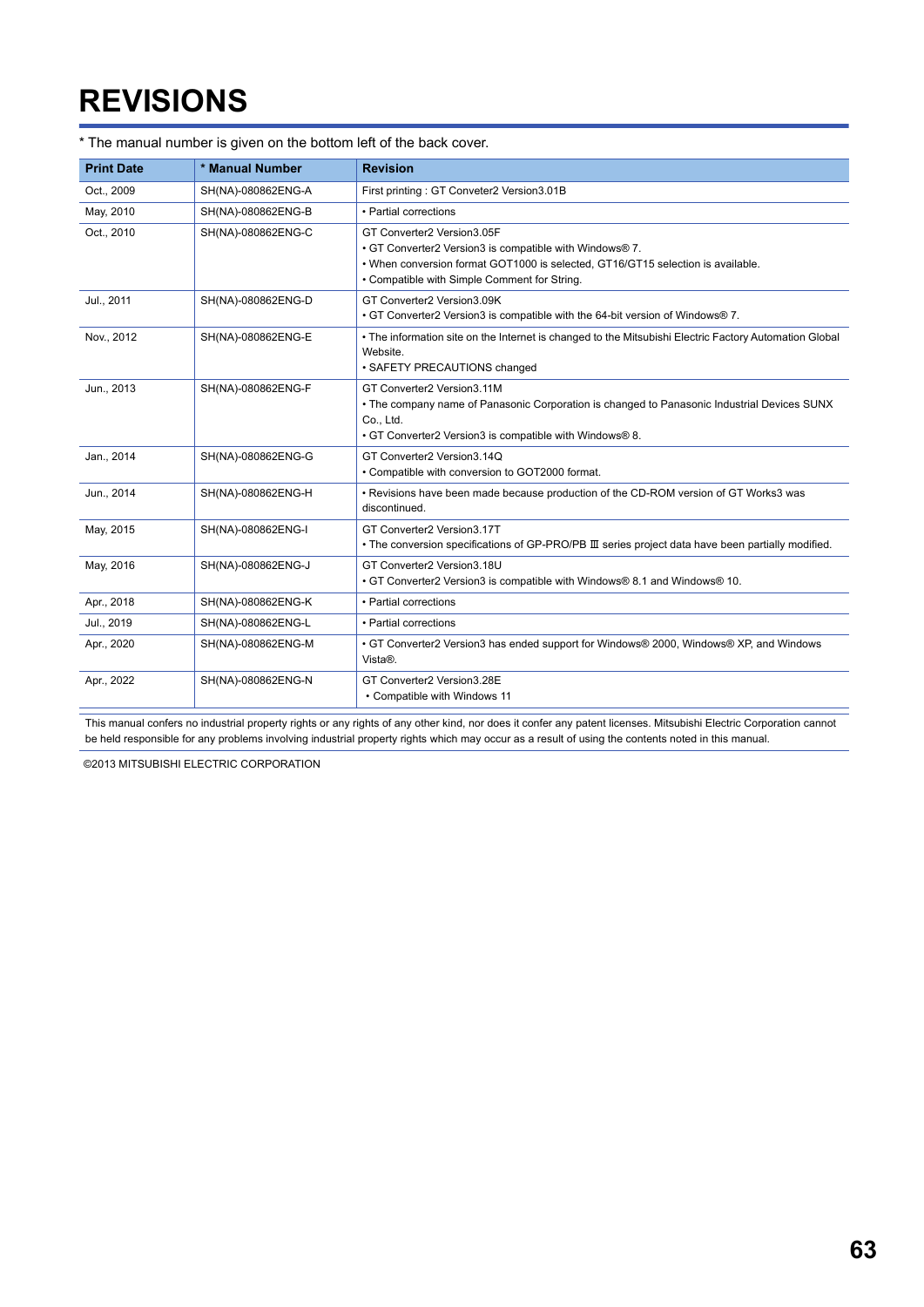# <span id="page-65-0"></span>**Intellectual Property Rights**

#### **Trademarks**

GOT is a registered trademark of Mitsubishi Electric Corporation.

Microsoft, Windows, Windows NT, Windows Server, Windows Vista, and Windows 7 are registered trademarks or trademarks of Microsoft Corporation in the United States and other countries.

Adobe and Adobe Reader are registered trademarks of Adobe Systems Incorporated.

Intel, Intel Core, Pentium, and Celeron are trademarks or registered trademarks of Intel Corporation in the United States and other countries.

MODBUS is a trademark of Schneider Electric SA.

VNC is a registered trademark of RealVNC Ltd. in the United States and other countries.

Other company and product names herein are either trademarks or registered trademarks of their respective owners. **Copyrights** 

The screens (screenshots) are used in accordance with the Microsoft Corporation guideline.